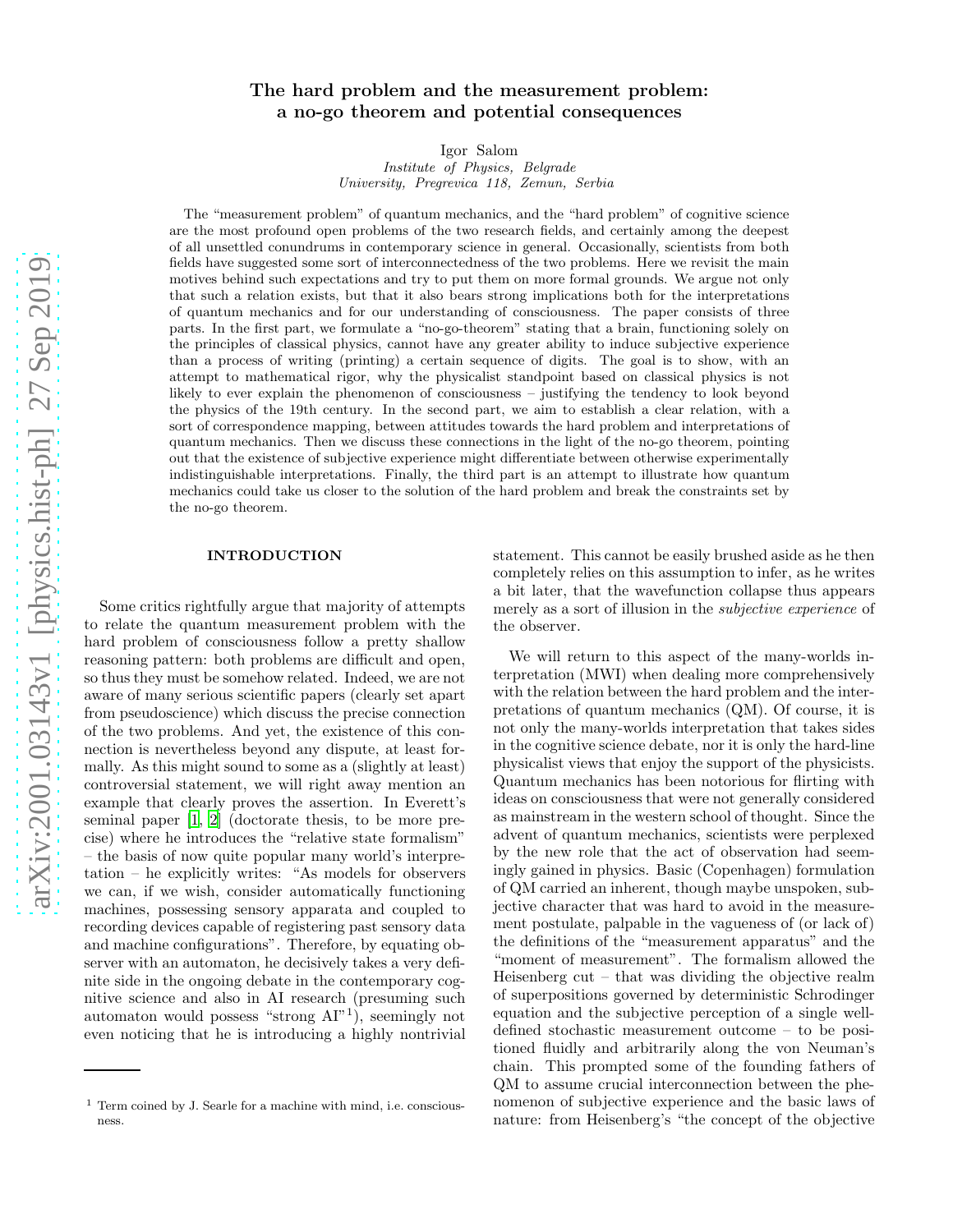reality of the elementary particles has thus evaporated..." [\[3\]](#page-47-2), via Planck's "I regard consciousness as fundamental, I regard matter as derivative from consciousness" [\[4\]](#page-47-3), to Schrödinger's "mind has erected the objective outside world...out of its own stuff (from his book of an appropriate title "Mind and Matter" [\[5](#page-47-4)]) and all the way to the most radical Wigner's stance that "consciousness" objectively causes reduction of the wavepacket [\[6\]](#page-47-5).

The dilemma of whether the wavefunction collapse is objective or subjective (if existent at all) still lingers, being a divergence point of many interpretations of QM. The views that hold the collapse to be truly objective, in some experimentally measurable way, actually should not be seen as interpretations of QM, but as scientific proposals which predict new physics (we prefer to denote this type of ideas as "mechanical collapse" models). Namely, in whichever way the objective collapse is there envisioned, such a collapse event can be in principle enclosed in an isolated box and the following noted: the Schrödinger equation dictates that the evolution within the box must be linear and unitary, while the proposed objective wave-packet reduction demands the opposite. The expected violation of unitarity is, in principle, a measurable effect and thus requires both experimental confirmation (so far in all cases lacking) and a mathematical modification of the QM formalism that would replace and extend Schrodinger's equation in a consistent way. Very diverse ideas belong to this same category of objective (mechanical) collapse, some of them proposing certain relations to "consciousness" and some not at all: from purely physicalist GRW collapse models [\[7\]](#page-47-6), over Penrose-Hameroff orchestrated objective reduction hypothesis [\[8](#page-47-7)], to Wigner's expectation that "consciousness" should somehow cause this objective collapse [\[6\]](#page-47-5). While all suffer from the same lack of a slightest experimental indication in their favor, those attempting to relate collapse with mental phenomena in an experimentally confirmable way are further hampered by difficulties to construct a consistent underlying mathematical theory (most evident in the Wigner's case: whose consciousness is entitled to cause collapse, would a mouse, or an amoeba, or single neuron suffice, and how to write down an analogon of the Schrödinger equation which would break down unitarity only for complex enough systems representing conscious observers?)

There is a fairly common misconception that relating QM with subjective, i.e. observer-dependent elements must lead in the direction of the previously mentioned "consciousness causes objective collapse" variations. On the contrary, interpretations that firmly stick to the existing QM formalism (predicting no new physics) are the most interesting from this aspect. The original Copenhagen interpretation, strictly adhering to both the postulate of unitary evolution and the measurement postulate, can be seen as a representative: the two postulates are not contradicting as we will discuss in more detail, but can be reconciled if we take the collapse to occur subjectively, whereas the perpetual unitary evolu-

tion is applicable from the "third-person view". Apart from the explicitly "subjectivist" reading of Copenhagen interpretation, but similar to it, in the group of interpretations that fully acknowledge both postulates at the expense of introducing observer-dependent elements (such as subject/observer/system relative collapse) are also e.g. Wheeler's "participatory universe" concept [\[9,](#page-47-8) [10\]](#page-47-9), QBism [\[11](#page-47-10)], relational interpretation [\[12\]](#page-47-11) and Brukner's variant of the latter [\[13](#page-47-12), [14\]](#page-47-13). Some of these views advocate a relatively radical denial of the existence of objective (non-observer-relative) facts in general (Brukner's "no facts of the world" doctrine), but this is not a necessity [\[15\]](#page-47-14). While all these views see collapse to some extent as subjective only, the collapse nevertheless does happen, and a subject exists always in a single well-defined state of reality (from his reference point at least). This is to be contrasted with the many-world interpretations (or, somewhat more generally, Everett's relative state interpretation) where the subject himself keeps being in a superposition and subjective perception of a single reality is a sort of illusion itself (the result of a certain brain state being correlated with only the corresponding state of the environment).

Therefore, from the speculations of the fathers of QM to the present-day debates on the enduring issues, attempts to understand quantum mechanics have often led out of the boundaries of the purely objective realm, touching upon the problems of cognition and subjective perception.

More recently, in a last few decades, we have witnessed a push from the opposite direction: researchers dealing with the "hard problem of consciousness" are increasingly looking in direction of quantum mechanics, feeling that some extension of the classical physics paradigm (either into quantum mechanics or into something else) is a prerequisite for further progress in their field. Namely, in spite of the advances in the understanding of brain functions and of the neural correlates of consciousness – and maybe even more so due to these advances – many scientists and philosophers find that there is an "explanatory gap" between understanding of how the brain functions and why does that functioning produce any subjective, first-person experience. Most notably, this problem with a long philosophical history has been, some 20 years ago, rephrased by David Chalmers as the "hard problem of consciousness": even if we understand all brain functions and explain in detail how the physical processes inside it produce behavior, there remains a puzzle of "why should physical processing give rise to a rich inner life at all?" [\[16\]](#page-47-15). Why are not we "philosophical zombies", biological mechanisms performing all human functions, but devoid of any subjective experience? (Throughout the text we use notions "subjective experience" and "consciousness" interchangeably – possible subtle differences are highly definition-dependent and are of no interest here.)

In attempts to solve this biggest problem of cognitive science (as proponents of the "hard problem" see it), many researchers in the area have sought possible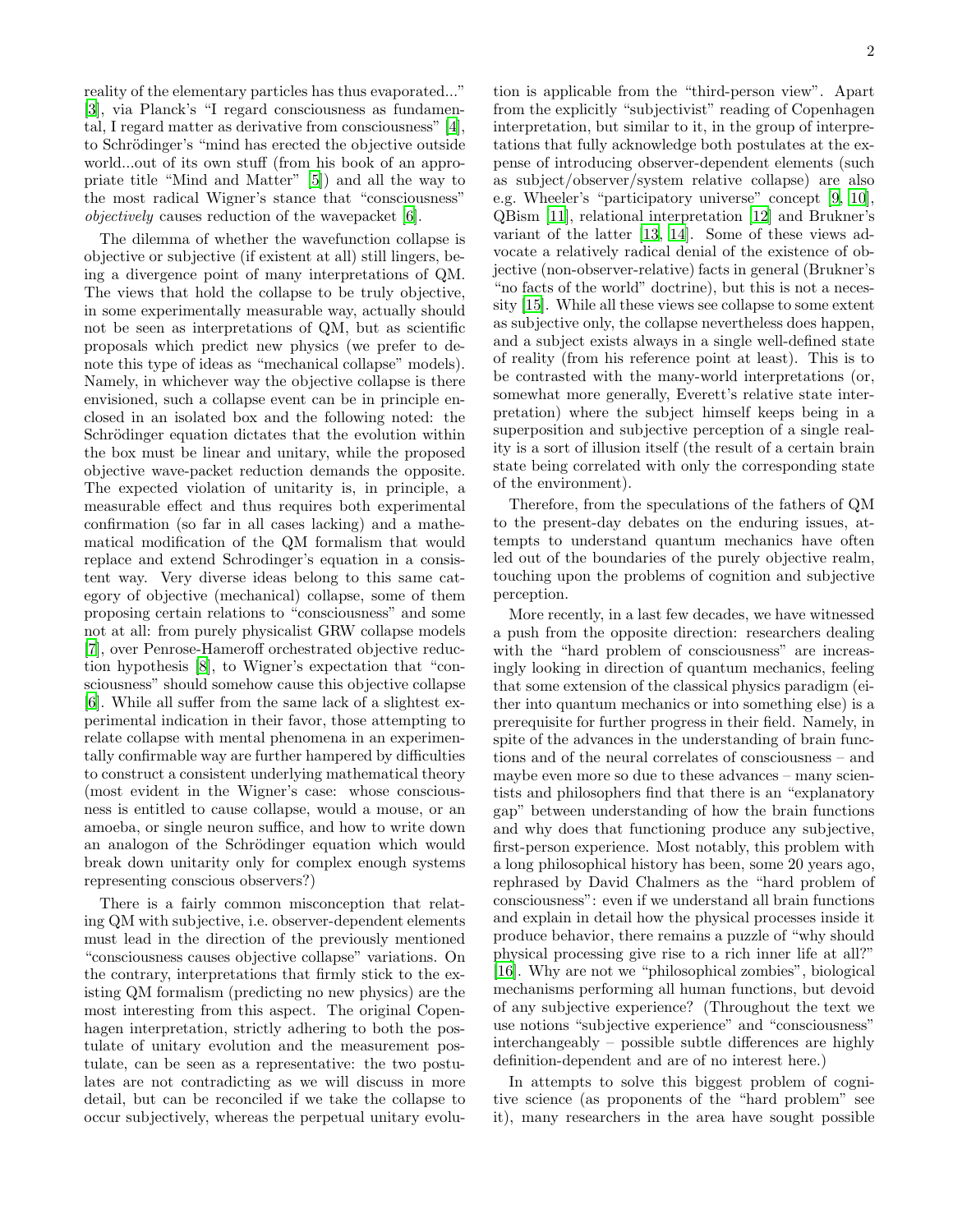answers in physics, e.g. [\[17](#page-47-16)[–21](#page-48-0)]. Already in his seminal paper [\[16\]](#page-47-15) and the follow up [\[22\]](#page-48-1), Chalmers discusses what QM potentially has to offer to elucidate or at least ameliorate the "hard problem", rightfully pointing out that not all interpretations of QM are born equal in this regard. This remark leads to the following question: if explaining the phenomenon of subjective experience really requires a departure from classical physics, can the ability to potentially explain this phenomenon be used as a further probe into different interpretations of QM – and tell apart even those which yield absolutely identical objective-experimental predictions? In other words, can the "subjective-experimental" fact that we possess the first-person experience succeed where the "objectiveexperimental" facts have failed: to differentiate between mathematically identical interpretations of QM?

It should be noted that some of the researchers working on the hard problem are seeking extensions of classical physics even farther than QM. Ideas of panpsychism, that attribute to matter another fundamental property often called proto-consciousness, are gaining popularity of recent [\[23](#page-48-2)[–25\]](#page-48-3). As dubious from the perspective of physics as they are, these research directions provide further incentive to seek arguments that QM, properly understood, is alone sufficient to account for the existence of subjective experience.

However, not everybody from the cognitive side of the fence agrees that any departure from cold minded rational materialism of classical physics is needed at all. Often, as prominently exemplified by Daniel Dennett's stance, there is already disagreement on whether at all there is any "hard problem" that awaits for explanation [\[26](#page-48-4)[–28\]](#page-48-5). For, if neuroscience can entirely explain why we behave in certain ways, why we report things as "I see red", "I subjectively feel that I exist", or "I am puzzled by the hard problem of consciousness" and if we can explain all that without need to invoke any "consciousness" thing, then it must be wrong to artificially postulate existence of such "consciousness". Moreover, if we do not need any consciousness to explain any objective phenomenon or experiment, then acknowledging its existence would be tantamount to acknowledging as real something that objectively does not exist – and no wonder that such a mistake would lead to a "hard problem". To proponents of such views, that something which we subjectively experience and which, as it seems to us, instigates us to utter "I feel that I am conscious" is only some sort of illusion. In addition, there are also somewhat different purely materialist positions that acknowledge the phenomenon of subjective experience as real and yet hold that this first-person perspective is only a byproduct of the functioning of the material brain, a sort of "emergent phenomenon" [\[29](#page-48-6)[–32](#page-48-7)]. This emergence is then usually seen as a nontrivial (sometimes even irreducible) consequence of the extreme complexity and peculiar structure of the brain organ. Often, but not always, it is implied that a similar "subjective experience" phenomenon should accompany information processing of the comparable scale and type, even if performed in a different medium (e.g. in a computer, by proponents of the "strong AI" idea).

Proponents of these strictly physicalist views, by a rule, maintain that classical physics seems to be perfectly sufficient to explain the phenomenology of brain processes and thus also our behavior and what we call "consciousness". Classical physics here of course also includes chemistry of the processes in brain, but our emphasis on "classical" implies that neither explicit quantum effects (e.g. interference, entanglement over distance), nor, more importantly, underlying quantum principles (indeterminism, indefiniteness of system properties manifest through superpositions) should play any role in explaining of the subjective experience. The good old XIX century mechanistic and deterministic picture of reality should suffice since the direct chain of causes and effects can be followed through a brain and result in complete explanation of its outputs given the corresponding sensory inputs and memory content. Not only that neuroscience supports the view that the inner workings of the brain can be fully explained in a deterministic causal manner (without resorting to QM), but also progress in AI research indicates that deterministic classical computers should in principle be able to replicate computational powers of the brain. So, if the paradigm of classical physics is indeed sufficient to explain all objective brain functions, is it really necessary to extend this paradigm in order to encompass also this murky objectively-non-definable phenomenon of subjective experience? Is not it more rational to expect that the so-far-eluding subjective phenomenon will be also somehow explained within the basic mechanically-deterministic framework? And even if we reach the opposite conclusion and decide as necessary to extend the paradigm on which physics rests, how could that help?

Of course, essential is the main question of whether subjective experience can be explained solely based on the ontology of classical physics – as long as this direction seems fairly plausible, going further into discussions of possible paradigm extensions (in cognitive science) is hard to justify. However, arguments are abundant both pro and contra, though a reader going through discourses on the subject can sometimes get an impression that proponents of opposing views either speak in different languages or really have different personal levels of subjective experience – so often reasons that seem too obvious to one side are quite unintelligible to the other. It is not surprising that, on this extremely abstract, bydefinition-non-objective topic where even the central concept of "consciousness" eludes strict definition, a good part of the arguments reduces either to hand waving or to pointless analogies. Several inspiring thought experiments/mental abstractions have become very influential (e.g. Chinese room argument [\[33\]](#page-48-8), Mary the color-blind scientist [\[34](#page-48-9)], philosophical zombies [\[35\]](#page-48-10)), but in the end they at most served as good intuition pumps, not leading to any convergence of the opposing opinions.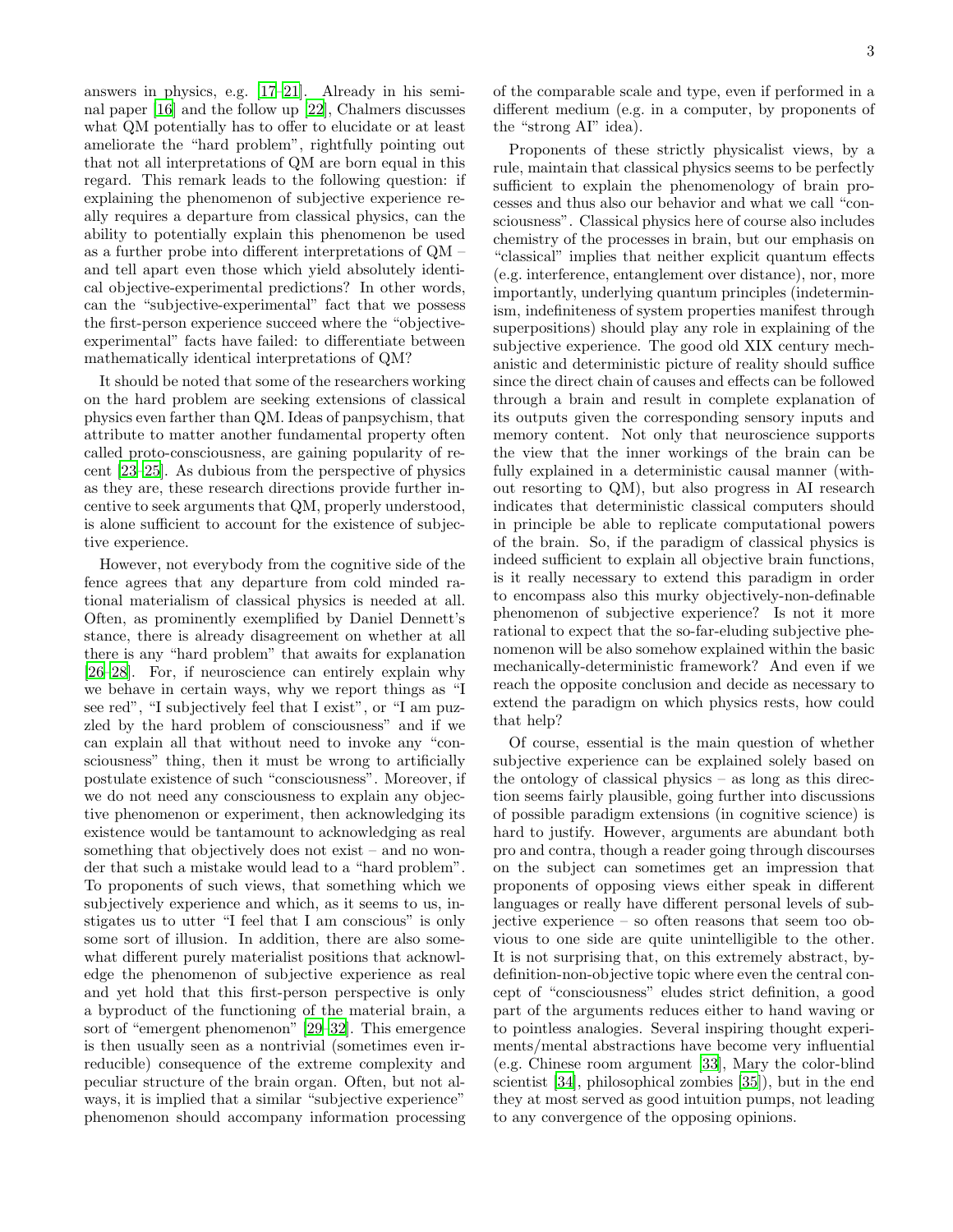We believe that some progress can be made by bringing the discussion to a more formal level. In spite that the topic here obviously does not belong to mathematics, any related analysis certainly employs elements of logic, which motivated us to formulate our statements here in the form of "Theorems" (regardless of the mathematical jargon, the text does not contain formulas and is fairly easy to follow). In the next section, we formulate and prove our main "no-go" theorem. The theorem is the final step in a succession of a number of previously defined theorems, each derived from the predecessors. This nogo theorem claims that a human brain, functioning on principles of classical physics, cannot have any greater ability to induce subjective experience than a process of writing (printing) a certain sequence of digits (printing can be done in an arbitrary way and on the arbitrary surface).<sup>2</sup>

This no-go theorem per se does not directly say anything about whether the subjective experience can or can not be explained based on processes governed by classical physics. We do not think that such formal conclusion can be ever given, simply because there is no generally accepted definition of consciousness (and there cannot be, as some find it to be a mere illusion, while others find it so real to pose the hard problem). Instead, we try to avoid the trap of defining the consciousness by confining our reasoning only to establishing qualitative "equivalence classes" of subjective experiences. Surprisingly, as we show below, this can be done even in the absence of a precise definition. In this way, by building equivalences step-by-step, we finally conclude that a human brain, active for a certain period, must produce the same or similar type of subjective experience as the process of writing of a certain huge number.

Once we establish this equivalence, we will introduce the notion of mapping between the evolution of the system (functioning of the brain or writing of the digits) and the content of the subjective experience (i.e. the scene and qualia that are being experienced). If we assume that this mapping exists and is nontrivial – in other words, that some subjective experience (with a clear meaning) emerges as the consequence of the dynamics of the physical system – then, due to the established equivalence, we will face a grave problem to explain where, when and why exactly this one mapping occurs and is somehow experienced while writing (or chanting) the numbers. Alternatively, to avoid logical inconsistencies and openly magical connotation, we may assume a Dennett-like position and claim that there is no such mapping at all and that the dynamics of the system (i.e. behavior) is all there is. In other words, that the equivalence stated in the no-go theorem is of form 0=0, i.e. that neither brain nor writing of a number can induce any experience and that whole consciousness thing is an illusion. But the translation from a

human brain to a number being written helps to clarify, as we argue below, that the zero in this case, i.e. the absence of emergence of anything, must be a true nothing and cannot be even an illusion. Namely, we will clarify that denying any (nontrivial) mapping implies that there is no any meaning of the experience, nothing to specify the particular (illusionary or not) experienced content or the qualia, and we can no more speak even of an illusion, simply because it cannot be said "what is that illusion of". (After that, it is up to the reader to perform a subjective experiment of checking if possesses or not any sort of inner experience, even an illusion of, and to compare

Of course, one can also try to logically dispute the theorem. Contrary to the theorem, one can try to argue that the premise of classical physics can be maintained while still insisting that activity of a human brain produces subjective experience whereas writing of any number does not give rise to any, let alone similar experience. In this case, it must be precisely explained and elaborated which logical step in the no-go derivation was unwarranted, and why. By splitting the main statement into a number of steps and by assuming a math-like approach to discussion we hope to keep counterarguments and pondering about the theorem to the point, forcing any analysis to pinpoint the exact disputed step and detail (including the obvious need for a clarification of why is that point relevant and acknowledgment of the logical consequences of taking a different turn at that point).<sup>3</sup> If reasonable, such a counterargument could shed substantial light on what is essential for the emergence of the consciousness – history of science is full of examples where finding holes in no-go theorems has provided new directions for progress. (Interestingly, some preliminary discussions about the theorem have shown that even people who disagree about the final conclusion of the no-go theorem are looking for logical ways out in very different directions).

the results with the hypothesis.)

Finally, the logical option that we find most plausible is that the basic premise of the sufficiency of classical physics is simply wrong. The rest of the paper is devoted to the implications of such a conclusion. Pursuing the hope that, unlike classical physics, QM could be sufficient, in the second part we investigate which interpretations of QM are likely to sustain the test of the no-go theorem. The underlying idea is to extend the corpus of the empirical data a good theory should take into account in a way that it includes not only external, third-person perspective experiments, but also the most elementary first-person empirical data – i.e. the fact that we possess some sort of subjective experience. While it would require full resolution of the hard problem to truly establish which interpretations positively can account for

<sup>2</sup> Formaly precise statement is postponed until the next section.

<sup>3</sup> It is not likely than anyone would even consider hand-waving or an analogy as a counterargument to a theorem.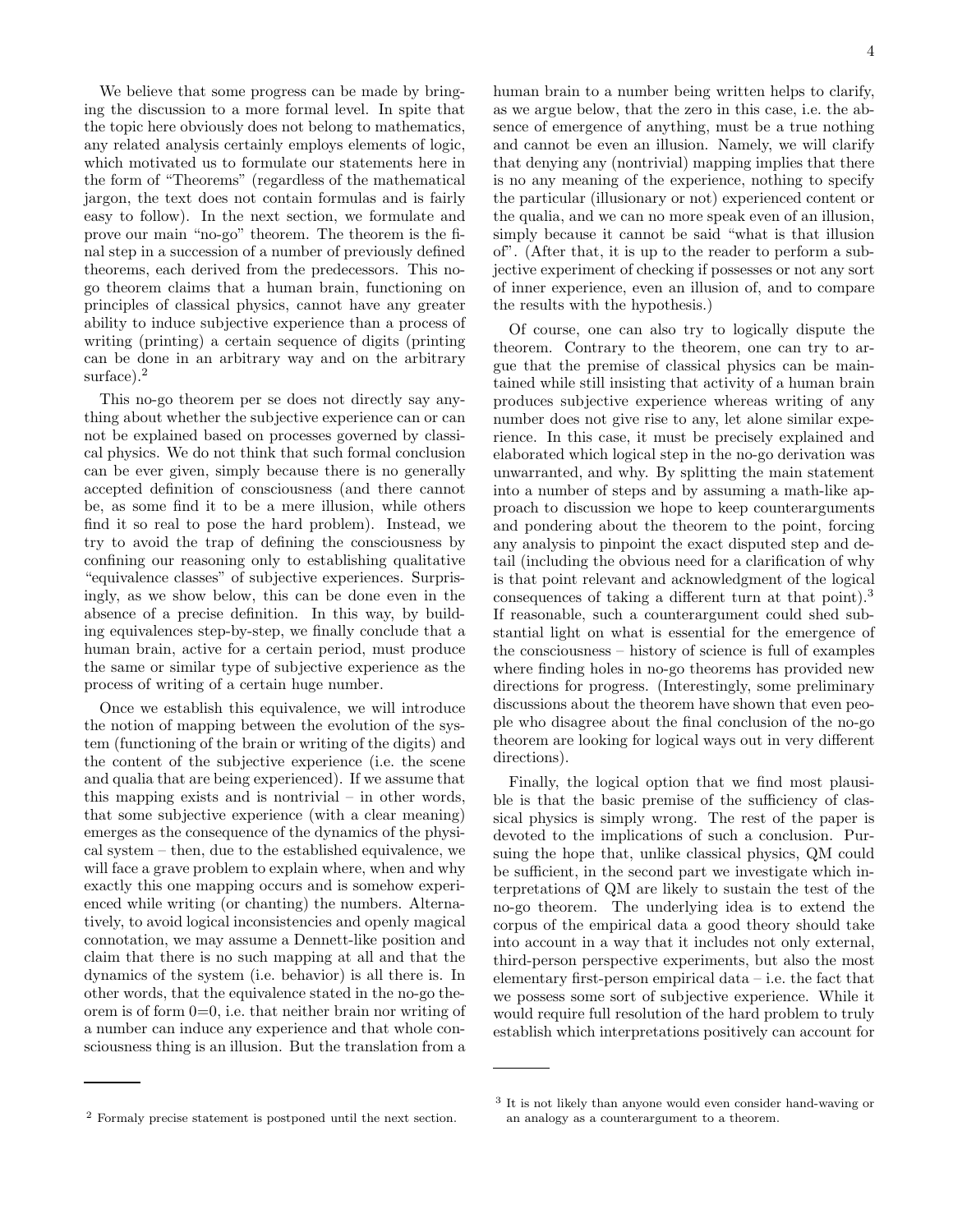the consciousness in a consistent way, in that section we will concentrate on a more modest problem: which interpretations have potential merely to defy the conclusions of the no-go theorem, when the latter is generalized to QM. (We will also restrict our analysis only to a few more common interpretations of QM.)

Important in this regard will be the recognition that the "measurement problem" is essentially a direct rewriting of the "hard problem" in the language of QM. Namely, those cognitive-science positions that maintain that the third-person perspective is sufficient for description and understanding of the entire universe, including understanding of the (illusion of) subjective perspective, naturally translate into no-collapse (many-worlds) interpretation(s), where objective unitary evolution of the complete wavefunction is taken to provide the full picture of reality. On the other hand, cognitive-science views sceptical of the prospect that the phenomenon of subjective experience can be derived from the third-person explanation of the world, naturally map into QM interpretations that hold linear unitary evolution governed by Schrödinger's equation as insufficient to explain our subjective perception of the single measurement outcome (i.e. those that find the collapse postulate also necessary). Investigation of this connection will become the central issue of Part II. However, once this mapping is understood, it is not surprising that interpretations of QM inherit, at least partially, the same consequences of the no-go theorem as the corresponding "interpretations" of the hard problem.

Finally, in the Part III, we will try to address the more difficult question: whether and how the introduction of quantum mechanic can truly change the conclusions of the no-go theorem and at least leave some room for a plausible explanation of the subjective experience. The considerations in this section will be more speculative, aimed to demonstrate that QM, with a correct reading, has this potential. At this point, it is only worthwhile to stress that neither "consciousness causes objective collapse" (Wigner-like) approaches nor invoking explicit quantum phenomena in the high-temperature noise dominated brain (along Penrose-Hameroff lines) is necessary for this. It is the mere turning upside-down of the ontology of classical physics, and recognition of the subjective experience as a primary non-derivable entity while preserving the laws of QM unchanged that may provide the ground to truly understand both the measurement and the hard problem. Nevertheless, as we will see, even after such paradigm-shift the essence of the nogo theorem still largely constrains the set of available hypotheses.

In this section, we explore in detail and with logical rigor the assumption that the concepts of classical physics are sufficient to explain the phenomenon of subjective experience. This assumption is commonly taken for granted in the neuroscientific brain research, and thus we label our starting position as the "neuroscience postulate" (NP):

Postulate. Neuroscience postulate (NP). Classical physics, based on ideas of mechanical-determinism and ontology of physicalism, is sufficient to explain the functioning of the brain and the emergence of consciousness.

Of course, the classical chemistry is included above as a part of classical physics (the latter is understood in broad terms). By ontology of physicalism, we imply the paradigm that only matter (including fields) and material things are considered to be real. In addition, we assume by the postulate that matter follows certain causally closed deterministic dynamics, the details of which are unimportant. In particular, the postulate excludes dualistic and idealistic ontologies, as well as the essential traits of quantum mechanics: the matter properties are here always well defined and observerindependent. However, we will also take into consideration physicalist views on consciousness which incorporate (explicitly or in-between the lines) mapping from physical states of the brain to the "emerged" conscious states – in spite that such views might be sometimes classified as property-dualistic.

Note that we deliberately do not attempt to strictly define the word "consciousness". It can be either, following ideas of D. Dennett, that "illusion" which accompanies certain brain responses and behavior, or whatever complex phenomenon that somehow emerges during the functioning of the brain in what is commonly seen as a conscious state. Or it could be any other (more or less common) understanding of consciousness which complies with the rest of the postulate presumptions (but it cannot be anything dualistic in common sense, like qualitative states of non-material spirit or mind). In this sense, any time we mention "consciousness" in the context of this analysis, one is free to insert words "an illusion of" beforehand.

Now we proceed to the formal analysis of a certain chain of logical consequences of the Postulate, by formulating a sequence of Theorems which end in the already announced "no-go" theorem. Here, in the main text, we will describe only the outlines of the "proofs"<sup>4</sup>, whereas

<sup>&</sup>lt;sup>4</sup> In spite that the subject here is not of mathematical nature, and that the weight of the logical arguments given in favor of some statement here cannot be compared with the strength of the "proof" in the mathematically strict sense, we nevertheless prefer and dare to use this word, albeit with quotation marks.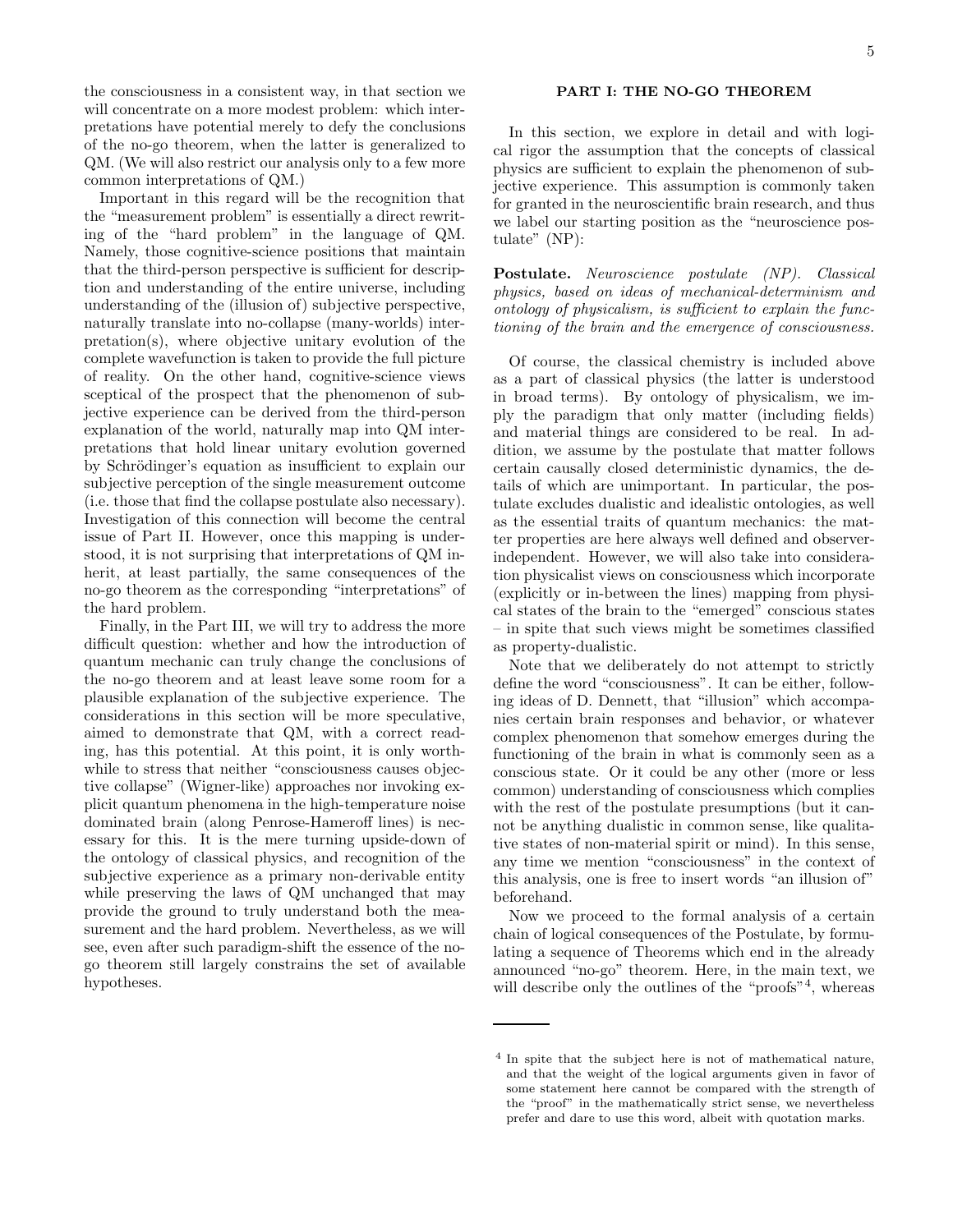more detailed arguments are carefully considered in the appendix. (Reader is encouraged to skip the detailed "proofs" in the appendix of those theorems that (s)he personally finds self-evident – in this way we hope to facilitate perusal of the otherwise maybe overly lengthy paper).

The first question we have to deal with is whether this ability to generate subjective experience (or an illusion of it), which we assign to a human brain, can be granted to anything else apart from the brain. In particular, whether we could consider as conscious another being, behaving in all (relevant) respects indistinguishable from a human (e.g. demonstrating emotions, reporting self-awareness, claiming to experience qualia, even being capable to autonomously reach the "hard problem" and express its puzzlement over it [\[36\]](#page-48-11)), but whose physiology of the cognitive organ (brain or some equivalent) is possibly different? Apart from being of philosophical significance, this question has important ethical, as well as potential legal (in the wake of the AI era) implications.

We hold that the answer to such a question must be positive, at least under the presumption of the NP. Namely, we must first note that we have no objective means to infer the existence of anyone's subjective experience apart from our own since, already by its name, we generally here denote a subjective phenomenon. Even assuming consciousness of other human beings formally requires a "leap of faith", but one that in general must be made to avoid the blind alley of solipsism (the so called "problem of other minds" [\[37](#page-48-12)]). Besides, solipsism is certainly not an option allowed by the Neuroscience postulate.

Within the paradigm of physicalism (and thus also when deprived of the solipsism option), it is very hard to motivate why the attribute of being conscious should be given to another human, but not to another agent autonomously behaving in a qualitatively indistinguishable way. For example, we may imagine a perfect humanreplica android, e.g. like the popular Data from Star Trek science fiction series and an identically looking human, e.g. the actor Brent Spiner, next to each other (unlike in the original Star Trek plot, we shall assume that this Data is also programmed to show emotions just like a human). We have absolutely no means to verify if Brent Spiner possesses any inner experience, but he claims to be conscious, behaves so in every way, and we agree that he must be conscious. We have no more and no less chance to objectively confirm or deny that Data has subjective experience, and he behaves in every way like the human Spiner, reporting his conscious/emotional states and reacting to stimuli in a human-like fashion. Attributing consciousness to one while not to the other, in spite of admitting that there is no objective way in which such an assertion could be tested, is to actually acknowledge the real existence of objectively not measurable (yet well defined) properties. While this would be in principle logically acceptable e.g. in a dualistic setup (where, theoretically, one could even arbitrarily assign that certain agents have soul/spirit attached to them while some other are philosophical zombies), such assignment is incompatible with physicalist presumption implied by NP. (Formally, one could misuse our freedom in definition of consciousness to define it as "possession of humanlike nervous system" but such a definition would completely miss the common meaning of the word and fail to grasp the essence of the "subjective experience" problem.) Therefore, we formulate the following theorem:

Theorem 1. (Behavioral theorem). Under the premise of NP, two agents behaving effectively in the same way when it comes to reacting to external stimuli, reporting about internal conscious/emotional states, having the ability to autonomously introspect and recognize its subjective experience and engage into related discussions – must possess the same qualitative level of subjective experience.

By saying "the same qualitative level" we leave the freedom that the two agents may experience qualia in (somewhat) different ways. These details are not essential here. Simply stated, the crucial conclusion of the theorem is that of the two such agents either both have subjective experience or none has. Note also that the theorem does not state the converse: that the two agents with different behaviors cannot have the same subjective experience (this need not be so and anyhow is not relevant for our further reasoning). Another remark is that behavior should be here and throughout the text taken in a broader sense, which includes not only obviously visible behaviour, but also responses to stimuli in general: in a hypothetical case of a patient with impaired motoric abilities who could process sensory data but would require NMR scan of the brain to somehow read out responses (e.g. yes or no answers to our verbal questions), these measurable brain responses would also then fit into our definition of behavior.

While we have provided, above, some basic arguments for the Theorem 1, in the Appendix we give a more elaborate "proof", arguing also that its conclusion is almost unavoidable even in a general setting (i.e. without relying on the Neuroscience postulate and, in particular, for a certain class of property dualistic hypotheses). Besides, we also note that, to our knowledge, there are hardly any cognitive scientists or philosophers that adhere to the neuroscience postulate and yet deny the conclusion of the Theorem 1.<sup>5</sup>

The statement of the Theorem 1, combined with the mechanical-deterministic assumption for the brain func-

<sup>5</sup> A likely exception is J. Searle, though even he seems to occasionally imply necessity of certain behavioral differences, as, for example, in his review [\[38\]](#page-48-13) of N. Bostrom's book "Superintelligence: Paths, Dangers, Strategies". There he concludes that there is no risk of AI rebellion since AI is unable in principle to "engage in motivated behavior" – by which he implicitly but obviously admits unavoidable behavioral differences.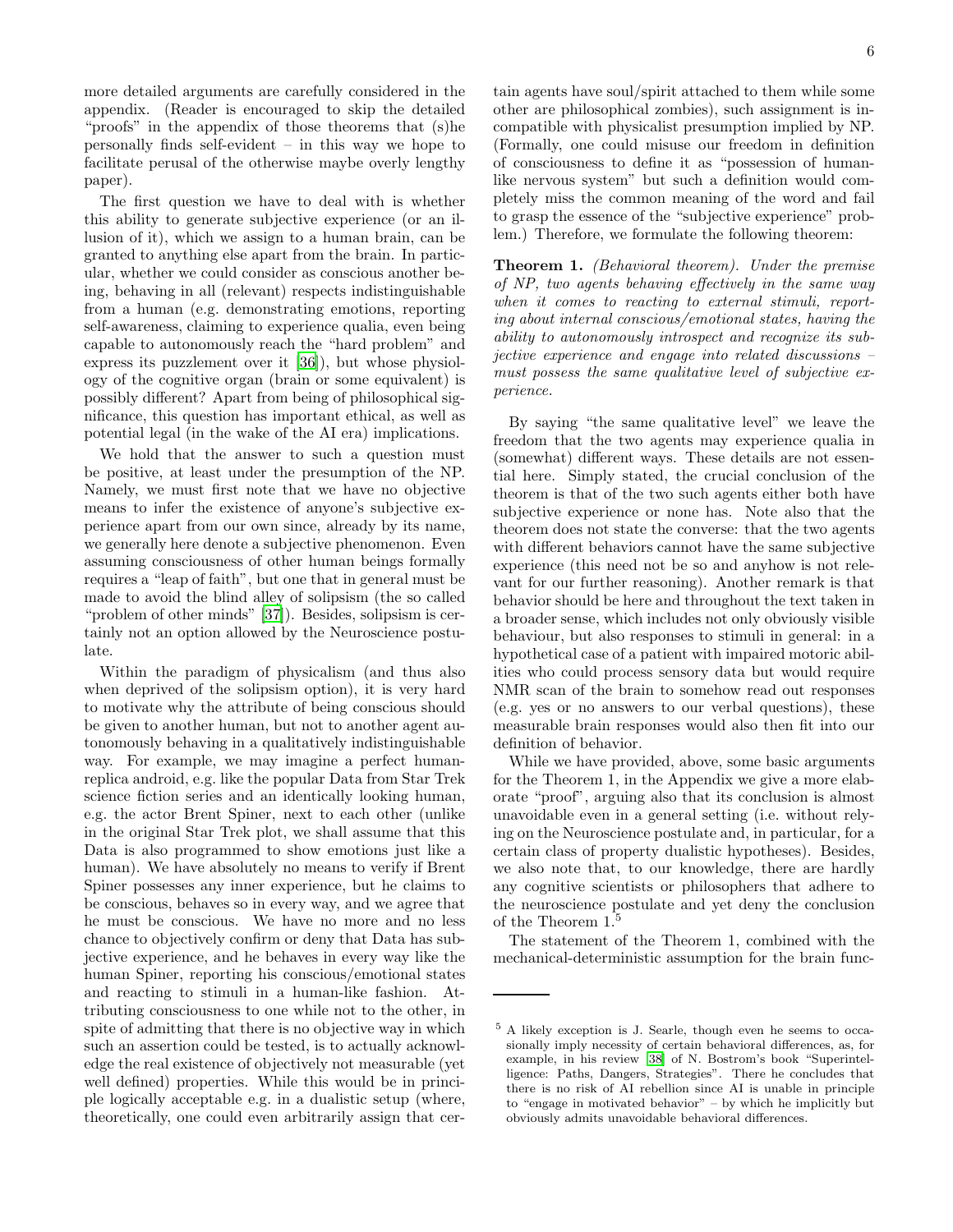tioning, has an immediate consequence. Namely, causally closed mechanism of the brain organ can be in principle simulated on a powerful enough classical computer to arbitrary precision. This means that given the current brain state and the sensory inputs, brain responses can be, in principle at least, calculated on a standard type of computer. In turn, this means that a computer can, in theory, predict the same behavior that would be the result of the brain functioning. Given the appropriate artificial body, and fed with sensory perceptions that the body receives, a powerful classical computer (based on silicone or any computationally equivalent technology) can thus assume the role of the brain and control an agent that is behaviorally indistinguishable from a human, in the context of Theorem 1. This leads to:

Theorem 2. Under the NP premise, a sufficiently advanced android controlled by a classical type of computer may possess the same level of subjective experience as a human.

In the Appendix, we give a more formal "proof" of the theorem, and discuss some generalizations (e.g. to include also stochastic processes in the brain).

We "derive" also the following two theorems that will help us in the later stages:

Theorem 3. (On temporal correlation): Subjective experiences (or illusions of) that accompany dynamical evolution of a certain system (e.g. brain) are synchronized with that evolution, and do not depend on evolution of the system either before or after the considered period of the dynamical evolution (apart from due to the contents of memory).

In other words, if we consider a brain activity within a given 5 minutes period, there will be (assuming the brain is conscious) the corresponding subjective experience unfolding during that same time, whose content and quality do not depend either on the past or on the future of that brain, apart from, possibly, due to recollection of previous events. For example, if the physical brain in that period receives and processes stimuli that correspond to pleasure (or pain), it is during that same time, i.e. simultaneously, that the pleasure (or pain) is subjectively experienced (or illusions of). Also, smashing the brain with a hammer after these 5 minutes or not, will not influence the prior experience. While being a simple corollary of the Neuroscience postulate and the behavioral theorem, and something that is generally taken for granted, it still deserves to be mentioned. Since subjective experience is not objectively measurable, without the physicalist NP premise this synchronization is an additional assumption (which, as argued in the paper [\[15\]](#page-47-14), is not necessarily warranted in a more general, e.g. QM setting).

**Theorem 4.** (Repetition theorem): If a physical system that gives rise to consciousness undergoes identical dynamical evolution more than once (fed by the identical stimuli and starting from the same initial state each time), each time the same subjective experience arises. Alternatively, if another system identical in every detail to the first one, undergoes the same dynamics, both evolutions must be accompanied by identical subjective experiences.

This seems to be unavoidable: either as a consequence of the previous theorem or noting that if the consciousness is a consequence of system dynamics, the fact that a period of identical dynamics in the same system state has already occurred before cannot preclude or influence the emergence of the same experience again. Same goes if we consider a different system, but identical with the first in all relevant properties. Nevertheless, in the Appendix, we will also address some non-standard views on this line of reasoning.

Now we proceed to establish further equivalence relations between different systems, proceeding in small steps.

We take as a starting point an android satisfying presumptions of Theorem 1, named Data (as we already discussed, unlike the Star Track Data, this one is indistinguishable from the humans also when it comes to expressing emotions). By Theorem 1, Data belongs to the same consciousness class as humans. From Theorem 2 it follows that Data's CPU can be, in principle, based on some standard, e.g. silicone, computing. This CPU receives inputs from Data's sensors and body parts, does the calculation and feeds back the results to various actuators in Data's body (speech synthesizer, artificial muscles, etc).

Lemma 1. The physical location of the CPU controlling the behavior is inessential, as long as its function is not diminished.

This hardly requires special proving: it might be in the android's head, but also it could be localized in some computer nearby which is (e.g. by some WiFi equivalent) connected to to the rest of the android. According to Theorem 1, this should not affect its level of sentience, as it would not influence its behavior.

Next, we take a slightly bigger step:

Theorem 5. (Simulation theorem): Simulated android (or androids), existing only in a virtual reality realm simulated on a classical computer, can be, in principle, programmed to be as conscious as humans.

The outline of the proof is as follows. Just as one android can be remotely controlled from an external CPU and be as conscious as a human, so can be two or more androids controlled from the same computer (or a powerful enough computer cluster). Furthermore, sensory input arriving at the computer that governs androids' behavior is certainly digital from some point on, and thus, in principle, can be simulated, i.e. replaced by computed input that would correspond to a computer-generated virtual surrounding. Also, the behavioral feedback that android bodies provide to the environment (by their motions and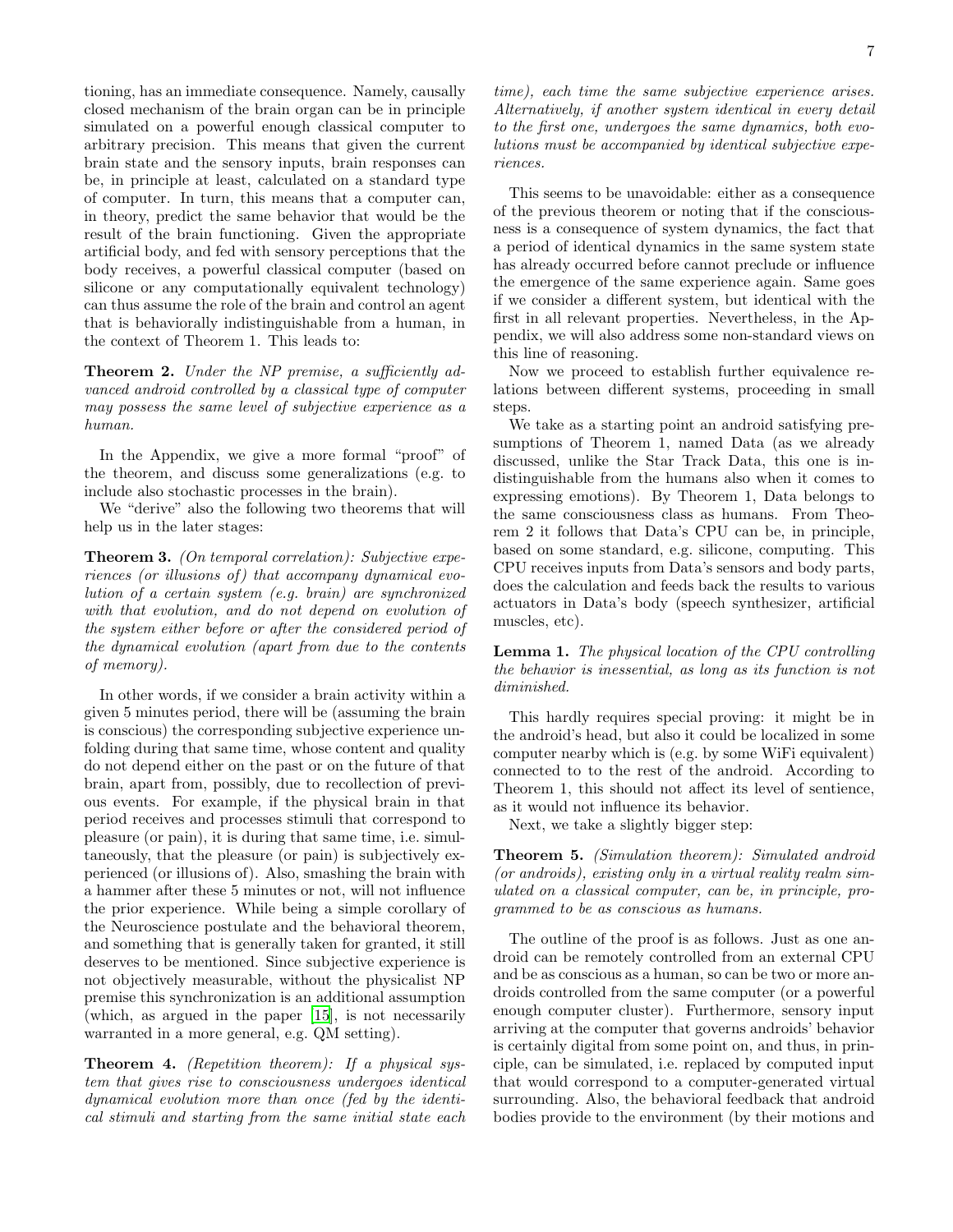sounds they produce) can be taken into account when computing the evolution of the virtual surroundings. It can be also imagined that the androids, until some initial moment  $t_0$ , possess actual physical remotely controlled bodies and receive environment information from real sensors in their bodies, but that after that initial moment real sensory input is replaced by a simulated one (virtual surrounding is generated to closely mimic the real surrounding at  $t_0$ ). Even if the androids would be able to tell the difference after some time (e.g. by noting some artifacts of the simulation, due to its finite precision), this switch of the source of sensory input has no way to immediately influence their level of consciousness (at least under the Neuroscience postulate). A somewhat more detailed argument can be found in the Appendix.

Therefore, we must conclude that under NP, also android(s) entirely simulated in a virtual reality can have qualitatively the same level of consciousness as human beings. In spite that there are no more any physical entities around, apart of some information being processed inside the computer, the subjective experiences of the simulated androids would be no less real (or no lesser kind of illusion) than our subjective experiences in flesh and blood. To visualize events in the simulated realm, we could attach a display to the computer and have it render some parts of the virtual reality on it. In this way we can observe the android(s) "inside" behaving as conscious beings, and still reporting their subjective states. Of course, presence or absence of the display cannot influence subjective experiences of the androids (according to NP our observation is certainly inessential).

We note that a conclusion that simulated beings in virtual reality can be conscious is nothing new – moreover, it is part and parcel of all variations of the "simulation hypothesis" [\[39\]](#page-48-14) and alike. But we had to go through this reasoning carefully, to show that under the presumption of Neuroscience postulate these conclusions basically turn out to be a logical inevitability, rather than any arbitrary belief.

The "hypothesis" commonly conjectured in this context is that we are actually living in one such simulation. But, unlike most of the proponents of that idea, we are next to consider problematic aspects of such and similar hypotheses. Namely, as we did the job of isolating the agents from the outside world, deeper problems already begin to get more palpable, at least a bit.

For the sake of concreteness, let us assume that inside such simulation there is the android Data, existing and living through his subjective experiences. Let him be at first content, quite tranquil, pondering about something pleasant while calmly wandering through the simulated environment. All of a sudden, while passing through a door in the virtual reality, the door unexpectedly gets shut (e.g. due to wind) and his finger gets severely slammed. Momentarily, the feeling of content is replaced by the sudden shock and shortly replaced again by the feeling of excruciating pain in the finger. We remind that this Data was programmed to have emotions

and feel and react to pain in the same way as a human – in particular, his cognitive units might work by simulating the functioning of a human brain which is exposed to the same stimuli. If required for having experience of pain, we may simulate also the reaction of the entire human nervous system when the finger is exposed to extreme mechanical pressure. In this way, we ensure identical behavioral reactions, which, according to Theorem 1 and under NP assumption means that also some corresponding subjective experiences must be (qualitatively) there. (After all, if for any reason someone finds relating an android and pain too stretched, the same argument could be made by considering any other type of subjective experience/quale, the choice of pain makes the conclusions only slightly more intuitive.)

Therefore, there inside the computer, must "somewhere be" that feeling of content, of shock and that familiar feeling of the pain in the finger. In a similar sense as when any human experiences these feelings – if the latter is an illusion, then so is the former. Even if the qualia are not experienced identically, there still must be a couple of distinct subjective experiences (or illusions of), emerging in a succession. Besides, there "inside" is someone that has experienced the sudden closing of the door, who saw them close, who has subjectively perceived that. And yet, there inside the computer, we objectively find nothing but sequences of binary zeros and ones, evolving and changing according to certain rules. How comes that this familiar feeling of pain can appear in the processing of all those zeroes and ones within that computer? And, even leaving the feelings (and qualia in general) aside, do these zeros and ones really have interpretation per se, do they really have that unique meaning of a human-like android Data that has just hurt his finger? Where is objectively that door inside? When there is no longer our interpretation of the bits in the computer as this virtual environment with Data (which disappears when we remove the monitor), does this information inside still, without us, external observers, really and objectively has this same meaning, this and only this interpretation? When the monitor is on, it is us who endow with the meaning the endless streams of zeroes and ones in the computer registers: the conversion of the stream of data into the pixels on the monitor is tailored to translate the information to be readable to us, and even there, that pattern of differently colored pixels on the screen, does it have any meaning per se? Does it really have the distinctive meaning of the Data feeling pain, and the door being shut, even without us who correlate colors of the pixels on the monitor to form the picture of an android in our heads? One should take care not to unintentionally infiltrate the syntax of the bits with the meaning that we ourselves provide to it, if we are to investigate the possibility of "self-emergent" meaning. And furthermore, even if we accept that these zeros and ones have the unique meaning of Data android in his virtual world, is that enough that these zeros and ones become alive and feel the hurting finger? A book has meaning (at least the one that we give to the written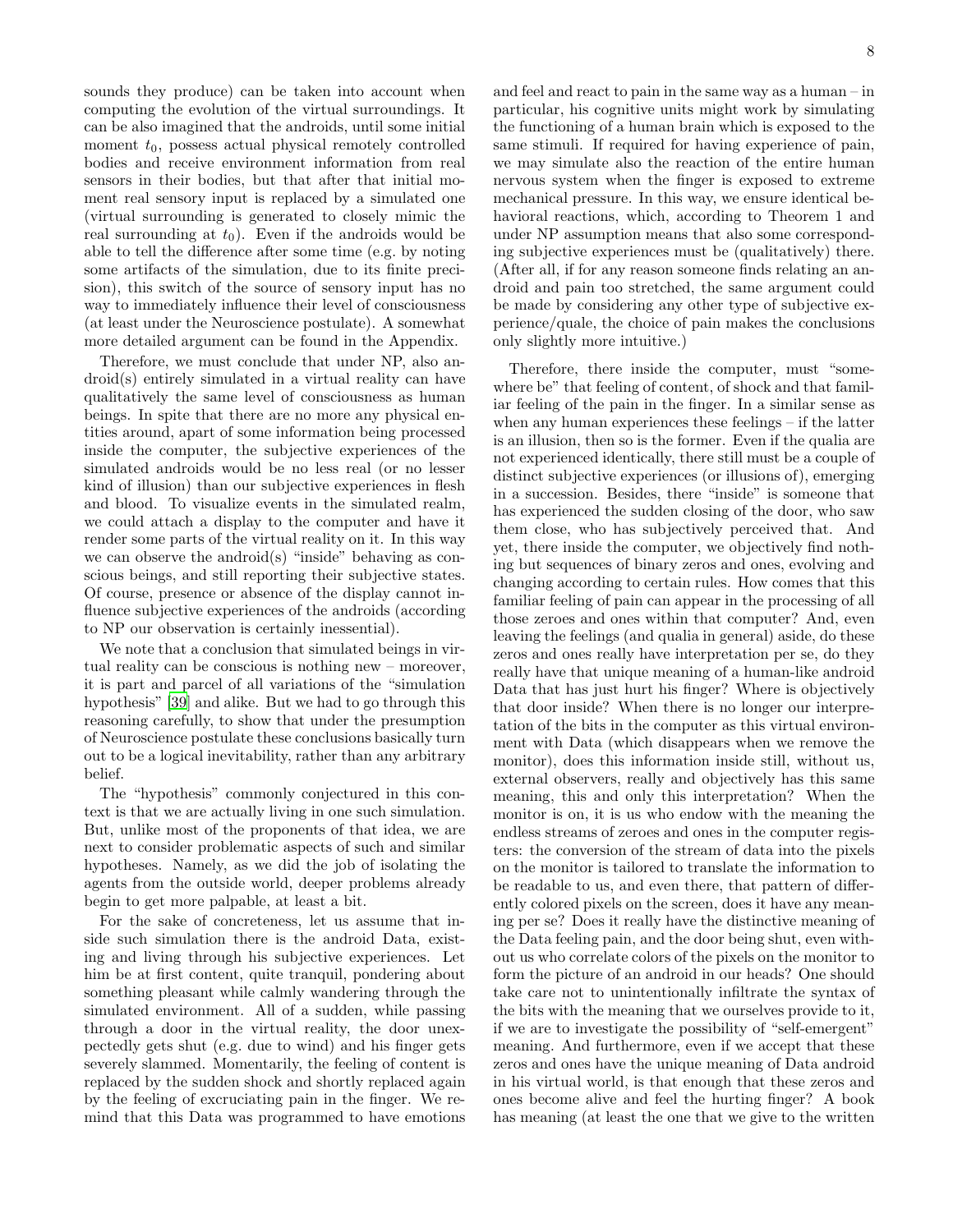symbols), but we do not usually take that the characters in the plot really experience the narrated events, neither as the book is written, nor when it is read.

Intuitively, we get a glimpse of the problems, but our intention is not to rely on intuition. Instead, we proceed in the manner as formal as possible, to make the problems more obvious and harder to deny.

Indeed, at this point, it is not at all yet clear if there is an actual problem, at least if there is an unsolvable one. The gap that some believe to exist between the binary digits and the subjective experiences might be just a consequence of wrong intuition and over-simplification. Unlike the static symbols in a book, we here have a dynamical computation process of immense complexity, ongoing on an advanced supercomputer of huge capacity and extreme speed. There is a widespread opinion that the combination of such complexity and delicate structure can bring about the first-person experience as well.

Thus, we proceed further in establishing the chain of equivalences. We start by noting that the supercomputer performing the computation need not be fast at all, only of a sufficient memory capacity:

# Lemma 2. The computer running a closed simulation that contains conscious agents can be arbitrarily slow.

This is an important direct consequence of the fact that the entire simulation is completely isolated from the outer world, resulting in that agents within can perceive the passage of time only relative to other events in the virtual reality. Overall slowing down of the pace of simulation (as seen from the outside world) cannot be detected from the inside.

No longer requiring calculation speed, we can choose computer architecture much more freely (according to Theorem 2, the technical realization was not essential). We decide to run the simulation on one from the variety of universal Turing machines, with a binary alphabet [\[40\]](#page-48-15). It has been almost a century of how we know that any computer calculation, even those usually associated with the most powerful computers imaginable, can be performed just as well also on a very long tape of checkboxes which can be either ticked or unticked by a "head" that moves over the tape one step at the time, following a given set of instructions (program). In computational theory, the tape is usually of infinite length, but we are concerned with a well defined finite problem: running the simulation of the android(s) and virtual environment for a finite virtual time (e.g. one hour). As this is doable on a super-powerful but finite-resources computer cluster, it is also doable using a finite length tape.

As Turing machines are abstract concepts, we will also pick a concrete realization. We will imagine a strictly mechanical wooden Turing head<sup>6</sup> that reads and writes "X" and "O" symbols in the sand (e.g. on a huge stretch

of beach or in some desert). For example, the head can be wind propelled (though this is completely irrelevant). The symbols are equally spaced, imprinted deep enough so that machine can also read them by sensitively "touching" to check the depth of the sand at a few points. With a universal Turing machine the program of the simulation is also embedded in the sand symbols (much like the compiled source code in a conventional computer is stored in the same physical memory as the data) and in this way we maximally reduce the complexity of the head itself, while effectively all relevant information is encoded in the sand. In the beginning, a row of "X" and "O" symbols that represents the simulation program together with the simulation initial state (state of the android and the virtual environment at some given moment) is imprinted in the sand, after which the wooden head is positioned and activated.

As this setup is computationally equivalent to the supercomputer performing the simulation (apart from the processing speed, which is irrelevant according to Lemma 2), the same level of subjective experiences must emerge now as when running the simulation on silicone architecture. This conclusion is summarized in the following theorem (some more formal technical details of the lemma and theorem "proofs" are presented in the Appendix):

**Theorem 6.** A system comprising a pattern of  $X/O$ symbols written in sand and a wooden Turing head mechanism performing certain automatic operations (of "reading" the symbol beneath, flattening out the sand, inscribing a new symbol and moving left/right one step) according to the instructions embedded also in the sand, can contain conscious agents living through human-like subjective experiences (i.e. agents belonging to the same equivalence class of consciousness level as humans).

The reasons behind this switching to sand-symbols Turing machine are twofold. Firstly, the word "computer" (especially "supercomputer") is nowadays quite emotionally charged: as ever more powerful computers/smartphones enter all spheres of our life, we are left with an intuitive impression of their omnipotence, at least in principle (especially omnipotence of hypothetical futuristic computers). It is hard to keep in mind that, in regard of the ability to perform calculations, they are in principle no different from the first computers ever made – the only advances were quantitative, in speed and capacity. Restating the problem in the form of sand symbols and a wooden head we see as a sobering way to counter these prejudices, especially in the case like this one where speed does not matter. This is also the reason why we opted for a purely mechanical wooden head – any involvement of electrical devices may unintentionally lead to mystifications.<sup>7</sup>

<sup>6</sup> Much like the ingenious craft described in [\[41](#page-48-16)].

<sup>7</sup> Alternatively, instead of a wooden head, we could imagine a middle-aged fat warehouse worker, unshaven, with a cigar in the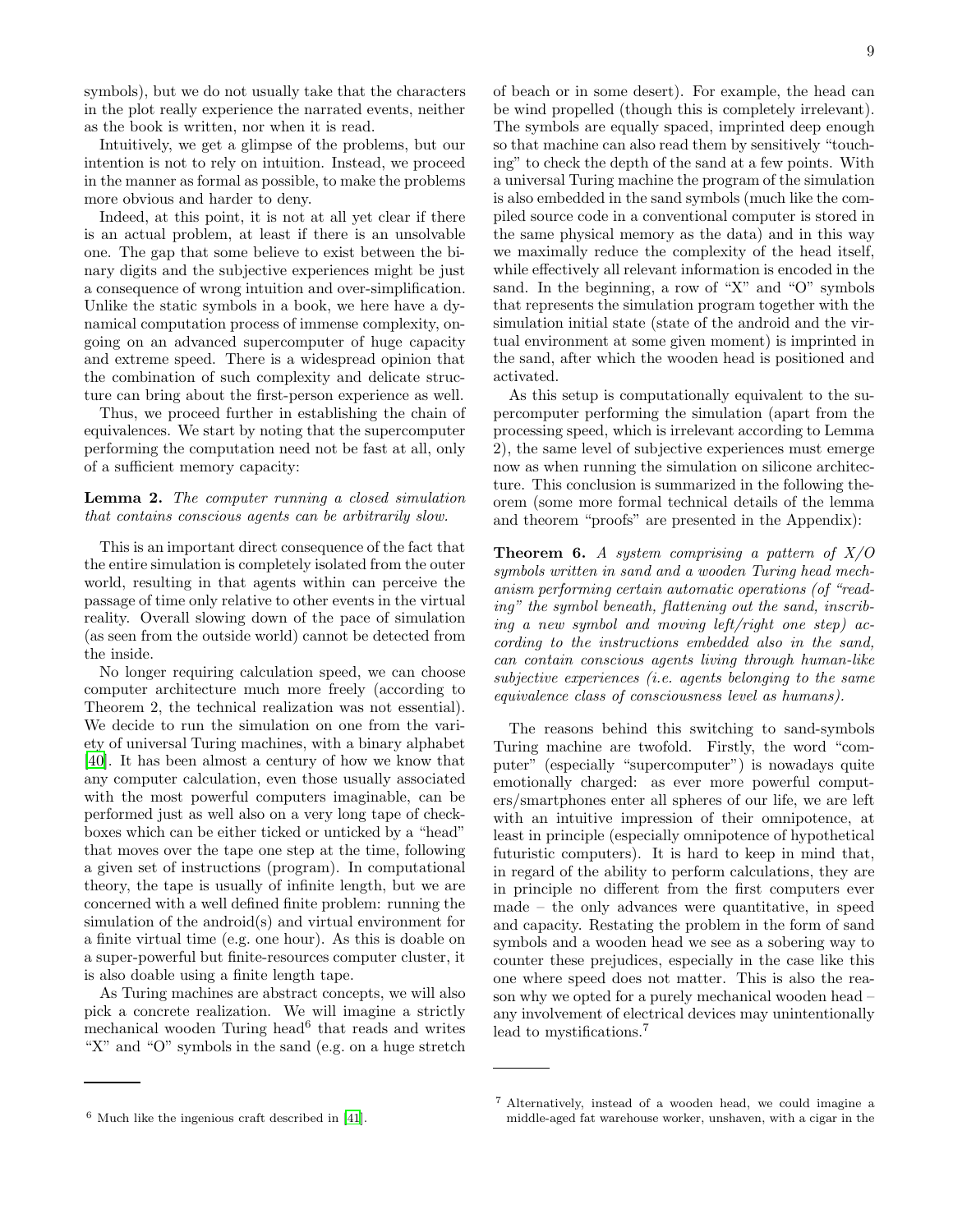The second reason is far more important. Though we have now stripped away illusion that it could be the advanced architecture/structure of the computer, combined with its power expressed in billions of operations in second that might lead to the emergence of consciousness, there still remains the mystification that computational process itself can somehow bring about the emergence of the subjective experience. However, once we have gone from relatively abstract electronic circuits to simple motions of some amounts of sand, we can now closely follow the computational process in every mechanical detail. In this way, we set the stage for the next step aimed to show that relying upon "computational process" to in-

realm of classical physics). A few comments beforehand. If the equivalence of the two "computers" (the silicone one and the sand one) is too counterintuitive to grasp it, we can again resort to a variant of a "computer display" aid. The simulation program can be written so as to reserve one million symbols (at some preselected positions) for a "screen". The algorithm will be such that, when we arrange that million of X and O symbols in a 1000 x 1000 matrix, we get a rendered picture, a "monochromatic" snapshot of the current state of the simulation, e.g. as a camera focused on Data would see. It is not quite millions of colors, but the resolution is fine enough to glimpse on how Data fares "inside". The algorithm can even "refresh" these million symbols each tenth of a second of the simulation time, so, if we are patient enough, we may follow Data calmly roaming around, responding to stimuli in the virtual world and behaving in every respect as a sentient being (the corresponding real-time refresh rate might well be one frame in a thousand years, but that does not take away from the argument). Just as before, a few virtual minutes into the simulation, after a quite while of writing/rewriting of the sand symbols, the Data's finger will get smashed.

duce consciousness is no less illusory (at least within the

And the same intuitive problems arise again, yet even more pronounced. Simulated Data must feel a lot of pain, just as would a human in the same situation, and that familiar feeling of pain has to originate somewhere there, on that beach. He will also have a stream of thoughts, and that inner dialogue must be there too – thoughts having a very precise meaning, about the pain and the slammed door – thoughts that have nothing to do with the sand or the  $X/O$  symbols. Are the scene of Data's finger caught in the closing door and the qualia of his feelings, really embedded objectively there in the endless X/O sand symbols, irrespective of our interpretation?

But first and foremost: what is, on that huge stretch of

beach, with no one else there but the mechanical wooden head and the immense number of X/O symbols, feeling the pain? Is it the symbols? Could hardly be the head: it has only a few internal states and is comparatively very simple (as we discuss in more detail in the Appendix, some universal Turing machines can have as little as two internal states, and some other only mere 22 instructions overall). However, a determined physicalist relying on the Neuroscience postulate probably will not flinch: the consciousness and the pain are emergent (or illusionary) properties of the system, so it is the system comprised of symbols in the sand and the wooden head, combined as a whole, that feels the pain (or has that illusion) during the dynamical process of the computation. Whatever that exactly means. But it is far from clear what this should mean, especially in the context of classical physics: "system as a whole" is an abstract and at best an emergent property, just as the "pain" or "feeling of red" must be under the NP. Real should be only matter and its motions (interactions). There is nothing that "holistically" binds the wood and the sand together in a system, essentially no physical interaction apart from that reading and imprinting (i.e. apart of some sand motions caused by the head), as no kind of miraculous "entanglement" can occur in the world of classical physics.

This is where we turn to the final step of our no-go theorem. We intend to exploit the fact that Turing machine computation, being a mathematical idealization, is not something which exists per se in the real world (especially not in the world of classical physics). It is merely our invented name for a real physical process – in this particular case, the process of relocation of certain amounts of sand. Therefore, it is pointless to explore how the running of a Turing machine can cause consciousness. The goal is to try to explain, if possible, how exactly this moving of some sand here and there can result in a subjective experience of serenity, pain or color. What is essential in these motions that should have such power?

To investigate this, we will first concentrate on the dynamic of the wood-sand computation process. Indeed, so far, symbols are frequently changing during the computation: some are being erased and replaced with others – and that gives an impression that something is "alive" here. But this "dynamics" turns out to be less essential than it seems. To show this, we will slightly modify our Turing machine. Instead of replacing the symbols by new ones in the same row, the machine head will now write each new state of the "Turing tape" one row below the previous (we deal with the technical details of this modification in the Appendix). While certainly not being optimal with respect to the computation speed and spatial (i.e. sand) resources, in this way we attain the following: nothing is any more deleted, no symbol is ever replaced and the symbols in the sand no longer represent only the current state of the Turing machine, but also we now have, in the rows above, the entire log of the calculation up to that point. (In this operation mode the head merely copies basically all of the symbols into the next

corner of his mouth, strolling down a huge beach and unenthusiastically carving by his finger X and O symbols in the sand, according to a table of instructions that he carries along. Or, in a tribute to Douglas Adams, we might entrust the same job to two well trained white mice, though it does sound less realistic.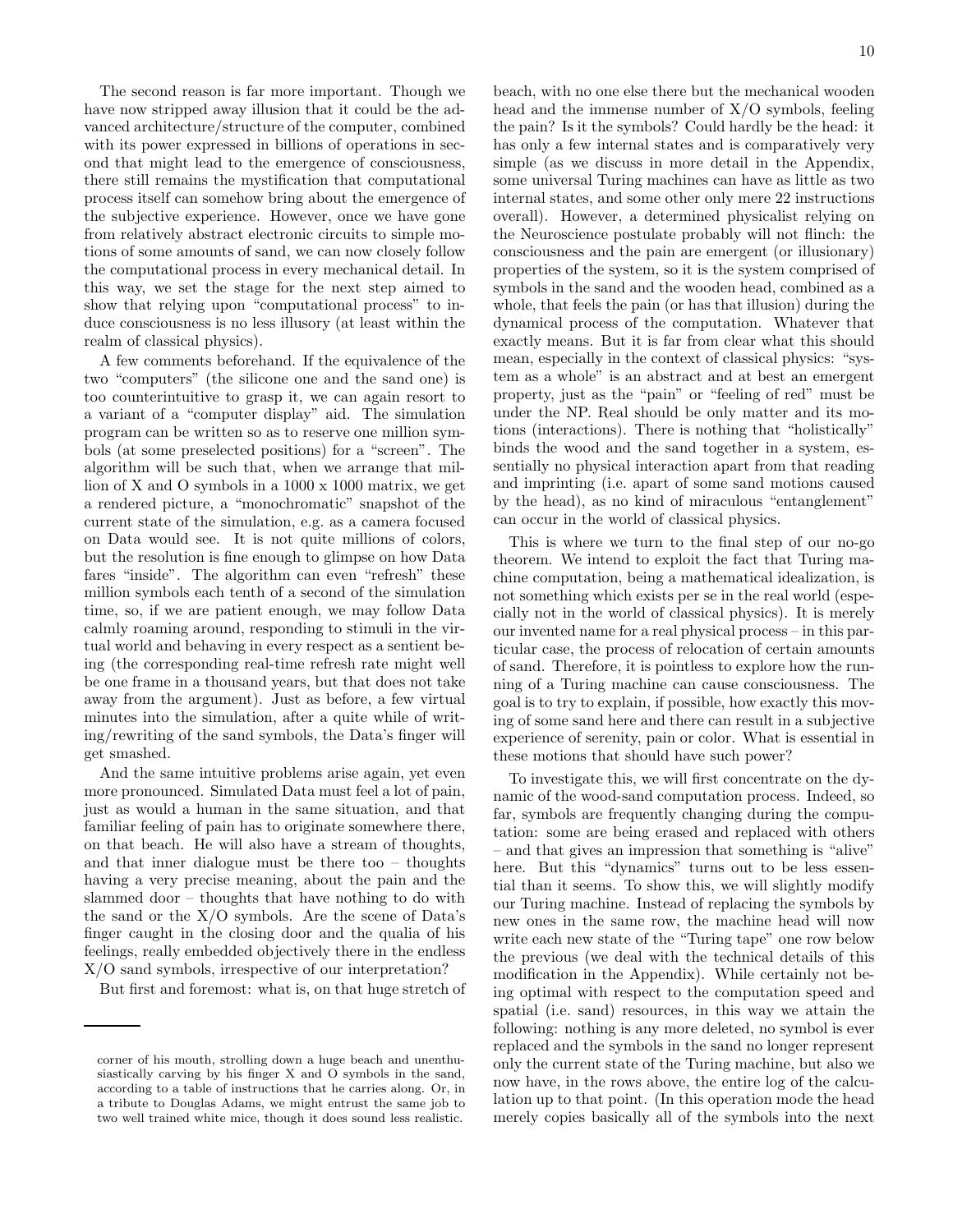row, apart possibly from the one that needs to be modified – instead of repeating that symbol, the new value is written.) We can embed in the sand also the current state of the head so that each line contains all relevant information. Obviously, nothing is significantly changed by this modification that could diminish the ability of the entire system to compute and to elicit subjective experiences. We thus let the simulation run in this way for, e.g., an hour of the virtual time – long enough that Data has suffered the smashed finger and went through all discussed transitions of his subjective experiences.

A number of new conceptual problems now arise from the fact that there, in the sand, in this "entire log" setup we have not only the state of  $X/O$  symbols that encode the present state of Data, but also all the previous states. What is Data then experiencing at any given moment? If we assume that the simulation has just progressed up to the moment when Data smashed his finger, he must feel that shock, and pain. But a few million rows above, there is another line, encoding the same Data who feels content and joy. If we discard somewhat ridiculous possibility that each row in the sand gives rise to one Data that lingers frozen in existence experiencing that instant (it is easy to identify many inconsistencies if one is to follow this line), then what is Data actually feeling (or having that illusion of feeling) at the moment, as it should be just one thing? One is tempted to say that it obviously must be the last row, as, after all, the position of the "head" is there and the process of calculation is taking place there, while the rows above are just the system log.

But, the situation is actually much less clear. What we know "for sure", is that if we flatten out all sand symbols but the first row, and position the head again at its initial place, then the Repetition theorem guarantees that the same simulation, with the same subjective experiences of the agents inside, must happen once more, identical in all details. But what if we forget to erase the old symbols? We just reset the head, that is, put it on the initial position and reset its internal state (so-called "m-configuration") to the first instruction, but we do not explicitly erase the "memory". The head is now moving the same way as the first time, mechanically carving symbols in the sand in the row below – only that this time it does not change anything in the row below, all same symbols are already there. There seem to be essentially two options.

The first one is that the subjective experiences will reappear again as the head is moved to its initial state and its voyage restarted. But what is so special with the few winded pieces of wood that we call the head, to produce this effect? If we make another identical head and put it at any other of the rows, then that another head must produce the same effect. In such a case, there must coexist subjective experiences of Data who is at the moment experiencing joy and content (emerging due to the head moving along the first row), and of Data who is going through the stress of hurting the finger (due to the motion of the second head, many rows below). Of course, we can add more heads, but this is not a problem by itself. The tricky part is to understand what in that head would have this power, since it is doing nothing?! The head is only traversing the rows, rotating its gears and changing its internal state. The internal state is just the ordinal number of the current instruction, indicated by the orientation of some gearwheel, and the overall number of instructions isn't necessarily that huge – maybe a couple of dozen. It is not truly calculating even its "m-configuration", i.e. it is not generating truly new information about its internal state as it progresses – this information about the "m-configuration" is already written in the sand. Head is not moving any sand, though it is reading it by sensitive touching, a sort of as a blind man is reading Braille alphabet. The clicking of the wooden parts, directly correlated with the sand symbols but ending nowhere and affecting nothing, does not seem likely to produce consciousness. Otherwise, it is very difficult to motivate why then, a blind man, or a seeing one, would not elicit the same effect of bringing the subjective experiences of Datas into existence, also by tenderly touching rows of  $X/O$  in the sand? And if that sort of Braille reading of symbols carved in the sand would bring a consciousness of someone into the being, the proper name for that would be simply – magic. Besides, if we have established that it is the "reading" of the symbols by the head that matters, we might now replace the "reading" mechanism of the head by some optical instrument instead of the mechanical "depth detector". The same reasoning would lead to the conclusion that even optically reading (without disturbing) the sand symbols would induce the subjective experience of the encoded agents. But, since observation plays no role in classical physics, this would further mean that simply having the symbols written somewhere makes Data alive (while it might be magically necessary to point to and follow the symbols by a finger, just as the head sort of points to symbols in its motion).

The other option is that having the head move through the lines but without any effect on the sand would not cause any conscious existence of the simulated agents. Not until the head finally reaches the last row again and starts carving symbols in the sand anew, which then causes lives and experiences of the Datas to resume. In this view, writing of the symbols by the head must be essential – that is, the "motion" of the sand, instead of clicking of the head's gears and switching of its internal states. Thus, in both the previous and in this case, writing of all symbols in the correct order would cause the emergence of the subjective experiences.

And, in principle, though seemingly weird, there is still the possibility that the sand motions per se are not enough, even if they completely and properly mimic motions during the computational process – they maybe need to be produced by the the wooden mechanism "clicking" in a proper way, for the consciousness to emerge.

To explore this already pretty stretched assumption,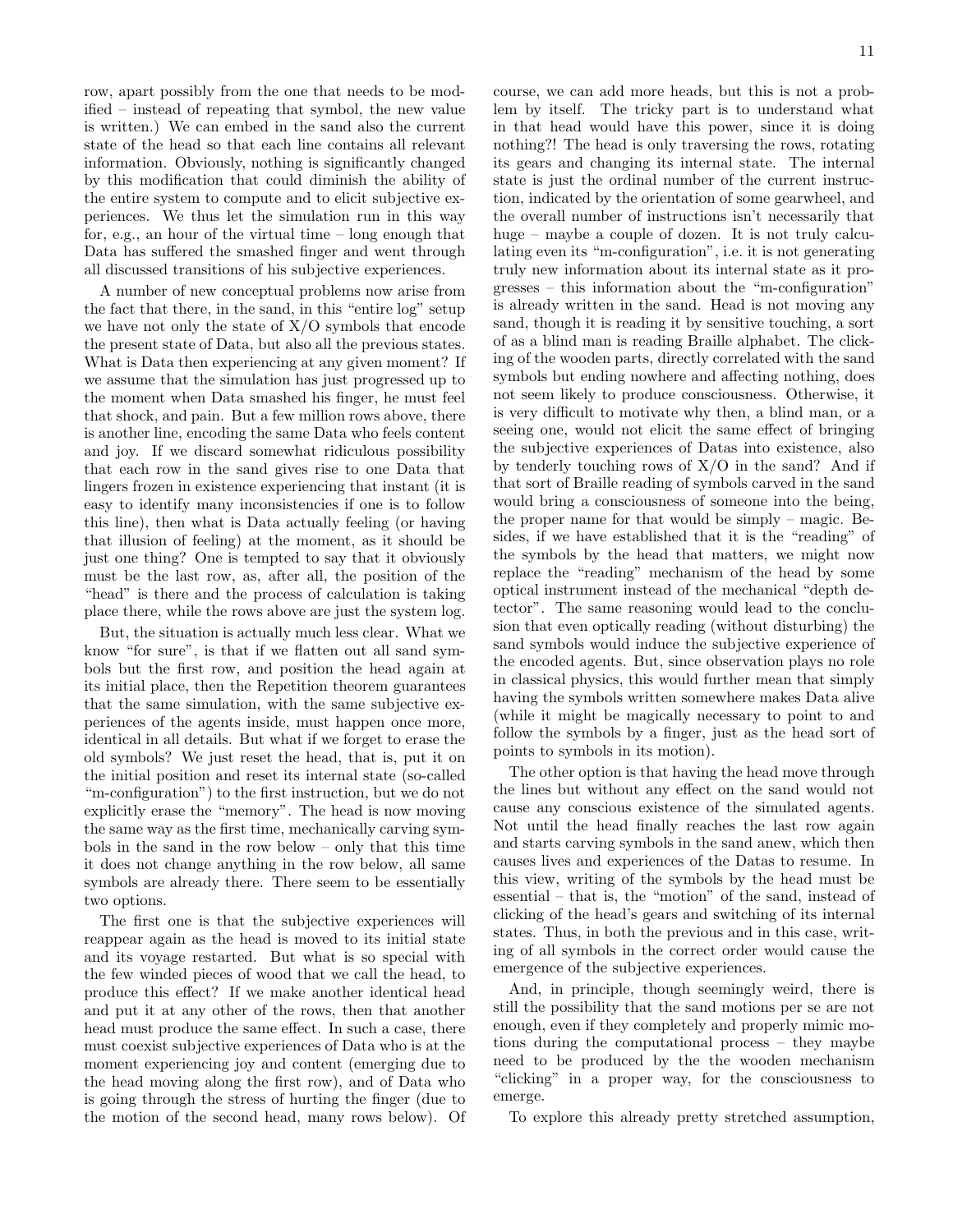and to complete our our analysis of the previous options, we consider another run of the identical computation. A few rows below the result of the previous run, we start a fresh simulation: we again manually initialize the first row in an identical manner as before and then let the head do its deterministic computation anew. Of course, it will again produce exactly the same output in the sand as before (the new symbol rows positioned slightly below the last row of the first run). Furthermore, as the result of the Repetition theorem (Theorem 4), the same subjective experiences must arise again in this run, just as they did in the first run. Besides, according to Theorem 3, the abrupt termination of the simulation cannot influence the subjective experiences that must have emerged simultaneously with the computation.

Finally, we again consider running the second round of the simulation, but this time we would be using a slightly different wooden head: instead of a Turing head that calculates the next sand row based on the previous row, now we envisage a simpler head – one that generates the next row by merely copying the corresponding row of the previous simulation run (it goes "up" a few billion rows, reads the symbol, returns back and imprints it at the proper position). Our claim is that the "copying head" must produce the same type of subjective experiences as the "computing head". In slightly more general terms the statement can be formulated as:

Theorem 7. (The no-go theorem). The Neuroscience postulate implies that a human brain cannot have any greater ability to induce subjective experience than a process of writing a certain sequence of digits (writing can be done in an arbitrary way and on the arbitrary surface).

Since this final step in our chain of theorems probably goes against some widespread expectations, we devote to it a lengthy and detailed "proof" in the Appendix. The essence of the argument is in the following. First, we note that the objective effects of the operation of both heads (computing and copying) are identical, at least as far as the motion of the sand is concerned. To analyze this in detail, and to account for a possible difference in produced experiences induced by different functioning of the head mechanism, we consider a series of "hybrid" heads, that incrementally bridge the technical gap between the computing and the copying head. We discuss each of this incremental steps and argue that there is no any objective element which could account for any possible qualitative difference in emergent subjective experiences (i.e. there is nothing that could explain why the operation of one head would produce the consciousness and of the other not). Note that we, of course, do not claim computational equivalence, in the mathematical sense, between a calculating Turing machine and one doing a copying process – such assertion would be obviously false. Our conclusions here stem from the fact that mathematical idealizations such as "Turing machine" or "computing" do not exist as such in the universe of classical physics, and that all there is are motions of some sand and some

wood – and we compare the potential of these motions to elicit subjective experience, in these two cases. In the Appendix, we also offer a few additional variations of the argument.

The remainder of the logical steps towards the conclusion of Theorem 7 is fairly obvious. Once we have ascertained that the copying of the log of the previous run has no lesser potential to produce the consciousness than "computing" of the sand-symbols again, it is also immediate that: i) copying the proper  $X/O$  sequence on any surface by any means would necessarily elicit the same subjective experiences (the entire chain of theorems could be repeated by using the new surface and a different head); ii) by putting the conclusions of all the theorems together, we find that a human brain, under the NP premise, has no greater ability to produce consciousness than the copying of the pattern, which, in turn, can be interpreted as a huge number (rows of symbols O and X can be concatenated and replaced by digits; besides, a Turing machine with a larger alphabet could also have been used, resulting in more than two digits).

Taking a sober look at the last dozen of paragraphs (plus taking into account the detailed "proof" in the Appendix), it might seem strange that we had to devote this much space to an analysis of the hypothetical side-effects of a piece of wood moving some sand. Naively, one could expect that everybody will agree that a moving piece of wood can cause some moving of the sand and that anything beyond that can be only weird imagination. Why waste time? Surprisingly, there are too many people who are ready to take very seriously the prospect of this piece of wood generating consciousness, vivid perceptions, and feelings of some agents simply by moving this sand. To address this belief equally seriously, we had to go through all these details and demonstrate that, if the belief is correct, then also writing of a specific huge number must have the same strange power.

We now turn to the discussion of no-go theorem implications, first for the Neuroscience postulate and in the context of cognitive science, and later on also in the context of physics.

# Discussion of the no-go theorem and of its cognitive science implications

In very general terms, there are a few positions that one can assume with respect to the result of the no-go theorem.

The first possibility is to dispute the theorem conclusion. To that end, one (or more) of the logical steps (i.e. theorems 1 through 7) leading to the final result must be invalidated.

The conclusion of the Behavioral theorem (Theorem 1) – that agents which behave indistinguishable in principle must possess a similar level of consciousness – is, in general, a source of much debate. However, it must be kept in mind that in Theorem 1 this inference is reached under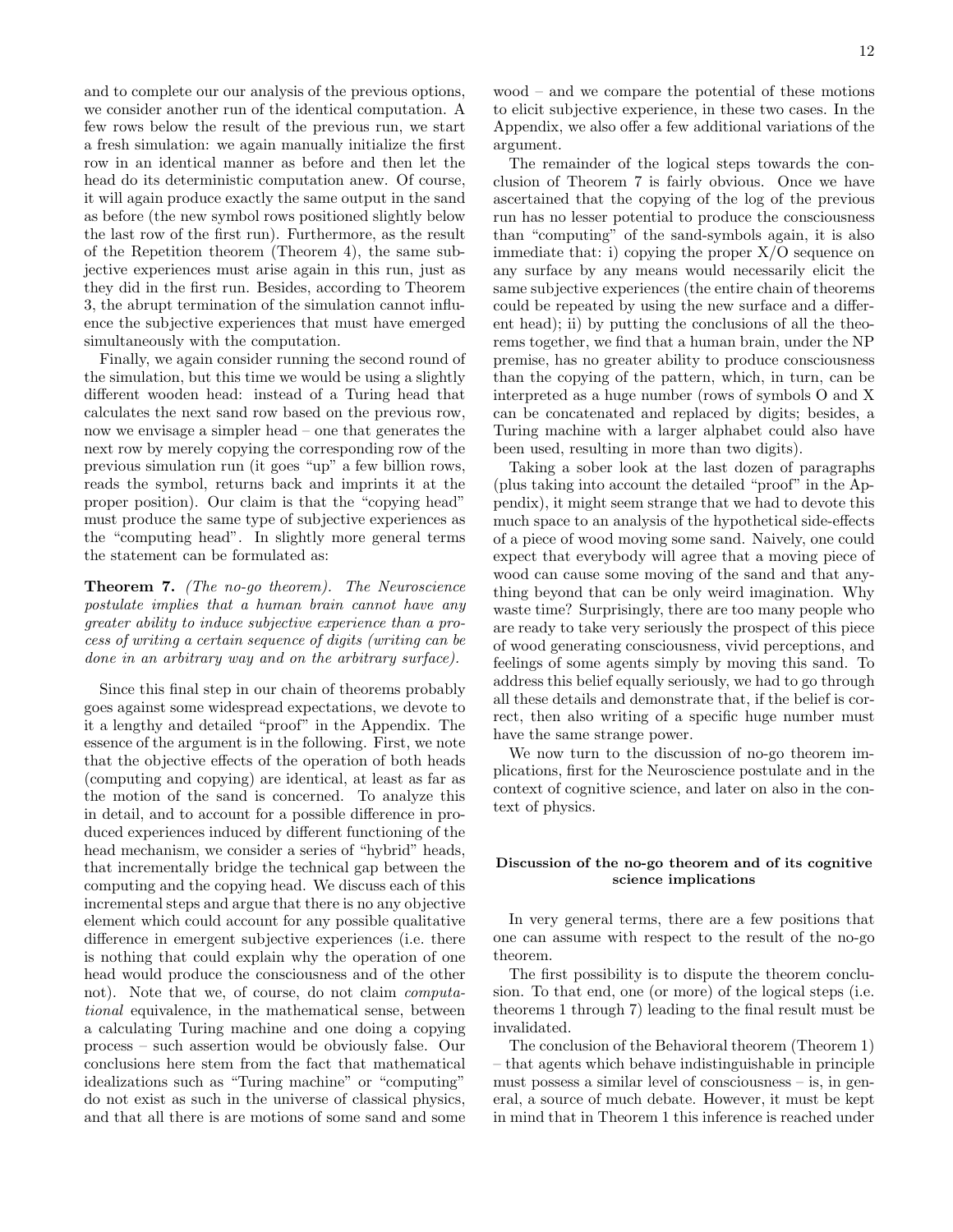the premise of Neuroscience postulate. While we believe (and argue in the Appendix) that there is a strong case, even in general, for the plausibility of the behavioristic conclusion, disputing it in the context of NP would certainly be very hard. Any such attempt must carefully address the arguments in the Appendix.

To refute the Theorem 2, one needs to deny that the brain can be simulated even in principle, despite that Neuroscience postulate is assumed. It is not clear how this could be supported for a system of the size of a brain, whose relevant part of dynamics is governed by classical physics (Neuroscience postulate). Even putting aside the option to simulate physical dynamics of the brain, one must also argue that it is in principle impossible of to develop sufficiently advanced general AI based on classical computing – an assertion which seems unsupported by the current progress in that area.

We have no idea how Theorems 3 and 4 could be disputed in any truly relevant manner (within the classical physics paradigm).

Theorem 5 is peculiar, as we believe that at this very link the logical chain breaks in a crucial way when we switch from classical physics to quantum mechanics (as we shall discuss in the third part of the paper). However, as long as we stick to principles of classical physics, insisting on determinism and definiteness of matter properties irrespectively of the observation, we see no possible argument why the simulated input from the sensors could be relevantly different from the actual one.

Contesting Theorem 6 would require an explanation of why two mathematically equivalent realizations of a computer would differ in the ability to produce subjective experience, giving a special privilege to electronic (silicone) architecture over some others. We have no idea how this stance could be plausibly supported.

Finally, we went at great length in the Appendix to argue that there cannot be any relevant difference between the computing and the copying head, differing only in very subtle correlations of head and sand movement. It must not be lost from sight that we were not proving computational equivalence of a Turing machine and a copying machine – these two are obviously computationally inequivalent, but that is completely irrelevant for our discussion. Instead, we only showed that motions of the sand caused by one particular design of a certain wooden machine have no more potential to give rise to subjective experiences than the same motions of the sand caused by a slightly modified design of the same wooden machine. To challenge Theorem 7, one should propose what of these delicate differences in motions of the sand and wood is exactly responsible for the emergence of subjective experience and how.

None of these seems to us very promising. While it cannot be excluded that we have overlooked some additional possibilities (and finding loopholes in the theorem might give important insights into the phenomenon of consciousness), we should now concentrate on options that seriously acknowledge the result of the no-go theorem.

The first such option is to accept that both the human brain and the process of printing of the appropriate huge number do elicit subjective experiences, and of the same type.

Given the huge number (that is the simulation log), it is far from obvious whose subjective experiences and with what content such number represents. The hypothesis that printing of the number causes the experiences to emerge and to be subjectively lived through, immediately implies two things:

i) There is a well-defined mapping between the numbers and the contents of subjective experiences<sup>8</sup> (i.e. the meaning of the number is objectively there, encoded in the number);

ii) The writing of the number causes these particular experiences to become subjectively experienced by encoded agents, and that should happen merely as the consequence of this writing process.

One of the problems evident in the second of the two implications is its strong magical connotation. It points that mere writing "brings to life" the subjects weirdly (magically) encoded in the number, out of nothing. Indeed, it is hard to avoid analogy that such a number is then some huge equivalent of "abracadabra" which summons spirits into existence. Certain numbers would then encode and thus bring to life subjects going through great pains and agonies, and it would be highly immoral and unethical to write any such number down. On the other hand, writing some other numbers would bestow immense pleasures to agents that would spring into existence, as the digits are laid out on surface – and writing such numbers as many times as possible would become a sort of a moral imperative.

If one is nevertheless willing to further pursue such hypothesis, there are even more serious problems awaiting.

First, what sorts of writing (i.e. copying) result in the emergence of subjective experiences? Is reading of the number aloud sufficient? It should be, since it is effectively "imprinting" the number in sound waves. In principle, we could devise a (technically demanding) Turing machine that operates on sound waves instead of in the sand and then repeat the proof. The magical analogies with chanting of the correct spell to summon the spirits would be even stronger. Actually, if we follow this route, we must acknowledge that it is (repeating of) the information that causes consciousness to emerge. And allowing information per se to have a certain effect, not via any physical mechanism, is usually considered as a sort of "magical thinking".

<sup>8</sup> One could argue that the existence of such mapping already presumes sort of property dualism. While avoiding to get lost in classification issues, it is our position that the no-go theorem also poses a problem to such philosophical views, if they are dualistic to matter governed by classical physics.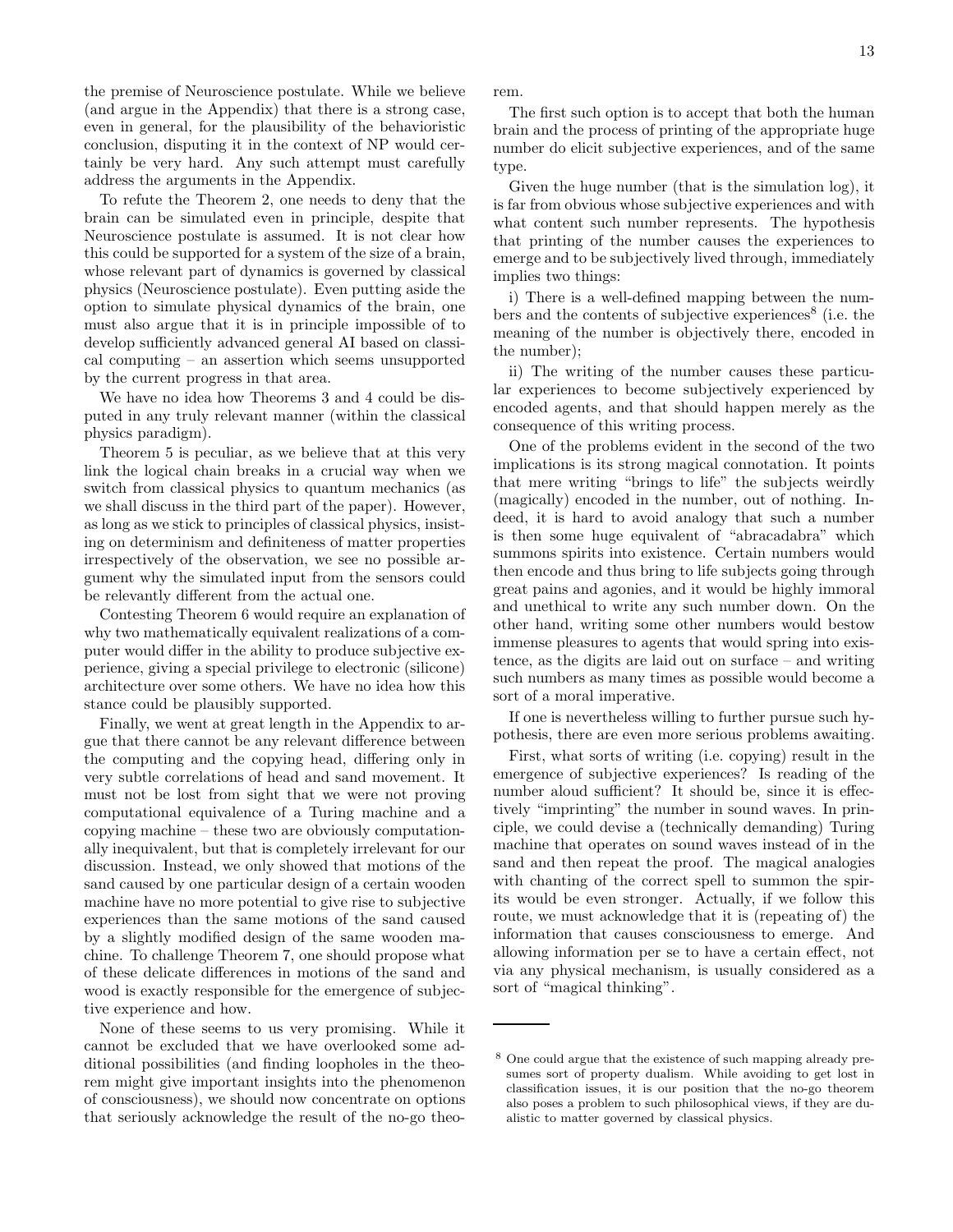But the problem actually goes even deeper and is related to vague definitions of information and of the copying process in classical physics, which are necessarily related to some (arbitrary) level of coarse-graining. For example, if we write the number in some reflective ink, turn off the lights, then take a flashlight and illuminate a digit by digit in the correct order, it is reasonable that the subjective experiences should arise again – by this process, we have copied the number into a sequence of light signals. Alternatively but to the same effect, we could, instead of pointing the flashlight from digit to digit, briefly turn on an omnidirectional light source positioned to the left of the first digit. The geometry itself, combined with finite speed of light, will ensure that the digits become illuminated in the correct order and thus this light will accomplish the same effect as the flashlight. If so, then a flickering light will induce numerous experiences of the encoded agents – each time the light goes off and on again, they will relive their hour of simulated time over and over again. But there is even no need for the light to flicker. For example, if it only changes the color every now and then, the new round of subjective experiences should frequently emerge since the photons (or light waves) of new color are copying the information, and these should have nothing do with the photons of the previous color. Proceeding in this way, only slight variations of the light frequency should be sufficient to each time produce a new instance of agents emerging together with their subjective experiences. (It is possible to repeat the same reasoning with reflected sound instead of reflected light – if one objects that due to the theory of relativity a Turing machine operating on reflected light signals might not be feasible even in principle.) On the other hand, a question of "how many times has Data gone through the experience of slamming his finger" should have a well-defined answer (we are dealing with classical physics, not many-worlds theory). But the answer seems to depend upon arbitrary coarse-graining for the light color – how small variation is sufficient to make another instance of agents and their experiences emerge.

These issues are further exacerbated if we use some more common configurations of sand (or soil) instead of X/O symbols: for example, a small heap of sand could serve instead of "X" and shallow hole/depression instead of "O". And now we consider billions of billions of solid bodies throughout our Universe, with myriads of heap/hole patterns on them, illuminated from various directions and in an unsteady manner. When some of these appropriately align and happen to produce the correctly evolving pattern, will some Data, or someone with experience of one of us, pop in and out of existence for a split of a subjective second? Or, why take into account only heap and hole patterns – anything that can carry information should suffice, our choice of particular coding must anyhow be irrelevant. On the other hand, some researchers already take seriously the Boltzmann's

brain problem<sup>9</sup> in its original form [\[42](#page-48-17)], and here we have its analogon on steroids, making it almost certain, under these premises, that our subjective experiences are actually elicited by a flickering light illuminating a seemingly random pattern in a universe close to a thermodynamical equilibrium, rather than being products of biologically evolved creatures.

Problems of this type arise because the information has no meaning per se in the classical physics and instead becomes meaningful only in the context and through some process for which this information is pertinent, as these naturally dictate what is the relevant coarse-graining level. Ambiguities in defining the information are usually no reason for concern in classical physics paradigm: information per se does not affect anything, so we are free to define it as we like (suited to context). Normally, within this paradigm, "information" is only a helpful emergent property itself, not something that has inherent ontological meaning (same as "Turing machine" or "computation"). Attempts to attribute independent meaning to information separated from any context, and, moreover, to attribute nontrivial effects (such as causing the emergence of consciousness) to the information alone and by itself, likely results in logical inconsistencies as the ones just considered.

And, even if we put aside the problems of coarsegraining and of the definition of information, and take for granted that a well-defined string of bits (which is a mathematical abstract) can exist in the world of classical physics, yet another layer of potential difficulties arise. It is the old conundrum of whether syntax alone can produce semantics (meaning), just on its own, per se. Can a sequence of bits possess a well defined unique meaning, irrespective of the external interpretation and observers? Does this huge number inherently carry this one and only one meaning of the Data's finger getting hurt, five minutes into the simulation? To probe this question in our framework, we can do the following short thought experiment. We may imagine that no androids ever existed, and no fingers, and no pain, and that even this four-dimensional universe has never existed. That the only thing that had ever existed was a one dimensional (time)line, enough to support a string of bits (represented in whichever way) randomly appearing. Sooner or later, the proper binary number (i.e. the proper  $X/O$ sequence) will appear  $-$  is it really plausible that, at that moment, the concepts of the androids, colors, pain, and of the four-dimensional space-time will all of sudden appear and spring into existence as the specific bit pattern appears? Or is it more likely and plausible that the sequence of bits in that one-dimensional world will remain

<sup>9</sup> Estimate which shows that it is statistically far more probable (under certain reasonable assumptions) for randomly distributed matter to form, by mere chance, an isolated brain with an illusion of the external reality that we see than it is the probability that such external reality indeed exists.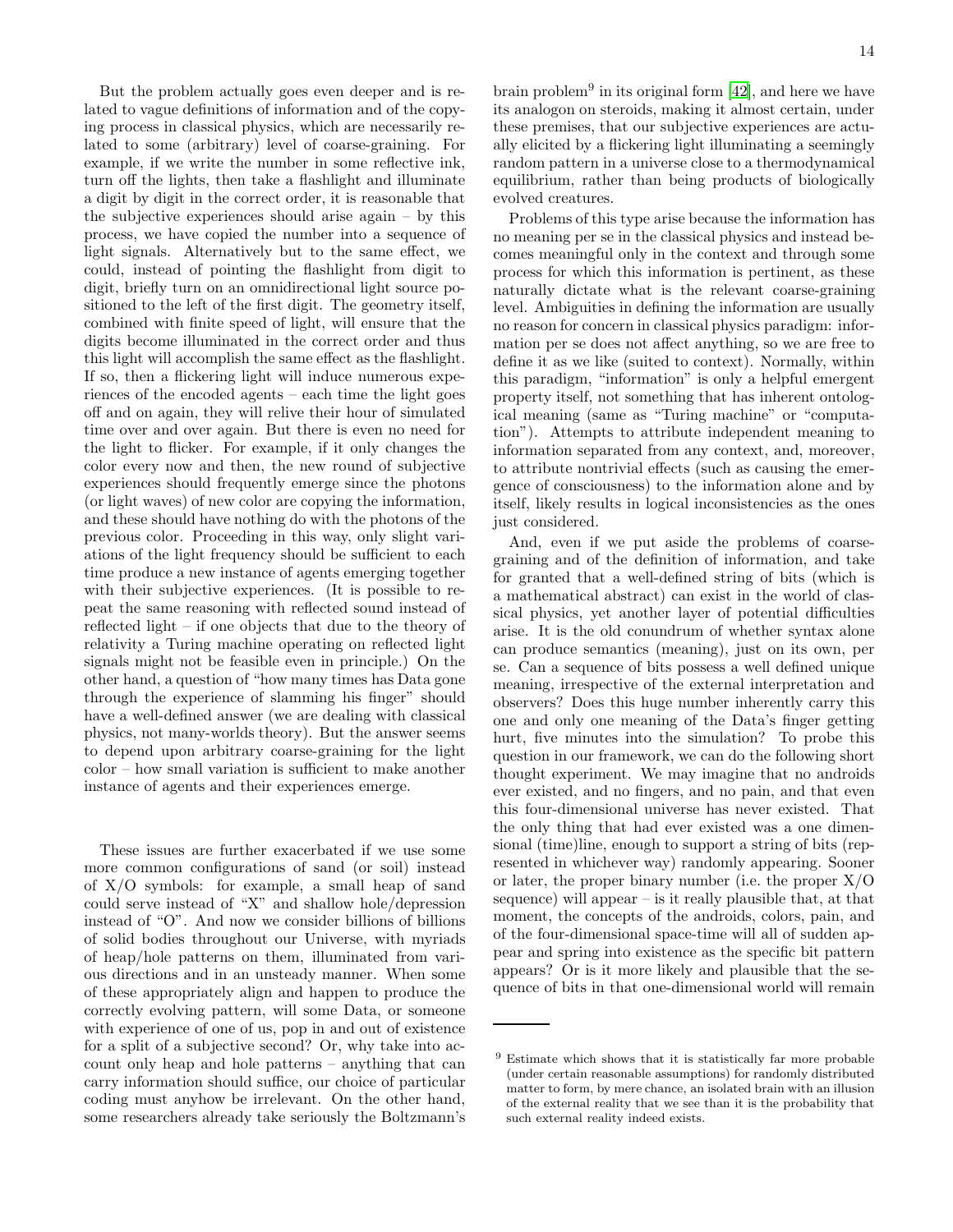what it is  $-$  just a sequence of bits?

We could easily extend the listing of logical complications and inconsistencies tied to any attempt to assign objective mapping from the numbers to the subjective experiences, and especially to the claim that copying of a certain number causes the corresponding experiences to be actually lived through. However, taking that these few arguments were sufficient to render the whole idea absurd, we now we turn to the option that settles all these issues in the logically simplest way.

## Neither is conscious

Indeed, by far the easiest and the most parsimonious way to avoid the previous logical mess is to deny any "emergence" at all. When the digits are printed, they are printed and that is all that happens – it could not be more obvious and simple. The motion of the wooden head causes motion of the sand, and that is all to it. It trivially solves all the riddles posed by "emergence" hypothesis: there is neither need to explain what exactly emerges, nor what motions of sand and wood make it emerge, nor when it emerges, nor how many times it emerges. Anyhow, it is very unlikely that a consistent set of answers can be given to these questions, even in principle. In this way, there is no need to invoke any magic of agents with subjective experiences popping out of thin air, only because someone has uttered the correct chant.

But, the price to be paid is that, by the equivalence established through the no-go theorem, nothing can emerge also as the byproduct of the brain functioning. The brain is still perfectly capable to produce behavior – i.e. basically the motions of our muscles. External stimuli, which are in the essence also some types of motions (either of photons, or of air in the sound, or of some other molecules/hard bodies in case of other senses), after some processing turn into our responses which are again some motions (either of our bodies or of our vocal apparatuses). No mystery there. Motions can and will cause other motions, but nothing apart from that. In particular, since we deny that printed symbols can evoke subjective experiences, by the logical inference we must deny the same magic to the brain this time.

And here this hypothesis, in spite of being logically consistent and simple, runs into a grave problem – it cannot sustain the test of an elementary subjective experiment of introspection. There is hardly anything of which we can be as sure as we are confident of having some subjective experience – be it an illusion or not, it is there. This subjective and yet undeniable observational fact cannot be accounted by the hypothesis that motion causes other motions and nothing else (and that HP holds).

While this conflict with observational data might be slightly obscured when we analyze brain functioning, the established equivalence (in regard of the subjective experiences) between the brain and the symbols in the sand makes this problem far more obvious. There is clearly no "pain", at least not just like that, in the rows of "X" and "O" symbols imprinted in the sand (with or without a wooden machine). There is also no "red" in the yellowish sand and brown wood. These concepts must somehow emerge, which requires the mapping of the symbol configurations to the experiences – the option that we have just previously discarded due to too many "magical" inconsistencies – or otherwise these notions simply would have never existed in the world of sand symbols. Sure, there might be a pattern of "X" and "O" that would correspond to virtual Data virtually reporting "I feel pain and see red" in the virtual world. But these would be only some additional symbols on top of the rest of markings in the sand, unless there is some "internal" vantage point of Data that somehow emerges and is led into the illusion that he is feeling the pain and seeing the red (which is emergence of subjective experience and the mapping again). Otherwise, red and pain would have just never existed in such a world, and neither would the meaning of the symbols. But we know too well that pain and red, whatever these are, do exist in reality, and that they are not literally certain configurations of sand symbols.

Irrefutability of the fact that we do possess some sort of subjective experience has led some proponents of the physicalist views to seek the refuge in the word "illusion" (most notably D. Dennet, promoting, for example, the concept of the "user illusion" [\[26\]](#page-48-4)). Indeed, no matter how logically consistent and appealing by the simplicity that would be, no one would seriously consider a hypothesis that clearly and openly states that there is no any subjective experience, not even an illusion of. It would be in too obvious conflict with results of personal observation (i.e. introspection). Importance of our no-go theorem in this context is that it helps us get rid of the illusion that the word "illusion" can miraculously save the day.

Namely, the proponents of the "illusion" solution always had the problem to explain "whose illusion it is?", i.e. a problem with the subject of illusion. But we are here pointing to another problem, maybe even more severe: there is also a problem of "illusion of what?", that is, with the object of illusion. Namely, if the sand symbols have the illusion of "pain in the finger", then nonetheless there must be a mapping of the symbols into this subjective experience and this mapping has to be somehow and at some moment "activated", i.e. the mapped illusion must be at some moment experienced by the agent having the illusion. The mapping tells us it is the illusion of the finger pain, and not of an ice cream flavor. The "illusion of pain" is not made of sand, and thus it must emerge and occur in the sand as the symbols are written. And since the mapping is still there, all the magical problems already discussed arise nonetheless. Fact that it is "the mapping of sand configuration into the content of illusion" instead of "into the content of subjective experience" is a mere renaming of the prob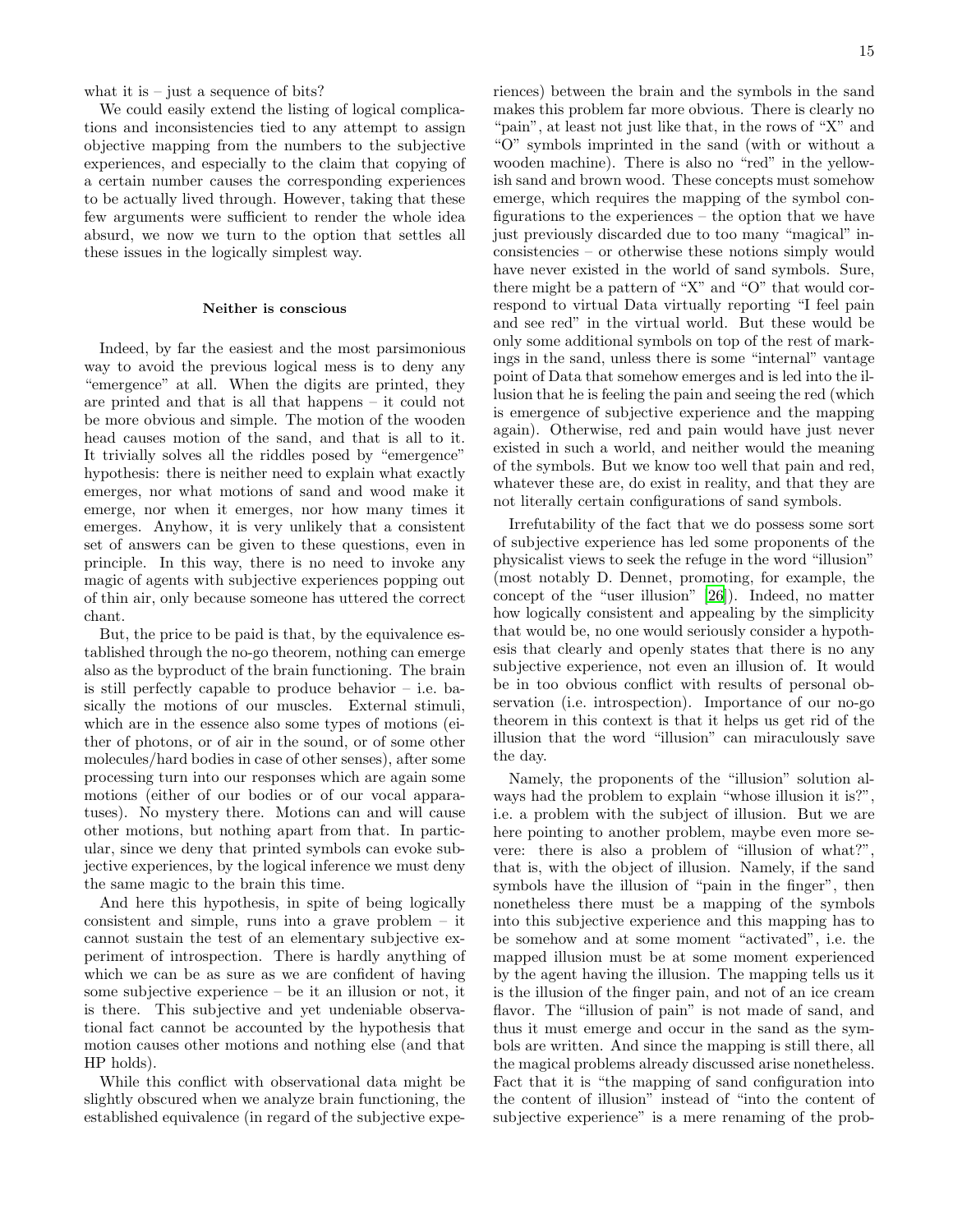lem and does not diminish it a bit. But if we decide to consistently apply the clear-cut solution that there is no mapping at all, then we also entirely lose the object of the illusion, and nothing remains, apart from the dead carvings in the sand. And all of us know too well the pain of a smashed finger certainly is not "nothing".

An additional argument why it would be logically consistent to replace "illusion" with "nothing" is the following. The essence of the "illusion-like" view of the consciousness, is something like this: we can in principle explain everything we objectively see, measure, observe, including also the talk about consciousness – solely on cause and effect grounds, without need to invoke any "consciousness" thing. Therefore it is wrong to artificially introduce any "consciousness" concept in the explanation of the world because that would automatically presuppose the existence of non-objective facts. And we do not need the latter for the explanation of any experiment. But the trouble is that the same logic applies also for the concept "illusion of consciousness". By the same criteria, we no more need the "illusion of consciousness" than the "consciousness" itself, so then we should introduce neither of these, and stick to "nothing".

Besides, why is there an urge to replace the plain word "nothing" by the word "illusion" and make the explanation more complicated? The only possible motive can be: in order to fit some experimental data. But what experimental data – there is no objective experiment that points to the necessity of introducing any "illusion" into the explanation. Insisting on "illusion" means acknowledging a new class of experiments whose outcomes do not follow from and cannot be inferred from any combination of objective experiments. Admitting the existence of such independent "subjective experiments" is equivalent to admitting the existence of phenomena which are not explained even if we successfully account for all objective events – in other words, it here means accepting the "hard problem". Thus, the opponents of the "hard problem" should pay the utmost attention not to involve the word "illusion" into their explanations and to use the fair-and-square word "nothing" instead.

But, hypothetical beings that would experience absolutely "nothing", not even any sort of "illusion", are easy to distinguish from humans via experiment of introspection. The former beings are commonly denoted as "philosophical zombies". The world inhabited by such beings would be very much like a movie projected on a cinema screen, where everybody leaves an impression of a sentient being, but it is only an animated picture, "no one inside", not even having an illusion.<sup>10</sup> And we are quite certain at least of the illusion.

In any case, the "illusion" thing must either be "some-

thing", in which case it induces mapping between the symbols and that something, or it is plain and true "nothing", which is then easily discarded due to conflict with observations. The certain appeal of the word "illusion" lies in its ostensible ability to exist in a limbo between "something" and "nothing". But the source of this false impression is easy to track – "illusion" manages not to really exist in spite of not being "nothing" only because it is commonly defined as someone's belief (existing contrary to the evidence), or as (a distortion of) our perception of reality. In other words, it exists subjectively, while not objectively, i.e. as a difference of subjective and objective. Therefore, strictly speaking, if we use it as a word different from both "nothing" and "something" then we implicitly recognize the true existence of the "subjective realm" different from objective phenomena in the first place. But if our intention from the outset was to avoid this, then we must pick: illusion is either something or nothing – and we have just demonstrated why neither is acceptable.

To sum up, none of the options that maintain the Neuroscience postulate seems plausible. This actually should not surprise us a lot. The classical physics is basically all about motions (and interactions that influence these motions). It was never clear how exactly motions, connected in a cause and effect chain, could eventually result in a phenomenon such as subjective experience, which is so much qualitatively different from the low-level physical motions in the brain that supposedly cause it. Conventional wisdom is that enormous complexity and delicate structure of the brain organ somehow turn these low-level motions and interactions into our subjective experiences such as pain or red. This always required a leap of faith, as there was never any real explanation of how this qualitative change can occur. What we did by the series of theorems was to put this hypothesis under formal and systematic scrutiny, we followed logical inferences from start to end and finally concluded, based on quite strong arguments, that this faith was never rationally substantiated.

Therefore, we turn to the remaining option: that the premise under which the no-go theorem was derived – namely, the Neuroscience postulate – must be wrong. We deal with this possibility and its implications in the rest of the paper.

<sup>10</sup> It is unclear in what sense such a world could be said to exist – if it is not experienced by anyone – apart as a pure abstract mathematical possibility.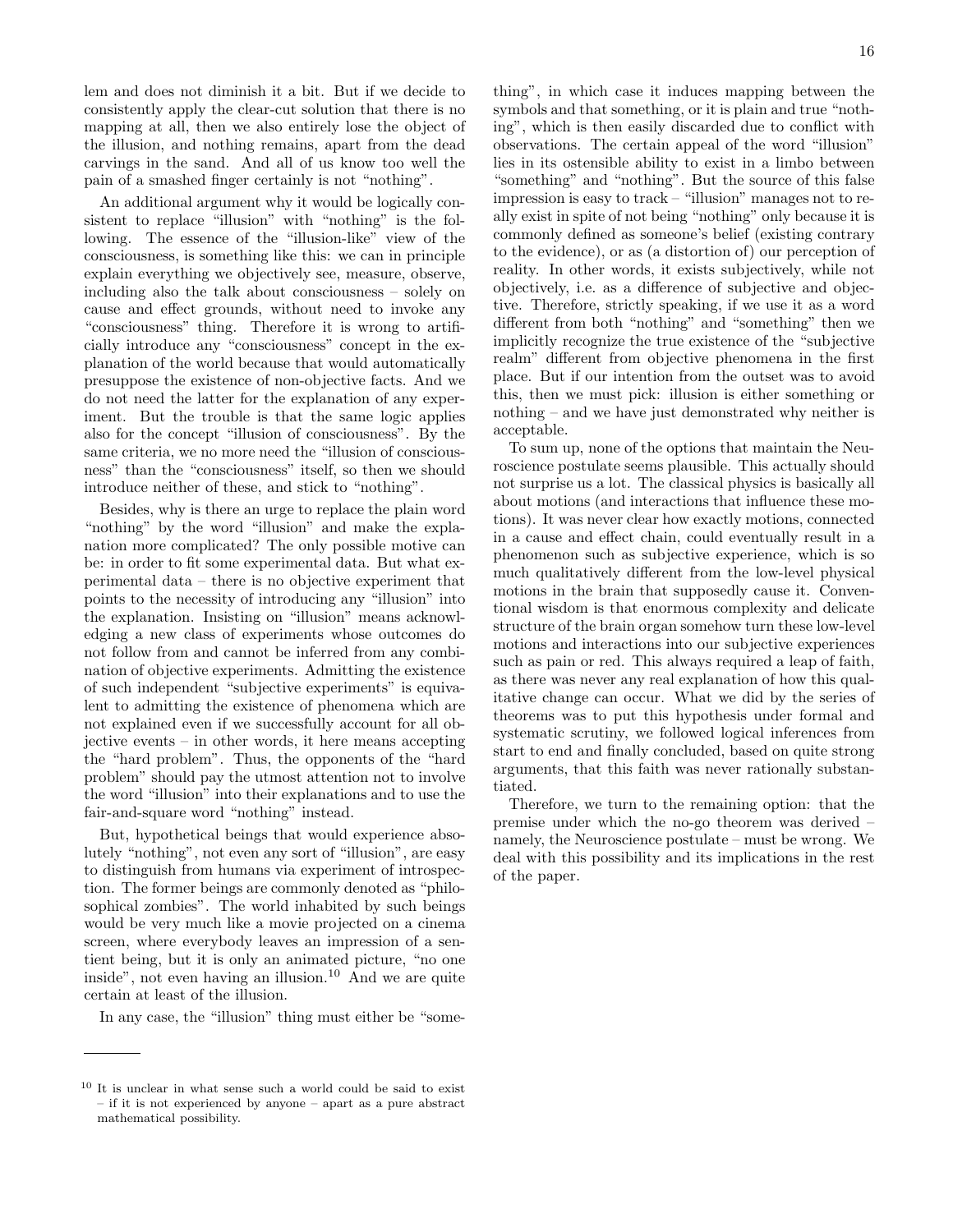## PART II: NEUROSCIENCE POSTULLATE IS WRONG

The negation of the Neuroscience postulate, at its face value, simply implies that the paradigm of classical physics is insufficient to explain the phenomenon of consciousness. Should this truly surprise us, more than a century since we have discovered that all the basic tenets of the classical world picture were deeply wrong? From where comes such confidence, expressed via the prevailing credo of the Neuroscience postulate, that the deepest and yet elementary truths about our Universe must be irrelevant for the explanation of such an elusive, perplexing and profound phenomenon as the consciousness is?

A part of the answer is certainly irrational, reflecting our prejudices about how the Universe should be, the lack of intuitiveness of quantum mechanics and the sharp fragmentation of science in which researchers from one field are often quite unfamiliar with even the basics concepts from the others. However, there are also strong rational arguments that we have already mentioned in the introduction: i) hot, noise-dominated environment of the brain seems unsupportive of manifestly quantum phenomena such as interference and entanglement over distance; and ii) deterministic, cause and effect reasoning of classical physics, as well as artificial intelligence progress based on classical computing, look promising to explain the power of the brain to compute and produce behavior – without need to invoke quantum mechanics or anything beyond.

Could the mere paradigm shift from the ontology and logic of the classical physics to that of the quantum mechanics, even without invoking any not-so-plausible hypothesis about explicit quantum effects in the brain, close the gap from the explanation of the human behavior to the explanation of consciousness? We believe it can, but this obviously depends upon what this ontology of the quantum mechanics really is. In other words, it depends on the interpretation of quantum mechanics.

We will now discuss a few of the more popular interpretations of QM, in the light of the problem to understand consciousness and with respect to their potential to account for the existence of this phenomenon (for which, as we have argued above, the classical physics seems incapable of). We concentrate only on "pure interpretations", i.e. ones that are mathematically equivalent to the textbook formulation of QM and thus indistinguishable in principle by the standard experiments (we leave to the experimental test the hypotheses which predict new physics).

First of all, we note that the interpretations which tend to recover as much as possible of the classical worldview are the least promising in this regard. De Broglie-Bohm pilot-wave interpretation is paying a hefty price (of renouncing covariance of special relativity, of difficulties to produce quantum field formulation and of presupposing, against the reasoning of the Occam's razor, unnecessary and unobservable properties such as particle positions), only to regain some intuitive features of the classical physics such as determinism and definiteness of reality at the level of particle trajectories. Yet, these are the same features that disqualify the classical physics from the list of frameworks capable to account for the existence of the subjective experience. In turn, due to these very properties that pilot-wave interpretation strives to reestablish (at the cost of running into inherent mathematical obstacles), it falls in the same category of world-views that likely cannot explain the existence of consciousness. Since the essential difference between the de Broglie-Bohm interpretation and the classical physics is in the much more complicated and nonlocal dynamics (where the unitarily evolving wavefunction governs the motions of particles with hypothetical sharply defined positions), and the no-go theorem does not seem to crucially depend on the details of dynamics or on the locality features, it is unclear how replacing classical physics with this interpretation can evade the conclusions of the theorem. Unless a relevant argument of this type is found, the basic motivation for formulating the pilot-wave interpretation (i.e. resurrection of the main classical features) can ironically be, at the same time, a serious argument which disqualifies it.

Next we are going to consider two classes of interpretations that are particularly interesting due to their profound relation to the hard problem of consciousness and which require to be analyzed jointly and comparatively, in more detail.

The first class encompasses interpretations that incorporate, on equal footing and without exceptions, both of the standard postulates: i) postulate of unitary state evolution governed by Schrödinger equation; and ii) the wavefunction collapse postulate (i.e. the measurement update rule) which includes the Born rule for the probability of measurement outcomes. Such interpretations do not predict any new physics (i.e. do not assume any specific collapse dynamics) and stick to what is commonly known as the "textbook formulation". Note that in all such interpretations the collapse event must be in one or the other way observer or "system of reference" dependent – it cannot be objective in the fullest sense, that is, experimentally verifiable by an arbitrary observer. Namely, if the collapse would occur in an entirely objective, observer-independent way, then we might enclose the collapse event (together with the entire measurement setup) in a big enough insulating box and note that, due to the collapse, the evolution in the box is not linear and unitary – in contradiction with the first postulate and requiring some extension of the formalism to describe the dynamics of the collapse. (This also holds for Wigner or Penrose like "consciousness causes collapse" or vice-versa hypotheses – they all require new physics to explain details of the objective collapse, and we do not consider such proposals here.) The standard interpretations belonging to the first class are the Copenhagen interpretation (with an appropriate reading), Rovelli's relational interpretation, Brukner's variation of the relational inter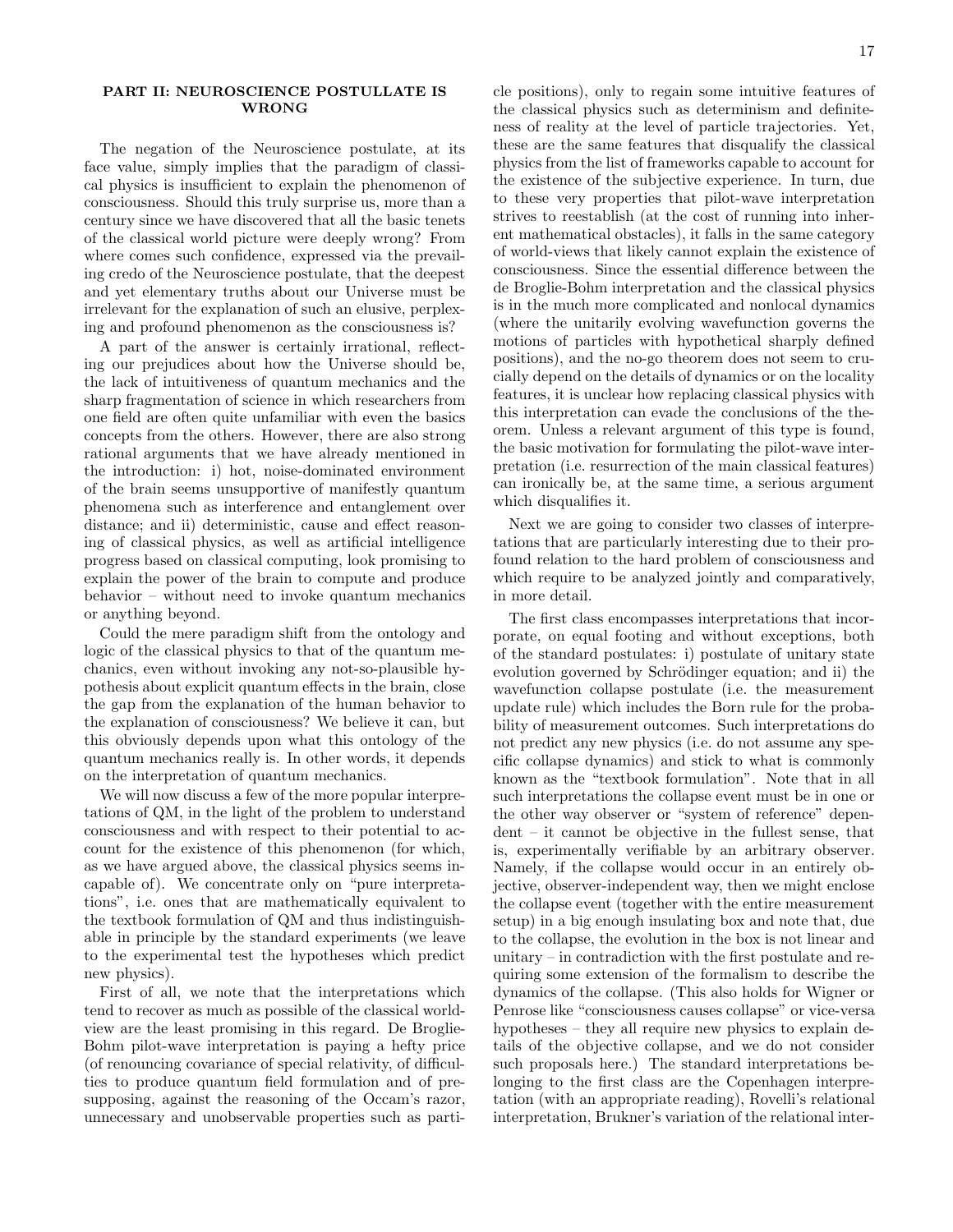pretation, QBism and Wheeler's ideas of participatory universe. These interpretations deal in different ways with the scenarios where the two postulates seemingly come into contradiction (e.g. of the Wigner's friend type [\[6\]](#page-47-5)).

The second class on which we focus covers the interpretations that hold that the collapse postulate is unnecessary and can be removed, without ascribing, as a replacement, objective reality to anything apart from the wavefunction (unlike, e.g. the De Broglie-Bohm or modal interpretations which discard the collapse postulate but introduce some new elements of reality; the same is true for dualistic ad hoc ontology extensions of the Manyminds type). Historically the first representative of this class was Everett's relative state formulation. As this view of quantum mechanics required further interpreting, it gave birth to many variations of this basic idea, of which to this day the best known is De Witt's manyworlds interpretation.<sup>11</sup> The underlying idea of these formulations is that the objective, third-person perspective – represented by the global wavefunction – must be sufficient to account for everything that is going on in the universe, while the subjective, first-person accounts have to be derivable from this objective picture. In particular, this also includes the collapse: it is in principle not possible to pinpoint why, where or when it happens so it may exist only as a sort of not truly real, subjective illusion of the involved agents, one which in principle can be explained on the basis of properties of the global wavefunction.

Already from this overview it seems natural to regard the views from the second class as straightforward quantum mechanical generalizations of the hardline cognitive science positions which deny existence of the hard problem in the sense that they maintain that subjective experience is merely a sort of illusion and can be (as everything else), in principle, entirely deduced from the objective properties of matter (while not attributing ontological reality to subjective phenomena). On the other hand, the interpretations from the first class insist on the necessity of the collapse postulate in order to account for the actual measurement outcomes, obtained by the experimenter and from the viewpoint of the experimenter. No matter the collapse is observer-dependent and thus in some sense subjective (as it is not possible to objectively say when or if it occurs), it is still necessary for the complete description of reality. Thus, in these views, the third-person perspective is not sufficient per se and must be supplemented by taking into account the internal perspective of the system. The latter is done by postulating an entire additional basic law of nature – the collapse postulate. Hence, the interpretations from the first class can be seen as QM equivalents of the philosophical position 18

that the external, third-person perspective is insufficient to fully account for all aspects of reality, i.e. for the subjective experiences (by a straightforward extrapolation these cognitive science positions then hold that there is indeed a hard problem of consciousness – i.e. something that remains even if we entirely understand the dynamics of the brain from the external viewpoint).

Furthermore, denying the essence of the hard problem, while advocating a QM interpretation from the first class would basically be a logically problematic stance. Namely, if one assumes the position that the evolution of the physical brain state (as seen from an objective, external perspective) causes, per se and as a necessary byproduct, the emergence of the corresponding subjective experience (or the illusion of that), then by the most straightforward generalization it could be concluded that a superposition of brain states should correspond to superposition of subjective identities each having the appropriate subjective experience. Consequently, the collapse postulate would not be necessary even to account for the subjective perception of the single measurement outcome (from the experimentalist's perspective), and it would become completely superfluous.

In more detail: presume that we embrace the position that brain, while being merely a lump of matter (albeit a vastly complex one), directly and by itself produces both the objective behavioral responses to the external stimuli and the (illusion of) the subjective experience, while the latter is essentially reflecting and accompanying the former. According to the standard physicalist, no-hard-problem position, a conscious agent should remain conscious even if we enclose her in an informationally sealed box. Besides, we can later confirm (e.g. by watching a video record of the box interior, after the box was opened) that the agent inside the box behaved as a conscious being, reporting his subjective experiences in a usual manner, supporting the assertion. So far, the overall state of the agent and the entire system in the box is effectively classical, there is no any (at least not significant) superposition of macroscopic states. In any case, no collapse can play any role in such setup: according to interpretations of both classes, no collapse objectively occurs anywhere in the box (otherwise there would be in principle objectively measurable breakdown of some interference) and what happens outside of the box anyhow cannot be of any relevance. For an external observer, the wavefunction of the system in the box is evolving unitarily, and yet such evolution produces consciousness of the agent inside. By the most direct line of reasoning, we can conclude: the particle system which we call "brain" produces consciousness as a side-effect of the unitary evolution of its wavefunction. If we now expose the agent in the box to a visual stimulus of seeing the pointer of a measurement device (of a well-defined location), by the previous premise this should cause the agent's subjective experience of perceiving the pointer position. Besides, in the absence of any superposition of the stimuli (of the pointer position), the system dynamics should closely

<sup>11</sup> Some related ideas, such as the consistent history approach, can also be, to some extent, seen as members of this class.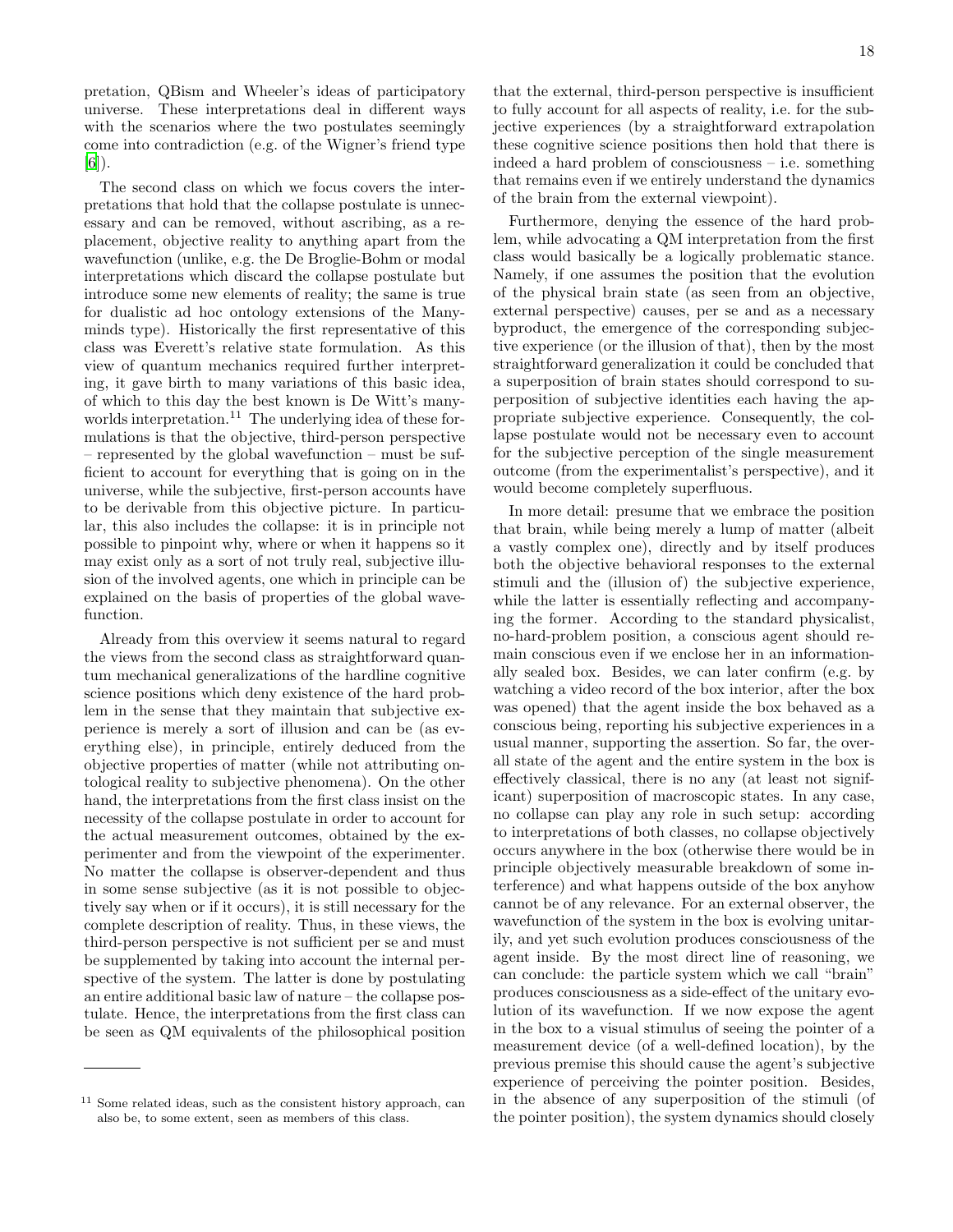mimic the classical brain evolution. Now, by the linearity of QM, a superposition of two different stimuli (caused this time by superposition of two pointer locations as a result of some quantum measurement) must produce a superposition of two, mutually orthogonal evolving brain states (entangled with different pointer locations). Since we have concluded that the evolving wavefunction of the brain is sufficient to elicit subjective experience, and that collapse plays no role in that, then each of the two orthogonal brain states should evoke the experience of a separate personal identity having a different subjective perception of the pointer position.<sup>12</sup> In this way, we have explained the subjective experience of perceiving the single measurement outcome without invoking the collapse postulate, which makes the latter essentially re $d$ undant $^{13}$ .

In yet another words, physicalist presumption that brain "secretes" consciousness $^{14}$  leads most naturally to a conclusion that a superposition of two brain states, differing in some memorized information, corresponds to a superposition of two "secreted" conscious personal identities differing only in this memorized information. Each personal identity then must have a subjective perception of a well-defined measurement outcome, and introduction of the collapse postulate becomes difficult to justify. This is not to say that introducing the collapse postulate is logically forbidden, but only that it seems unreasonable in the light of the Occam's razor: any attempt to argue that the introduction of the collapse postulate accomplishes anything at all then must prove that some other aspect of the MWI is wrong (commonly it is the derivation of the Born rule that comes under scrutiny, but it is difficult to argue that this problem per se requires something as drastic and vague as is the measurement postulate; besides, we will soon return to the problem of probabilities and point out that it is not separate from the issue of subjective experience).

The above analysis agrees with the reasoning Everett himself used to justify rejecting of the collapse postulate. He heavily relied on the nontrivial assumption that the existence of a term in the global wavefunction that corresponds to a brain state is sufficient to give rise to a subjective experience associated with this brain state. However, in his works, Everett did not recognize this as a new postulate. Instead, he aimed to derive that the subjective experiences of an observer arise from the objective and deterministically evolving wavefunction, by

resorting to another assumption [\[2\]](#page-47-1): "As models for observers we can, if we wish, consider automatically functioning machines, possessing sensory apparata and coupled to recording devices capable of registering past sensory data and machine configurations". Then he takes for granted that from the correlation of states of such automata with different experimental outcomes in the superposition one may directly infer: "...the usual assertions of [the collapse of the state on measurement] appear to hold on a subjective level to each observer described by an element of the superposition." His conclusion thus exactly agrees with ours: the hard-line physicalist position on the hard-problem logically implies redundancy of the collapse postulate. Crucially, we also see that the entire relative state formalism explicitly (and openly stated) depends upon the belief that evolving states of these automata, alone and inevitably, cause the emergence of the subjective experiences.<sup>15</sup> In other words, Everett here implicitly presumes, without any further discussion, that there can be no true hard problem. In a similar fashion though in a conditional form DeWitt writes, in an attempt to explain subjective experience of the splitting of the worlds in his many-worlds interpretation: "to the extent to which we can be regarded simply as automata and hence on a par with ordinary measuring apparatuses, the laws of quantum mechanics do not allow us to feel the splits" [\[43\]](#page-48-18). We again see that the very idea of removing the collapse postulate entirely relies on the assumption that subjective experiences arise, per se, as a byproduct of the functioning of the automata.

The alternative to MWI reasoning is to deny that the unitary evolution of a brain wavefunction, as seen from outside the box, is sufficient to account for the emergence of the subjective experience. A supporter of one of the first class interpretations can naturally assert that subjective experience can be accessed and taken into account only by considering the internal perspective from the reference point of the brain system. More specifically, this internal perspective must then be a quality that is not a consequence of the external properties (but merely correlates with them), and it should incorporate and invoke the collapse postulate when dealing with superpositions. But this is tantamount to acknowledging the hard problem: the objective, i.e. external viewpoint is insufficient to explain subjective experience – starting with the subjective perception of the single measurement outcome (and as a remedy, we must introduce something qualita-

 $^{12}$  The fact that we now have a sum of two terms in the wavefunction cannot easily influence the conclusion: any wavefunction can be written as a sum of many terms.

<sup>13</sup> Up to a presumption that the remaining problems of the manyworlds view are indeed satisfactorily addressed, as the MW proponents claim.

<sup>&</sup>lt;sup>14</sup> Here we allude to the influential claim by 18th century French materialist Pierre Cabanis that "brain secretes thought as the liver secretes bile".

<sup>15</sup> This is not to say that many-world views do not admit nonphysicalist ontological extensions of the Many-minds type, but these are, as in the Many-minds case, commonly related to conceptual difficulties which usually make the logical price to be paid higher than the gain obtained by removing the collapse postulate. More importantly, we have constrained our analysis to the standard and ontologically minimalistic version of the MWI, and, reading their papers, there is very little doubt that it is the one that both Everett and DeWitt had in mind.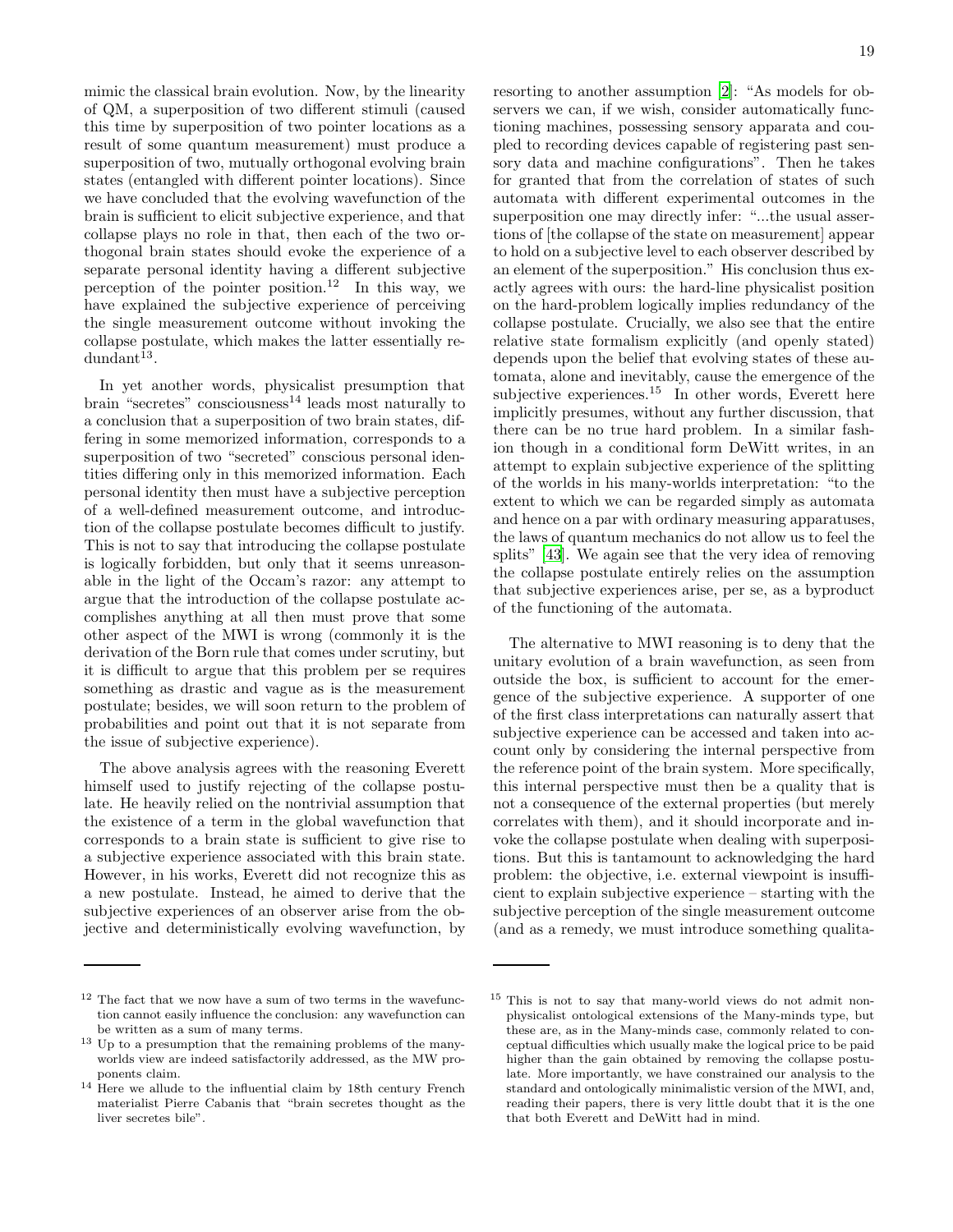tively different, an entirely new physical postulate). In this way we are not violating Occam's principle – we are indeed introducing another postulate, yet not in extravagance but from a necessity to account for the existing data (i.e. for subjective observation of any experimental outcome).

By the previous reasoning, we have pointed out to a more direct relation of the subjectiveness of the collapse postulate (its observer/reference frame dependence) and the subjectiveness of the experience. We provided arguments that a strict physicalist position on the emergence of the subjective experience implies also redundancy of the collapse postulate and thus logically almost necessitates many-world view. Consequently, any consistent opinion which tends to retain the collapse postulate should acknowledge the hard problem in some way.

In this light, whether the subjective experience is reducible to objective phenomena or not, to much extent naturally translates to the question of whether the collapse postulate is reducible to unitary evolution, or must be introduced as a separate postulate. Therefore, the answers to these two questions are tightly interrelated. As for the latter question, volumes have been written both in support and in refutation of Everett's claim that the collapse postulate is redundant.<sup>16</sup> Here we can afford only to briefly illustrate the main aspect of the problem which is relevant to us now and related to the notion of the measurement outcome probability.

For this, it is sufficient to consider a quantum equivalent of a coin toss, let that be a spin z measurement of a particle with spin  $\frac{1}{2}$  oriented along the x-axis, and an agent, e.g. Alice, performing the measurement. Common wisdom, as well as the textbook formulation of quantum mechanics, tells us that after Alice carries out the measurement the observed outcome will present new information to her, that is, she will get to know something she did not know before. Namely, quantum mechanics, invoking the collapse postulate with Born rule, predicts that Alice will observe z spin projection to be either  $+\frac{1}{2}$  or  $-\frac{1}{2}$ , both with probabilities  $1/2$ . There is no way to predict the result in advance, and as Alice finds out the outcome she learns a piece of information she did not know a minute before (in certain sense a new bit of information, not existing before, has been created). And indeed, this account of the events is what actual experiments confirm, at least in the sense that the experimenters in such situations always report a single outcome obtained with probability one half.

But this is not how the many-worlds (or relative state) interpretation describes the events. In that view, the state of the system (Alice  $+$  measurement device  $+$  particle) before the measurement is:

<span id="page-19-1"></span>
$$
|\text{Alice}_0\rangle|\text{device}_0\rangle|X+\rangle =
$$
  

$$
\frac{1}{\sqrt{2}}|\text{Alice}_0\rangle|\text{device}_0\rangle(|Z+\rangle+|Z-\rangle),
$$
 (1)

where  $|Alice_0\rangle$  and  $|device_0\rangle$  correspond to initial states of Alice and the device, while  $|X\pm\rangle$  and  $|Z\pm\rangle$  correspond to spin projection  $\pm \frac{1}{2}$  along the given axis. The measurement, in this view, now only induces interaction between the subsystems which results (after a period of unitary evolution) in the entangled state:

<span id="page-19-0"></span>
$$
\frac{1}{\sqrt{2}}|Alice_{+}\rangle | device_{+}\rangle |Z+\rangle +
$$
  

$$
\frac{1}{\sqrt{2}}|Alice_{-}\rangle | device_{-}\rangle |Z-\rangle,
$$
 (2)

where  $|\text{device}_{\pm}\rangle$  represents the state of the measurement device indicating that the spin projection is  $\pm \frac{1}{2}$ , while  $|\text{Alice}_{+}\rangle$  represents the state of Alice and her brain after registering the corresponding device reading. No collapse has ever occurred in any de facto sense, not even in Alice's reference system alone, and anything that might look like a collapse from the viewpoint of Alice is an illusion entirely derivable and explainable by considering the complete wavefunction. Alice persists in the superposition, occurring in both terms of [\(2\)](#page-19-0).

Important point is that there is no element of chance in the above description: the evolution of the system is fully deterministic and easily predictable. After the measurement, we read from [\(2\)](#page-19-0) that in the reality, represented in MWI by the overall system state, there exists both an agent Alice who has perceived projection  $+\frac{1}{2}$  and an Alice who has perceived  $-\frac{1}{2}$  outcome. Both are equally real, and the many-worlds view stipulates that both subjective experiences (of perceiving  $+\frac{1}{2}$  and  $-\frac{1}{2}$  outcomes, corresponding to two subsystem states  $|A|ice_{+}\rangle$  and  $|A|ice_{-}\rangle$ in the superposition) are equally real. This is, as we have already noted, based on unsubstantiated presumption (the fact often neglected) that unitary evolution of the brain state causes per se the emergence of subjective experience, something that is tacitly deduced from the, again unproven, assumption that functioning of an automaton gives rise to consciousness.

But, there is even an additional quantum-mechanical twist to such assumptions about the consciousness, that complicates matters further than in the context of classical physics: namely, the problem to explain where the element of chance enters the story. The account of Alice's measurement scenario given by the many-worlds interpretation does not include any element of chance. In this view, the final state [\(2\)](#page-19-0) is entirely predictable, and there is nothing new that anyone learns from the experiment result, at least certainly not "objectively new". Following Everett, advocates of many-world theories insist that probability enters as a subjective experience (illusion) of the agents involved. But even this is difficult to establish: the subjective experience of the Alice that recorded spin up, and of the Alice that recorded spin down are equally

<sup>16</sup> Even by the proponents of the many-world ideas, it is nowadays commonly accepted that some additional postulate must be introduced as a replacement, at least to technically reproduce the Born's rule [\[44\]](#page-48-19). But these technical details, as well as problems related to the preferred basis, are of a secondary nature to our discussion.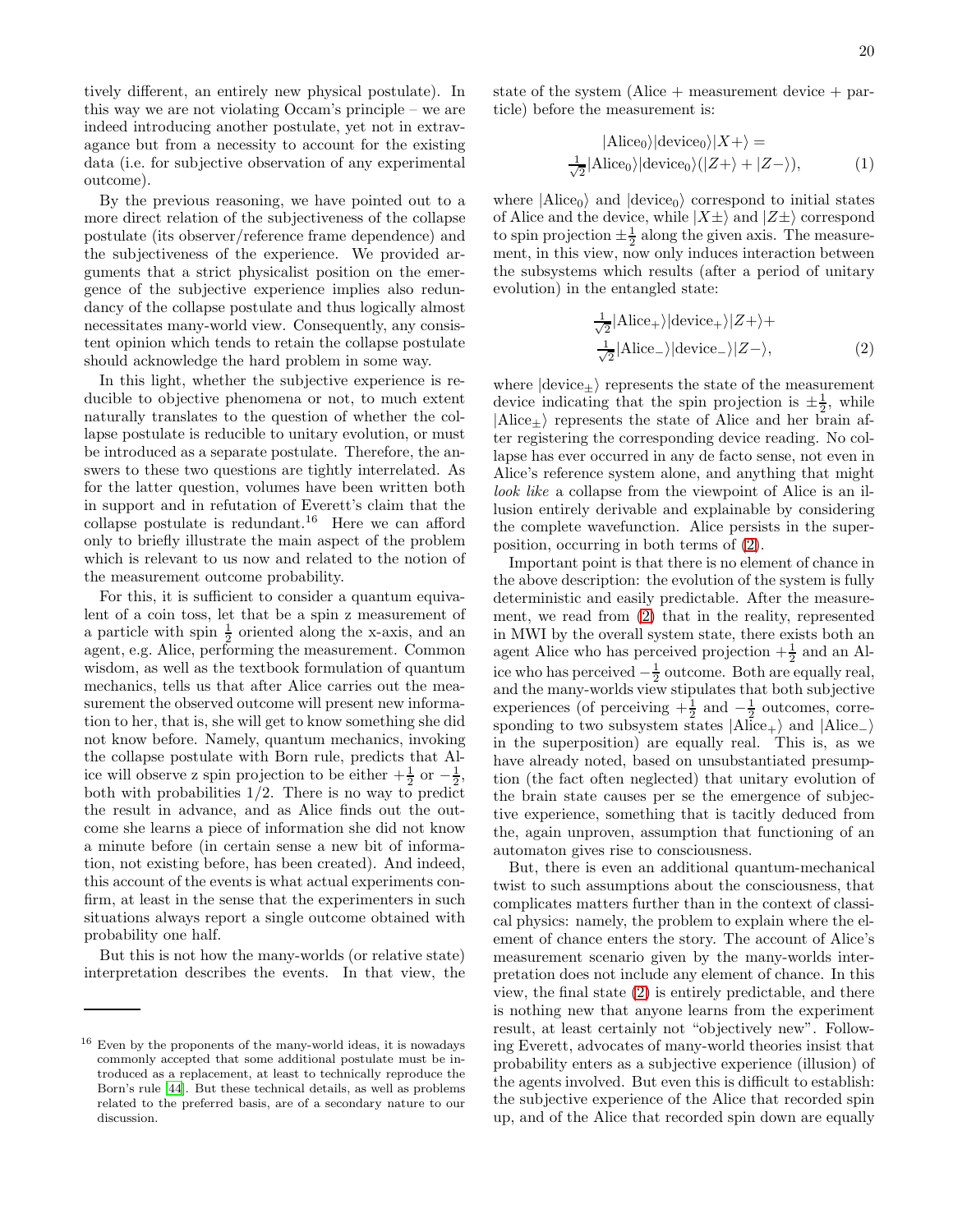real, and none is preferential to the other. Yet, subjectively Alice feels that she got to know something new as she learned the measurement outcome, i.e. that now she has a piece of information she did not possess before – therefore, that there still is an element of unpredictability. Alice has a subjective experience that she ended as only one of these Alices in the superposition, and if everything is deterministic and predictable, she would like to be able to calculate in advance as which of these Alices she will turn up. Even if that it is merely an illusion that she turned up as only one of these Alices, she nevertheless should be able to compute everything in a fully deterministic universe, including what the illusion will be. It is difficult to deny that there exists some randomness that defies our ability to predict, since that randomness is so obvious in the practice. If the theory cannot predict the content of the "single outcome illusion", there still seems to remain an element of chance, not accounted for by the deterministic many-world hypothesis. It is, at least to say, philosophically unclear whether this can be indeed successfully explained by simply saying that there is another Alice in the second branch pondering over the opposite measurement outcome. In an attempt to solve this riddle, S. Saunders, one of the MW proponents, contends: "...Alice does know everything there is to know: she knows (we might as well assume) the entire corpus of impersonal, scientific knowledge. But what that does not tell her is just which person she is or where she is located in the wave-function of the universe"[\[45\]](#page-48-20). But this reasoning seems to indicate that there is a sort of hidden variable, not accounted by the theory, which determines her "location in the wave-function of the universe". Consequently, such lines of reasoning explain why many-world theory has motivated such a departure from physicalism as is the many-minds variant [\[46,](#page-48-21) [47\]](#page-48-22), and how comes that arguments about a formally realist and deterministic interpretation of a physical theory necessitate discussions about subjective experience, problems of identity (whether minds exist only instantaneously with no continuous identity extending over time), whether account of mind states supplies a natural definition of a future self, whether it is possible for agents to formulate a rational welfare strategy (and whose welfare?) and so on [\[48,](#page-48-23) [49\]](#page-48-24).

In the end, more than 60 years after the first formulation of Everett's ideas, all these discussions have not so far led to any consensus and have left us in the dark whether the very foundations of this class of interpretations are consistent and in agreement with observations or not. In our opinion, however, all these arguments fail to identify the main problem, which is: critically relying on the belief that functioning of an automaton can, per se, induce subjective experiences. Another way to recognize this problem is to note that there is a very straightforward and easy solution to all above logical conundrums posed by the many-word view: all of these foundational problems plaguing formulation of MW theories immediatelly disperse if we assume that there is

simply no subjective experience, i.e. that we are purely philosophical zombies. All events then happen only objectively: there are objectively two terms in the global wavefunction corresponding to complex particle system which form a certain rigid body, a biomechanical automaton that we denote as Alice; in one term this configuration of particles has been correlated with the spin-up outcome, whereas the configuration in the other term ended up entangled with the spin-down outcome. There is absolutely no mystery of how the initial system containing (in a factor space) a single subsystem state  $|Alice_0\rangle$  describing particular configuration of particles that form Alice, unitarily evolves into two distinct terms, each containing (mutually orthogonal) subsystem vectors  $|Alice_{+}\rangle$ and |Alice<sub>-</sub>) which correspond to slightly differently arranged configurations of atoms (both atom configurations we, by a convention, call Alice).

Nothing in that case ever occurs subjectively: Alice never feels anything and never experiences anything, the configuration of the atoms which constitute Alice is only capable of "reporting" stuff. Reporting is an automated process by which the wavefunction of the particle subsystem that we call Alice, via unitary evolution correlates with the wavefunction of the surrounding air (again a many-particle subsystem) in the manner that can be interpreted as the air carrying vibrations of Alice's voice (and the voice is again correlated with the quantum state of her brain subsystem). Therefore, the subsystem of particles representing Alice can, in both terms of the superposition, further evolve into a state in which these particle configurations are "reporting" the corresponding spin outcomes (i.e. getting accordingly correlated with air molecules). But none of the Alices is experiencing anything. Under these assumptions there is no longer any problem of "which of the Alices she would subjectively feel to have become", that is "which of the outcomes she would subjectively perceive". The answer, in all cases, would be simply – none. Asking about the subjective experience of philosophical zombies would be plainly an ill-posed question.

Furthermore, since any randomness in these interpretations is only a subjective illusion, removing the phenomenon of subjective experience also removes all the problems related to probability. There is no more even need to derive the Born rule – some terms in the superposition simply have larger associated multipliers than the others, and that is all to it. On the level of philosophical zombies, i.e. of automata without any internal perspective, it is difficult even formulate the notion of probability: we can imagine a zombie tossing an unfair quantum coin, e.g. with head to tail probabilities of 25 versus 75 percents, but it would only lead to two equally real superposition terms with coefficients of magnitudes  $\sqrt{\frac{1}{4}}$  and  $\sqrt{\frac{3}{4}}$  – asking what was the probability of a given outcome makes no sense, since we are not allowed to ask what outcome the zombie (or automaton) has actually subjectively perceived. We may have the zombie repeat the tossing many times and record the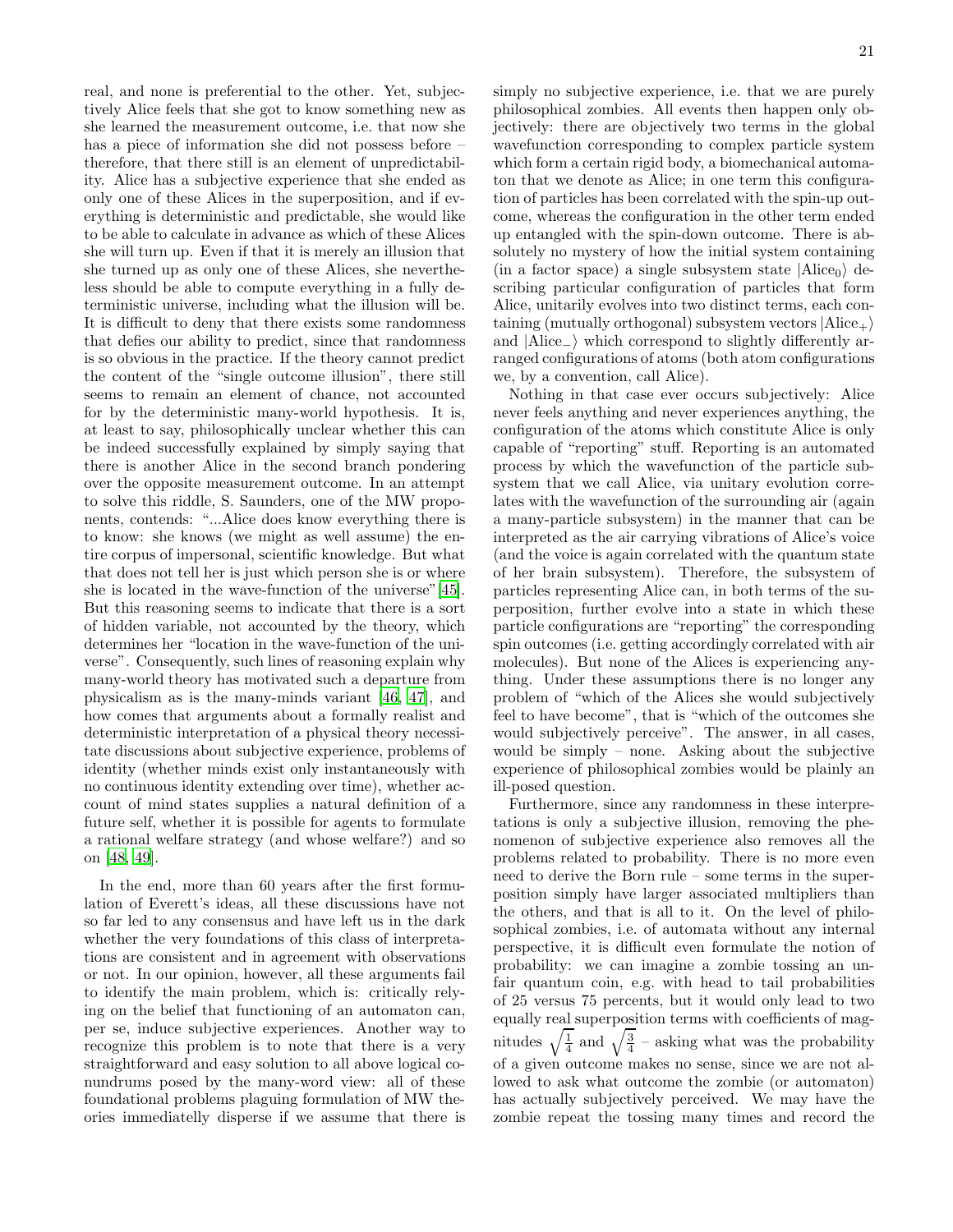outcomes, but that would not change much – unitary evolution would deterministically lead to a superposition of terms corresponding to each of the possible outcome sequences, in general with different multipliers. The zombie in each of the branches can report a conclusion based on his outcome sequence: from uttering "the ratio of heads to tails was approximately 1:3" in superposition terms with larger multipliers, to exclaiming "there are only head outcomes in this universe" in the term with a tiny coefficient. However, this has nothing yet to do with probability or chance. Another postulate can be introduced (and usually is) to somehow relate the "number" (or measure) of identical worlds existing within each branch with the corresponding coefficient in the superposition. This is standardly done to explain "why are we more likely to find ourselves" in a branch with a higher multiplier. But this question already implies "us" and our subjective experience, and such a step in neither necessary nor easy to motivate in the philosophical zombie scenario. In such a scenario, there is actually no need to bother with the derivation of Born's rule since all objective and impersonal experimental data can be explained without it. Therefore, we arrived at an important recognition that problems in MWI related to probability and the Born rule are again the same problems of subjective experience and of the unwarranted assumption that functioning of automata by itself produces consciousness (i.e. of the negation of the hard problem).

It should be noted that also all "preferred basis" problems plaguing (to some degree) MW interpretations immediately go away once we replace agents with subjective experience by philosophical zombies, even without resorting to decoherence: as the global wavefunction is real and it anyhow does not induce subjective experience, it is as real in any of the bases and there is no need to look for a preferred one (singled out by decoherence or not).

Thus, remarkably, replacing agents with philosophical zombies in the many-world scenario solves all its problems. The wavefunction only evolves and changes its form. This certainly produces ever new and more entangled forms of the global wavefunction, but of course, does not produce any experience – actually a very natural and logical assumption. There is no need to introduce additional postulates, not even to derive Born rule.

But it is that "illusion" of subjective perception of a single outcome which we experience in practice and which introduces the notion of probability and demands the Born rule: the rule is necessary in order to explain outcomes of subjective experiments, to account for "what I've perceived", and is not needed for explanation of impersonal, objective experiments. Curiously, or maybe expectedly, what then introduces the problems in MWI is actually insisting that these wavefunctions of zombieagents (i.e. of some particle configurations) should be miraculously endowed with the subjective perception, i.e. insisting that it must be possible also to assume the first-person perspective and have experimental predictions from this personal vantage point. We saw that there is one clear-cut logical solution of how to consistently establish the relative state (or many-worlds) formulation – i.e. the one with philosophical zombies. However, the proponents of these QM interpretations would like to assume that there is yet another solution, which incorporates subjective experiences (but without postulating consciousness as some fundamental entity as in Manyminds interpretation). However, for this latter part, they do not provide any arguments (just take it for granted), whereas this very part turns out to be quite tricky, as we have pointed out and as is manifest through the ongoing debate on MWI foundations.

As a side note, we see that the hard problem itself in the quantum context is deeper and more palpable than the same problem in the classical case – the difference is that in QM switching from the objective perspective into the first-person account must, unlike in the classical physics, introduce also breakdown of the determinism of continuous evolution and result in appearance of subjective discontinuity and chance. As we have pointed out above, without the notion of subjective experience in MW interpretations it is difficult to introduce notions of probability and randomness. On the other hand, it is this discontinuity and randomness that we observe in the experiments, since all experiments can be only performed and analyzed subjectively in the end. This aspect of the hard problem was not present in the classical physics: opponents of the hard problem could far more easily negate the very existence of the subjective experience since there was not this qualitative difference between determinism and chance which subjective experience was supposed to bridge. Is much harder here than it was in the classical paradigm to reconcile the internal, personal viewpoint with the "impersonal" objective one where nothing is left to chance and everything is continuous. For all these reasons, it is overall more difficult to ignore the hard problem in the quantum case, and this reflects in the philosophical obstacles to discard the collapse postulate and in the history of the subjective elements of interpretations of the quantum mechanics since its advent.

Once we have established this essential connection between the hard and the measurement problem, we may also recognize that some other related concepts from cognitive science have their counterparts in the QM. For example, the "other minds problem" (the impossibility to prove whether other agents possess subjective experiences, already discussed in Part I) translates into impossibility to objectively prove if and when the collapse occurs from the vantage point of someone else, who is informationally isolated from us (i.e. in spite that Alice will later report perceiving a single spin projection measurement outcome, we expect all objective experiments to confirm her to exist in the superposition state [\(2\)](#page-19-0) ). Also, the Searle's problem of how syntax could ever produce semantics (i.e. how "meaning" can arise from manipulations with symbols or from complex but per se meaningless motion of some matter), in QM context can be traced to the puzzle of how is it possible that a bunch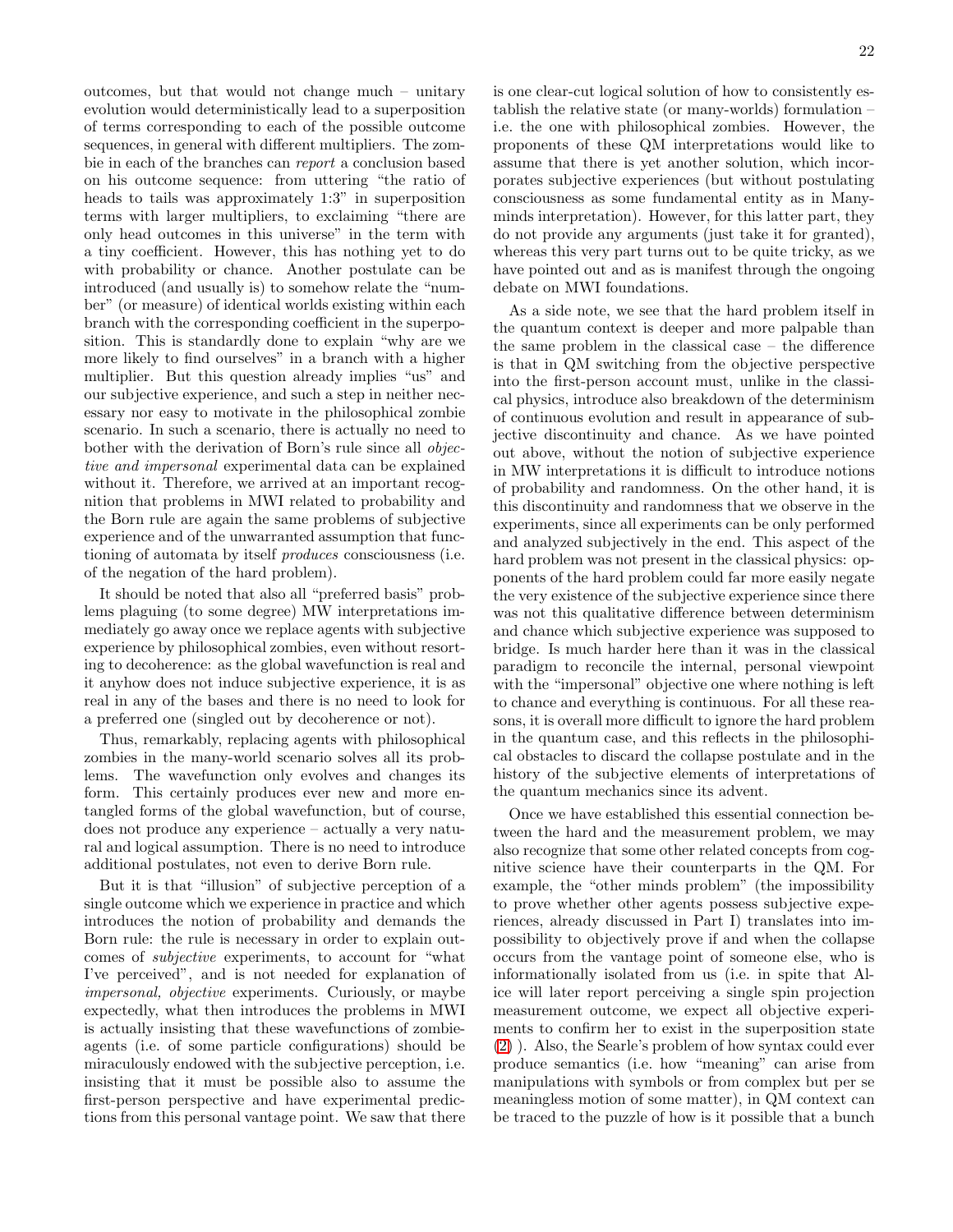of particles, having superposed, smeared properties and undergoing unitary evolution can form an observer from whose vantage point the collapse occurs and turns probabilistic potentialities into actualized reality. But we will not further elaborate on these connections here.

To sum up our previous conclusions: the hard physicalist line on the subjective perception implies that the collapse postulate is superfluous, but it also goes the other way round – MWI explicitly requires (and thus implies) presumption that subjective experience is a necessary byproduct of functioning of an automaton, therefore, one position does not go without the other; accepting of the collapse postulate demands also recognition of the hard problem in some form; due to the gap between the subjectively perceived randomness and the determinism of the objective (from an external viewpoint) wavefunction evolution, the hard problem is more difficult to ignore in QM; illustration of the previous conclusion is the fact that philosophical zombies automatically solve all the riddles posed by MW formulation, while it is the introduction of the subjective experience hypothesis that lies in the core of the foundational controversies of the MW theories; the established relation between the hard and the measurement problems allows us also to translate some other concepts, such as "other minds problem" and "syntax is not semantics" from cognitive science into QM.

Of these conclusions, it is particularly indisputable (not only because it is explicitly stated by both the Everett and DeWitt) that QM interpretations of the second class, which seek to discard the collapse postulate, rely heavily on the assumption that functioning of an automaton can, per se, elicit subjective experiences. Even without our no-go theorem, which we did not yet take into account in the above analysis, the last hypothesis opens many conceptual problems in MW formulations. But the derived no-go theorem makes the case for MW theories much worse, since the theorem's most probable implication is that this vital tenet of MW views is entirely irrational and hard to logically sustain. It is true, however, that the no-go theorem was derived within the paradigm of the classical physics, whereas, strictly speaking, Everett's class of formulations relies on the idea that it is the wavefunction corresponding to the automaton which should be capable to produce subjective experience. But, unless a strong argument could be constructed as to why would a wavefunction of an automaton have more potential to produce subjective experience than the automaton itself, the conclusion of the no-go theorem provides a serious counterargument for this class of QM interpretations. In fact, proponents of the De Broglie-Bohm interpretation find the opposite more reasonable: in the pilot-wave formulation the objective unitary evolution of a brain wavefunction alone does not give rise to subjective experience – it is only the term of the superposition occupied by hypothetical "real" particles which corresponds to ac-

tual experiences.<sup>17</sup> In the end, not only that the class of MW interpretations fails to offer any novel potential for the explanation of the existence of the subjective experience (a quality that must be on the list of attributes of a plausible interpretation), but it turns out that the no-go theorem likely invalidates a pivotal presumption on which these interpretations hinge.

Finally, what about the first class of interpretations, containing views which incorporate the collapse postulate – do these interpretations provide a solution to the hard problem? That would be quite peculiar, since not only that almost none of the proponents of these interpretations advocates these views as solutions to the problem of subjective experience, but most of them are seemingly totally unaware of the entire context of the cognitive hard problem.

Nevertheless, we first need to notice that the line of reasoning of the no-go theorem definitely can be no longer applied within the paradigm of any of these interpretations. It is not just that the dynamics of the classical physics is replaced by the unitary evolution of the wavefunction given by the Schrödinger's equation – as we have already argued, this difference alone could hardly bring us closer to any resolution.

The first potentially relevant difference is the introduction of indeterminism. However, this step alone also does not seem to be sufficient to allow for the existence of consciousness. If we simply supplement mechanistic materialism of classical physics with an element of randomness, then the resulting non-deterministic dynamics of the brain could be accounted for, in the theorem(s), by its simulation on a non-deterministic computer, and later represented by a nondeterministic Turing machine. It is known that a non-deterministic Turing machine is equivalent to a deterministic Turing machine endowed with an additional tape with predefined random numbers (each time an evaluation should depend upon a chance, a random input is obtained from this auxiliary tape). In this way, it seems to be possible to repeat the same proof of the no-go theorem also for a non-deterministic equivalent of the classical paradigm. The point is that such a stochastic mechanicism is difficult to differentiate from deterministic mechanicism with (nonlocal) hidden variables: every element of chance can be, in principle, explained by (nonlocal) interaction with some degrees of

<sup>17</sup> While the many-world supporters believe that any term in superposition containing an active brain state generates subjective experiences, the pilot-wave adherents hold that all problems related to such assumption are somehow solved by a claim that filling the wavefunction branch by real particles is what brings the subjective experience into existence. Both groups imply that these, mutually contradicting, positions go without saying and it is particularly puzzling that none of them feels prompted to provide any arguments in their favor. It seems that each group erroneously takes for granted that neuro and cognitive science have already solved these issues with a conclusion that somehow supports exactly their hypothesis.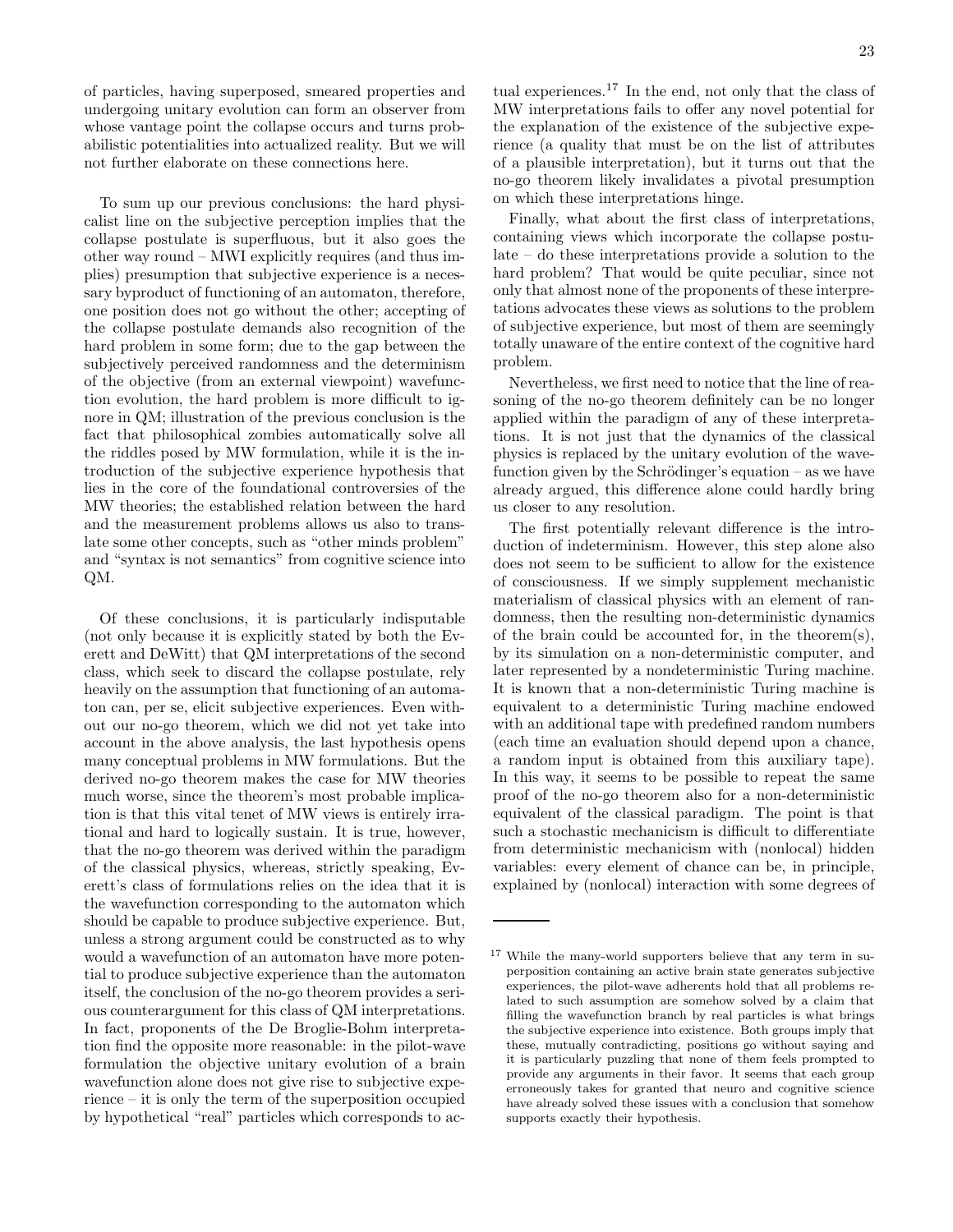freedom inaccessible to us. It is very hard to motivate why such dynamics would be qualitatively different from the one discussed in the no-go theorem (even if the source of this randomness would be external to the physical universe).

Nonetheless, an important aspect of abandoning the determinism lies in the informational content of the universe. Namely, common for all causally-deterministic models is that the existing information encoded in the state of the universe never changes, and is already contained in the initial conditions.<sup>18</sup> In certain (informational) sense, in any deterministic universe, nothing really new ever happens. In every new moment, we have the same old content merely represented (rewritten) using slightly different coding rules than before. This was very much evident in our deterministic-brain simulator in the form the sand-symbols Turing machine (in Part I): all the rows of calculation progress were already contained in the first row with the initial data, and this entire simulated-brain evolution was no more that a sort of "unzipping" of the information packed in the first line, producing essentially nothing new (this is exactly why the information content, in the Kolmogorov's sense, by definition remains the same during computation). Formally quantum-mechanically, it is even less than that – time evolution can be accounted for by mere unitary change (a sort of rotation) of the Hilbert space basis vectors. Any appearance of new information, as already discussed in the context of class two interpretations, can be at most just a local illusion of an agent which perceives only her branch of the global wavefunction (and, if so, it must be explained how and why this illusion arises).

Contrary to that, the collapse postulate axiomatically introduces the emergence of new information, as the result of a measurement, whenever the probability of the outcome was less than one. Which of the possible outcomes will actualize – that piece of information which we obtain upon the measurement – was not previously present at all in the universe. This emergence is seen by Wheeler (and often repeated by A. Zeilinger) as "an elementary act of creation" [\[50](#page-48-25)]. Still, without more serious modifications of the ontology, the new information might be simply coming from some pre-supplied source, e.g. like from that additional random Turing tape, and whether the "location" of this information source (tape) would be within our universe or external to it, could hardly influence our earlier conclusions. Therefore, to change the

no-go theorem's verdict about consciousness and to perhaps grant some real significance to indeterminism itself, we need a much more momentous change than the mere introduction of randomness.

And the room for a true and relevant paradigm shift lies in the fact that the interpretations of the first class effectively (if not always explicitly) give up the idea that the first-person account of events is logically derivable from the third-person perspective, i.e. from the evolution of the wave function alone. An entirely new postulate is introduced to explain the internal perspective, relative to the observer/system. When and whether the collapse occurs is only relative to the observer (i.e. subjective), and even the mere existence of the generally agreeable facts (i.e. of the "facts of the world" in Brukner's formula- $\text{tion}^{19}$ ) is thus brought under dispute. In general, for the views of the first class, it is then also the wavefunction which becomes relative to the observer, not having an objective ontological reality which is otherwise ascribed to it by the interpretations from the second class. It is the actualized quantum events, as seen and as existing from the relative perspectives of observers/systems, which are granted ontological existence, while the wavefunction turns more into a bookkeeping aid to predict probabilities of future events, given the previous ones. It should be also stressed that even with the use of the collapse postulate an observer can only infer things about his exterior: any attempt even from him to closely and mathematically follow own internal state and rigorously deduce how his own subjective experiences arise, seems to be fundamentally hampered by the impossibility of complete self-measurement (the later impossibility is derived in the context of relational interpretations [\[51\]](#page-48-26)). These differences are now sufficient for the complete breakdown of the no-go theorem derivation. We can no longer speak at all about the "emergence" of the internal, subjective observer/system perspective from the objective, third-person perspective system dynamics. This internal perspective is here taken to be fundamental and nonderivable, seemingly both from the external and from the internal viewpoint.

However, it should be immediately made clear that interpretations of the second class do not necessarily impose any anthropocentric element, that the word "subjective" might resonate with. One must either accept that a human can be also seen as a complex system of atoms, or must seek some extensions of physics (and we have many times expressed our belief that the latter is not necessary). It is thus a reasonable position that the right to this fundamental, non-derivable internal perspective thus should be granted in some way also to other systems apart from humans (or animals), notwithstanding

<sup>18</sup> No new information (in Kolmogorov's sense) can appear if the universe is in every future moment uniquely determined by its present state. However, strictly speaking, for the information to be unchanging it is also necessary that past can be uniquely reconstructed from the present, which is a requirement that was satisfied by all major deterministic models in physics so far. Without this, the amount of information could reduce as time progresses. Some other subtleties which may arise here in the context of General relativity we find of no relevance.

<sup>19</sup> It is there disputed that "one can jointly assign truth values to the statements about observed outcomes ('facts') by different observers" [\[14](#page-47-13)].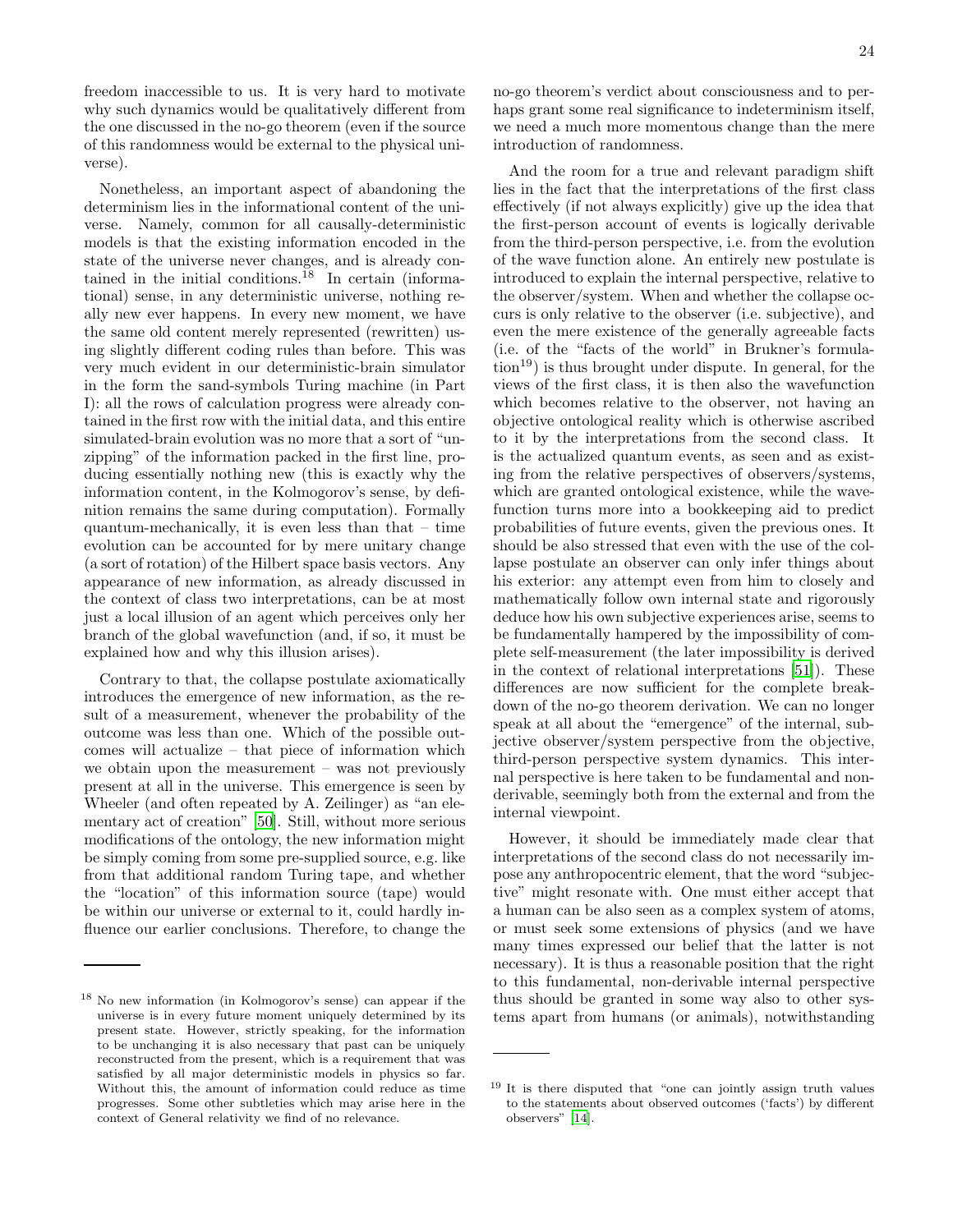the fact that the complexity of the human system (and of the brain in particular) introduces new qualitative features to this internal perspective. Relational interpretation is a good example: it is there mostly understood that every (quantum) system is entitled to a referential role and the collapse (i.e. quantum events) can happen from its frame of reference. The exact word "subjective" hardly ever appears in the context of this interpretation – the role of this word is usually taken by the notion of observer relative events/facts, where observer can be in principle any system and the relativity is more understood in a similar way as in Einstein's theory of relativity.<sup>20</sup> For example, while the length of a rod is observer (inertial frame) dependent in the special relativity, this is not (at least not commonly) seen as an indication that the rod or its length is in any way subjective or not objectively real. Though this is in part a matter of terminology, there are some important differences between the relativity of the rod length and the observerdependence of the collapse, which lend more justification to the use of the word "subjective" in the latter than in the former case. In the former case the description of the reality will be to some extent different for different observers – however, each of these descriptions is sufficient to account for all elements of reality: each observer can reconstruct how the reality looks from the aspect of another one since each of the perspectives in principle contain the same mutually-nonconflicting information.<sup>21</sup> Was it the case that the rod did not exist at all in one referential frame, while existing in the other, that would certainly raise more doubts about the rod's objective existence. But that exactly seems to be the case with the collapse: in configurations of the Wigner's friend type [\[6\]](#page-47-5), when an observer is performing a measurement of a quantum system while being sealed in a box, the collapse she observes does not occur at all (i.e. does not exist) from the outside-the-box perspective. Also: while in relativity the perspective and the properties of reality depend on kinematic (geometric) properties of the referential (coordinate) system, in the case of the collapse we can only vaguely relate it to the "internal" perspective of a physical system. Combined together, these differences intuitively give more grounds for the use of the word "subjective" in the case of collapse, though, in the end, it certainly comes down to the precise definition of this word.

In any case, in all interpretations of the first class

lurks a possibility to slightly intuitively extend this no-

tion of the fundamental non-deducible and irreducible observer/quantum system right to internal perspective in order to recognize that the same phenomenon might be essential for the subjective perspective and the subjective experience in common sense. And in this possibility lies the potential to not merely avoid the conclusion of the no-go theorem but also to somehow account for the existence of consciousness. Therefore, in our opinion, the least what can be said for the interpretations from the first class is that they leave a room for some future explanation of consciousness, unlike, it seems, the rest of here considered QM interpretations. In the modern terminology, we could dub the first class as hard-problem "solution ready" interpretations, in the sense that the formalism of physics is potentially ready to handle, i.e. incorporate an explanation of the existence of subjective experience in a sort of natural, seamless way.

This main idea can be pursued further, towards some more concrete hypotheses on how consciousness can be understood. That is the subject of the next section.

 $20$  We actually do not think that there should be any fundamental, low-level difference between these two concepts. Below we even discuss a view that subjectivity of the collapse event, i.e. the fact that it may occur for one observer but not for the other, can be replaced by temporal relativity of when the subjective experience arises.

 $21$  We will not here discuss special cases in General relativity, such as observers falling into a black hole and alike, but it can be argued that their case is also different from the relativity of collapse.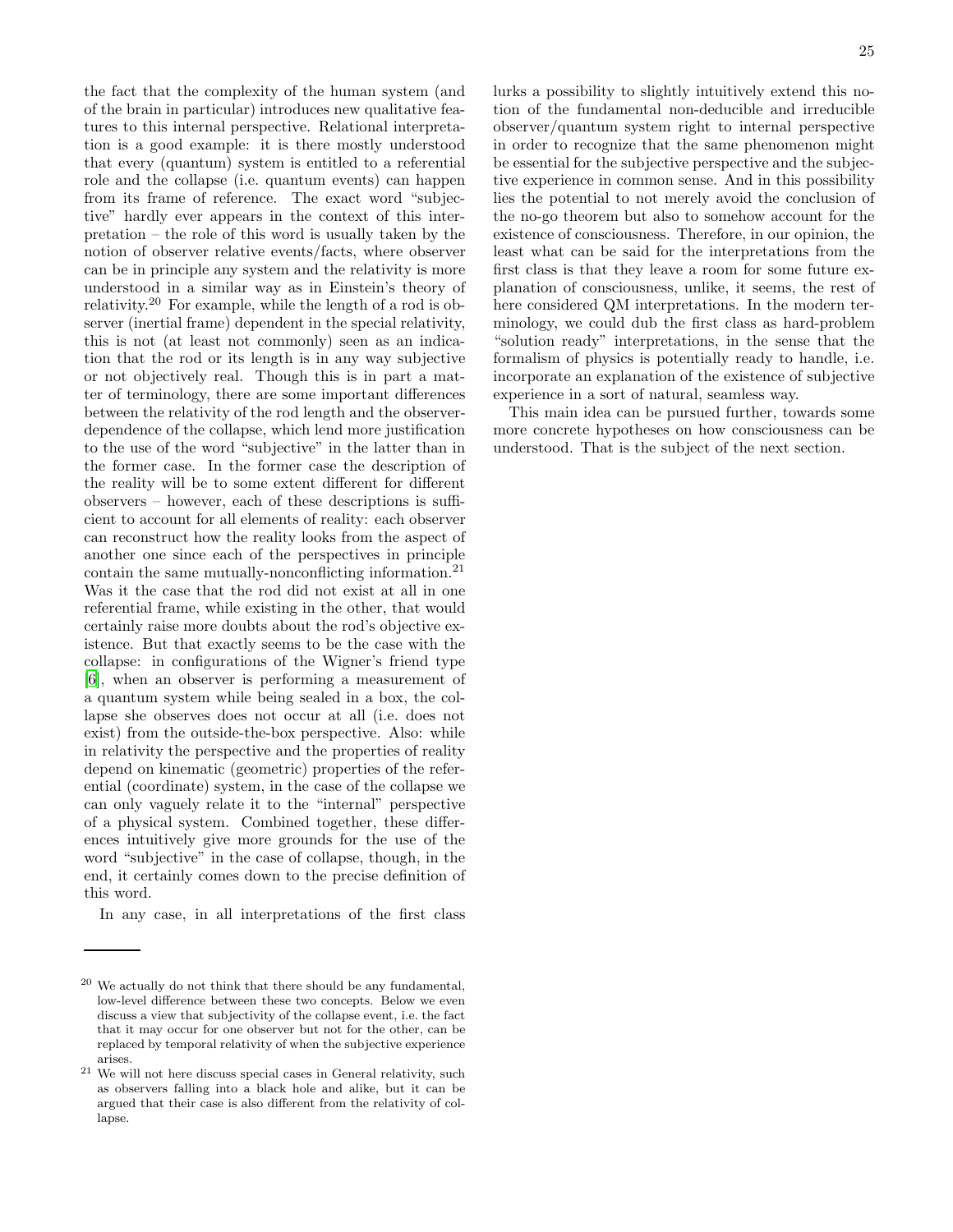# PART III: GETTING CLOSER TO THE HARD-PROBLEM SOLUTION

The main motive in this section is to demonstrate, by providing a sketch of some logically consistent solutions, the potential of the first class interpretations to take us closer to the resolution of the hard problem. The ideas presented in this section are of a more speculative nature and should be rather seen only as possible options on how to proceed from here.

As we have already announced, an obvious path to follow is to recognize the existence of this non-derivable internal perspective, inherent to the collapse postulate, as the essence also of the phenomenon of subjective experience in the every-day meaning of the word. Therefore, the subjective experience, i.e. the consciousness, in its core has to be then seen as a fundamental, non-derivable concept, too.

Of course, the inner perspective of the type we were referring to so far cannot be alone sufficient to manifest high-level consciousness of human type (with its standard traits such as the internal monologue, sense of self, phenomenal experiences, emotions...). While considering the functioning of the brain as seen from the external perspective seems to be insufficient to explain or infer the existence of the subjective experience of the brain-owner (without having to postulate the internal perspective of systems), brain certainly does play a huge role in shaping the form of these experiences. The postulated existence of the "internal perspective" appears here only a necessary, but certainly not sufficient, prerequisite for the existence of human-like subjective experience.<sup>22</sup>

This relation of internal and external perspectives in the context of subjective experience obviously begs for further explanation. We must consider it first on the low, quantum mechanical level and clarify how is it possible that the wavefunction collapse can occur internally, but does not happen from the external viewpoint. Next, we must discuss the same relation on a higher, cognitive level by addressing how and why agent's subjective experience of the world and of her own actions coincide with the external description of that agent, when seen as a complex particle system. The latter problem is particularly nontrivial if we want to renounce the epiphenomenal views on the consciousness and allow for the existence of free will – which is philosophically certainly more preferable position if can be logically reconciled with the laws of physics. After that, we will discuss in which way the expounded framework might potentially lead to an explanation of consciousness capable to pass the test of the no-go theorem.

## Reconciling different perspectives – quantum mechanical level

When we consider human-like agents as physical systems (i.e. as seen externally), they possess many internal physical degrees of freedom (located in agent's memory) which correlate with the external degrees of freedom (in the environment). If represented by a wave function this correlation is modeled as in [\(2\)](#page-19-0), where  $|Alice+\rangle$  corresponds to the state of the agent's internal memory degrees of freedom which are entangled with the external degrees of the measurement device  $|{\rm device}\pm\rangle$ . (In general, there can be more terms in superposition, with varying multipliers, or just a single term.) We also note that this type of entanglement between the agent and the environment is not only initiated via agent senses, but also the other way around: via behavioral responses and via different forms of involuntary leaking of information from the agent, her internal states leave a certain imprint on the environment. However, once we have adopted views of the first class, we should not see the superposition and entanglement of  $(2)$  as any real entity – it is just a part of mathematical procedure helpful to calculate probabilities of future measurement outcomes.

This was the external description and, in addition, we must also incorporate the postulated non-derivable internal perspective. There seems to exist a direct correlation, a sort of mapping between the physical degrees of freedom localized in Alice's brain (as seen externally) and Alice's internal subjective experience. We may say that Alice is in some sense aware of her brain state (or of a part of it).We will return shortly to the question of how the existence of such a correlation could be explained. Via this correlation of subjective experiences and brain states, where the latter are further correlated with the environment, Alice forms a subjective internal representation of the external world. As these subjective experiences (constituting the internal representation) are by definition well defined, real and do never exist in any sort of "superposition of qualia", by the virtue of this chain of correlations also certain external degrees of freedom (such as the device pointer position and the z projection of particle spin) become well defined and real from Alice's perspective. This she recognizes as the wavefunction collapse.

It is worthwhile to stress a few points. First, it is wrong to apply classical intuition about the time ordering of the cause and effect when it comes to collapse: in the spirit of Wheelers delayed-choice effect [\[52\]](#page-48-27), there is nothing contradictory in the fact that Allice can, from her vantage point, actualize events in her arbitrarily remote past by experiencing them in the present. Secondly, the collapse here is not objective, in the sense that for another agent, e.g. Bob, neither Alice nor the device has to be in a well

<sup>22</sup> Some researchers suggest that this internal perspective, which could be understood as a sort of "pure" consciousness stripped off all personal human features, should be called differently to avoid confusion. E.g. C. Stoica suggests the word "sentience" in this context, while the word "proto-consciousness" might be suitable but is sometimes used in a relation to panpsychism and thus with a somewhat different meaning.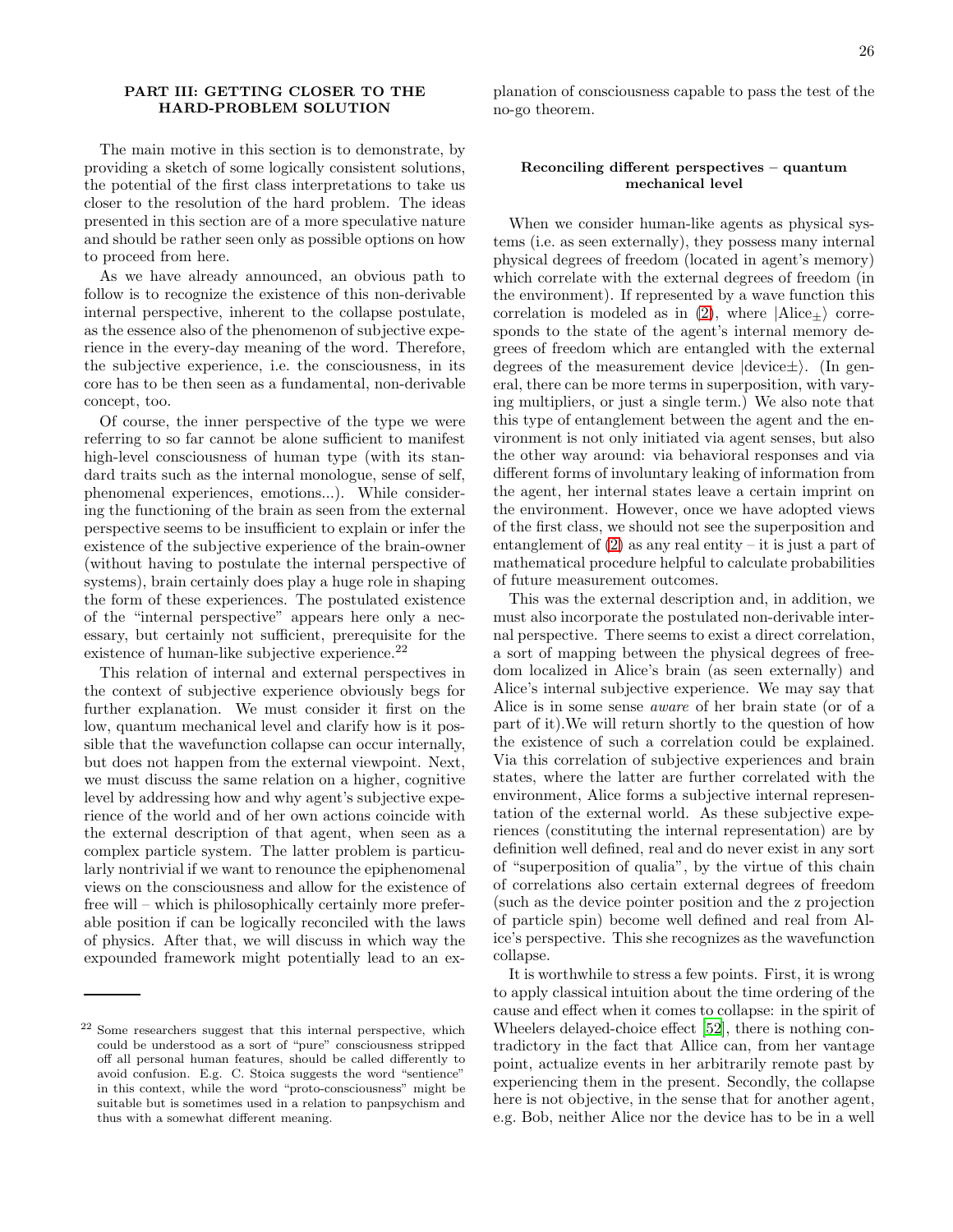defined classical state – they become well defined and actualized for him only as these states get entangled with his internal degrees of freedom and he subjectively experiences them (this is in clear contrast with the objective collapse in the Penrose-Hameroff orchestrated objective reduction [\[8](#page-47-7)], or in the Wigner's consciousness causes collapse hypotheses [\[6\]](#page-47-5)).

Due to this latter reason, perspectives of different agents on the very occurrence of the collapse can be directly conflicting and reconciling them is a nontrivial problem – and one that potentially leads to profound implications. The problem most seriously surfaces in the form of the Wigner's friend type of paradoxes [\[6\]](#page-47-5), which, according to some authors, jeopardize the very foundations of QM and question its consistency [\[53\]](#page-48-28). We share the majority view that there are many ways to consistently deal with this ostensible contradiction (without altering the mathematical formalism of QM), as we have discussed in detail in [\[15\]](#page-47-14). Here we will only summarize some main points from that paper which deals with the Wigner's friend paradox, to the extent that will be needed later in our analysis.

Alice, in the initial state described by [\(1\)](#page-19-1), can have the role of the Wigner's friend if we assume that she is enclosed in an ideally insulating box. Let us denote that initial moment corresponding to state  $(1)$  as  $t_0$ , while at some future moment  $t_1$  Alice performs the spin measurement and learns its z-axis projection. Bob, who here plays the role of the Wigner in the original setup [\[6\]](#page-47-5), is outside of the box and from his vantage point, after  $t_1$ , the system in the box (including Alice) must be in the entangled state given by  $(2)$  – we do not consider objective collapse models, so there cannot be other options. At moment  $t_2$  Bob performs in-practice-impossibly-delicate and yet in-principle-feasible quantum interference measurement on the entire box content (which includes measurement of Alice's brain quantum state), by which he experimentally proves that Alice is indeed in the superposition state given by [\(2\)](#page-19-0). Note that since the state [\(2\)](#page-19-0) is an eigenstate of his measurement, the measurement actually does not alter at all this prior state of the system in the box. On the other hand, had the collapse occurred *objectively* at  $t_1$ , then from his and every other perspective at time  $t_1$  state in the box would have turned either into  $|\text{Alice}_+\rangle| \text{device}_+\rangle|Z+\rangle$  or into  $|Alice_{}|\/device_{}|Z-\rangle$ , and he would have mere 50 percent chances to measure the superposition state [\(2\)](#page-19-0). Finally, in [\[15](#page-47-14)] we argued that of utmost importance for the understanding of this scenario is also the moment  $t_3$ when Alice eventually leaves the box and tells Bob which outcome she perceived.

The views of different interpretations about this scenario largely diverge. The tricky part is how to address the question "what did Alice experience in between  $t_1$ and  $t_2$ ?" (at  $t_2$  Bob must perform the measurement on Alice's brain, so it is beyond the point to discuss what that part of the experience might be like, or whether Alice has to be sedated for this hypothetical operation).

Namely, both classes of interpretations agree what the description of the events and the outcome of the experiment must be from Bob's point of view: quantum evolution of the system in the box is unitary (for him), state in the box is after  $t_1$  described by [\(2\)](#page-19-0), which he experimentally confirms with certainty at  $t_2$  and, finally, at  $t_3$ he is told by Alice that at  $t_1$  she either measured spin up or spin down (with equal probabilities). However, the outcome that she finally reports (together with the content of her memory regarding the experiment that she had carried out at  $t_1$ ) was somehow decided at  $t_3$ , since at  $t_2$  she was confirmed to be in the superposition  $(2)$ , and the interference measurement must have erased any trace in the brain of any particular outcomes occurring at  $t_1$ , if these existed. The only thing that is under dispute is what she has subjectively experienced after  $t_1$ .<sup>23</sup>

According to the MWI, there are simply two Alices in two worlds (branches), each experiencing one of the spin outcomes at  $t_1$ . These branches recombine in a predictive way during the interference experiment at  $t_2$  and finally split again once for all at  $t_3$ . Of course, in this view, no collapse occurs, apart from as subjective illusions of the "two" Alices.

The interpretations of the first class at this point do not concur even among themselves. The QBist view might be seen as a sort of agnostic in this regard.<sup>24</sup> Relational and Brukner's interpretation [\[12](#page-47-11)[–14](#page-47-13)] would imply that at  $t_1$  Alice performs the measurement and thus the collapse occurs, but only from her perspective. She reads out a single well-defined outcome and, unlike in MWI, there is no other Alice in another branch obtaining the other outcome. Accordingly, she also experiences the perception of a single outcome, in spite that no outcome is ever singled out at  $t_1$  from Bob's perspective. In Bob's reality neither "up" nor "down" in any sense happen at this point, none of these two possibilities is preferred or realized, no matter that this bit of "up-or-down" information was

<sup>23</sup> Already at this point we find the Wigner's friend type of paradoxes to be very peculiar in this context, as such paradoxes actually completely depend on the existence of subjective experience: if one refrains from questioning how the events look from the first-person viewpoint (of the Wigner's friend), the problem entirely disappears.

<sup>24</sup> C. A. Fuchs in [\[11\]](#page-47-10) explains: "It is just that quantum theory provides a calculus for gambling on each agents own experiences – it doesnt give anything else than that. It certainly doesnt give one agent the ability to conceptually pierce the other agents personal experience."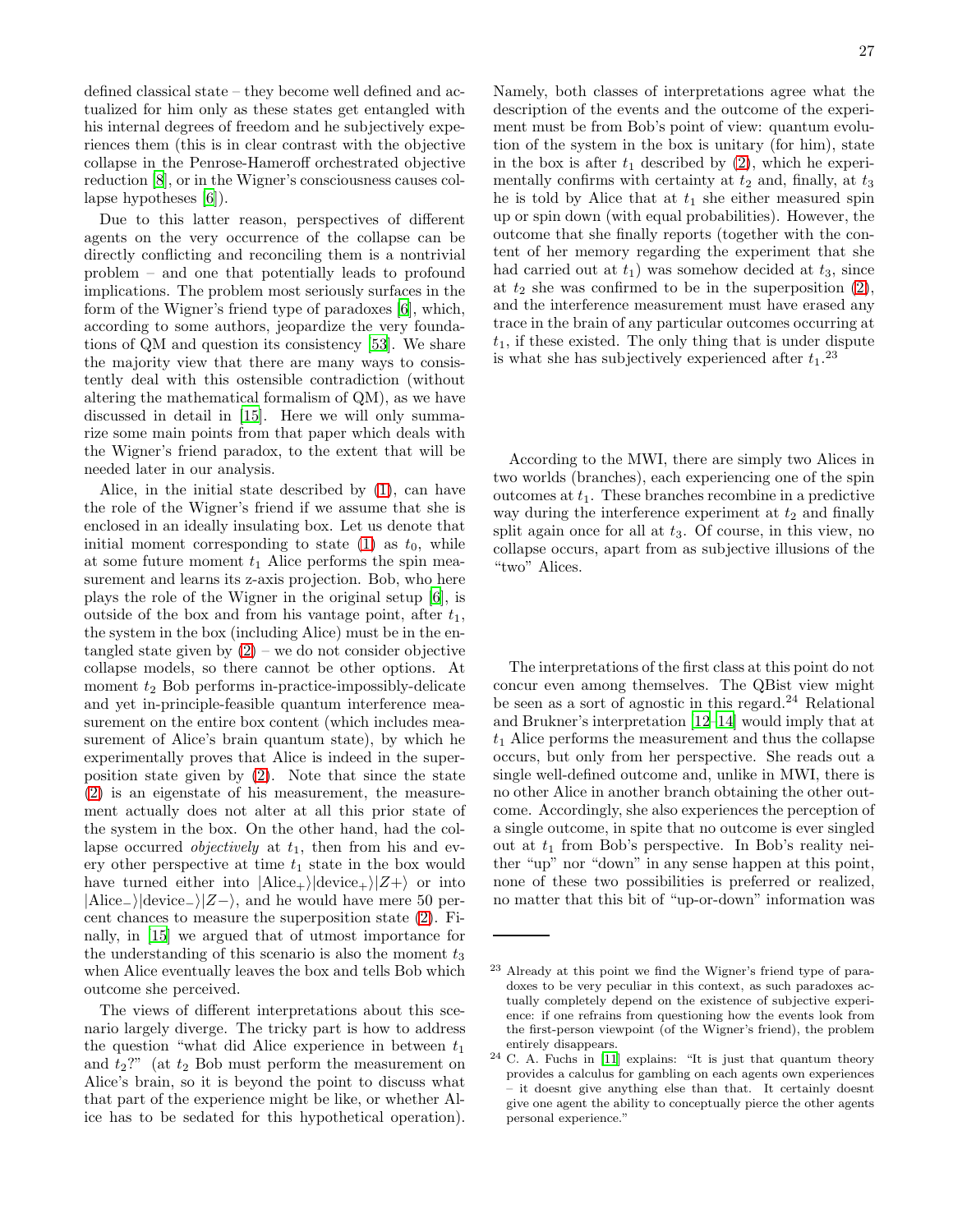indeed created in Alice's world.<sup>25</sup> In the view of these interpretations, the paradox here is only superficial since "there are no general facts of the world" [\[14](#page-47-13)] and talking about what had or had not ever happened makes sense only given the precise reference system. This further implies that there is a huge number (probably infinitely many) of different worlds corresponding to different (informational) reference systems, each with its own "facts" being real (which slightly reminds of the infinite number of realities in MWI).

Finally, in [\[15\]](#page-47-14) we have pointed to a specific reading of the standard textbook QM interpretation which allows us to retain the comfort of single reality and of generally valid facts of the world. Of course, some price has to be paid, since we have pointed out many times that the collapse in the interpretations of the first class is necessary to some extent subjective (i.e. observer relative). But instead of seeing as relative what has become real (as according to the "no objective facts of the world" motto), the other option is to accept as relative only when events become real. This should come at a lesser price since we are already used to the relative nature of time, thanks to Einstein.

The key element is to consistently apply the idea that the events become decided and in the full sense real only upon the collapse. In particular, this means that, from Bob's perspective, the entire Alice's spin measurement activity and her accompanying subjective experience can not be decided and real prior to the final moment " $t_3$ " when he became correlated with Alice and the outcome. For anyone outside the box, including Bob, it makes no sense to ask what were Alice's experiences at the moment  $t_1$ : the answer can be neither that she perceived one of the outcomes (as in Rovelli/Brukner), nor both outcomes (as in MWI). None of these hypothetical noncorrelated and informationally disconnected events have become a part of Bob's reality until  $t_3$ .

To the extent that it makes sense at all to speak about Alice's first-person subjective experience from the thirdperson perspective of Bob, we may say that these experiences become real at  $t_3$ , together with the corresponding events that happened in the box and collapsed into reality just at that moment. This does not introduce any inconsistencies since these are experiences of Alice having seen the well-defined outcome when her wristwatch showed time  $t_1$  – so Alice's memory and personal recollections, though decided and actualized at  $t_3$  (from Bob's

perspective), are consistent with the time-line in which she performed the measurement at  $t_1$ . Rather than seeing this explanation as if Alice was, from Bob's perspective, in a sort of "suspended animation"<sup>26</sup> from  $t_0$  until  $t_3$ , we may understand it by arguing that it is pointless to speak about time synchronization of events in total absence of any physical flow of information which could maintain this synchronization. In this case, there is no, by assumption, any flow of information outwards correlating events inside the box with the outside timeline – such a flow would make events inside both real and truly positioned in time (and space) also from the outside perspective (discussion of the experimental setup in presence of partial informational flow, such as in Deutch variant, can be also found in [\[15](#page-47-14)]).

From Alice's perspective, she subjectively perceived the spin measurement outcome at the moment when her watch showed time  $t_1$ , without experiencing any weird gaps, and the outcome she perceived is the same one that she later reports to Bob at  $t_3$  (the same outcome that was, from Bob's perspective, undecided all the time until  $t_3$ ). Of course, she experienced the measurement only once, and that outcome is the one she remembers from then on (which does not seem to be necessarily the case in the Brukner's view, where perceived outcome at  $t_1$  and the one remembered after  $t_3$  may differ). Nothing in her subjective experience was altered by the fact that she was enclosed in the box and that Bob performed the measurement on her brain (we remind that this measurement did not introduce any change in the wavefunction). She would have had exactly the same experience of the spin measurement with or without the box surrounding her. Neither was her subjective experience somehow "objectively" postponed until the moment  $t_3$  – such assertion would be impossible to prove by any measurement and thus would be unphysical.<sup>27</sup> For all these reasons nothing changes even if we enclose Bob, together with Alice, in yet another much larger box, or if we ask ourselves if there is an "exterior" observer keeping us in the box right now.

In this way, the laws of QM are preserved both from Alice's and from the Bob's viewpoint and the confusion can arise only if Alice mistakenly applies the perceived subjective collapse as something objective, which should then pertain also to Bob's measurements (and thus erroneously conclude that he should obtain superposition state [\(2\)](#page-19-0) outcome with only 1/2 probability). Intuitively, this view perhaps goes best together with the Wheeler's idea of the participatory universe (Participa-

 $25$  Note that whatever she perceived at  $t_1$  has nothing to do with the outcome she finally reports at  $t_3$  – in the meanwhile she has undergone the interference measurement in the basis which is incompatible with well-defined outcome at  $t_1$ , and any outcome she reports at  $t_3$  must have been "decided" anew somewhere in between  $t_2$  and  $t_3$ . However, if the outcomes she perceived at  $t_1$  and  $t_3$  are not necessarily the same, then it is unclear what and when causes the possible switch in the perception since the interference measurement, as noted before, does not alter the Alice quantum state.

<sup>26</sup> The term used by Wigner himself in his paper [\[6\]](#page-47-5).

<sup>27</sup> This aspect can be compared to the situation of an observer falling into a black hole: in spite of the fact that the infalling observer will cross the horizon only after infinity of time as measured by a distant observer, it by no means implies that he is bound to "wait" or be "suspended" for infinity until he experiences the crossing.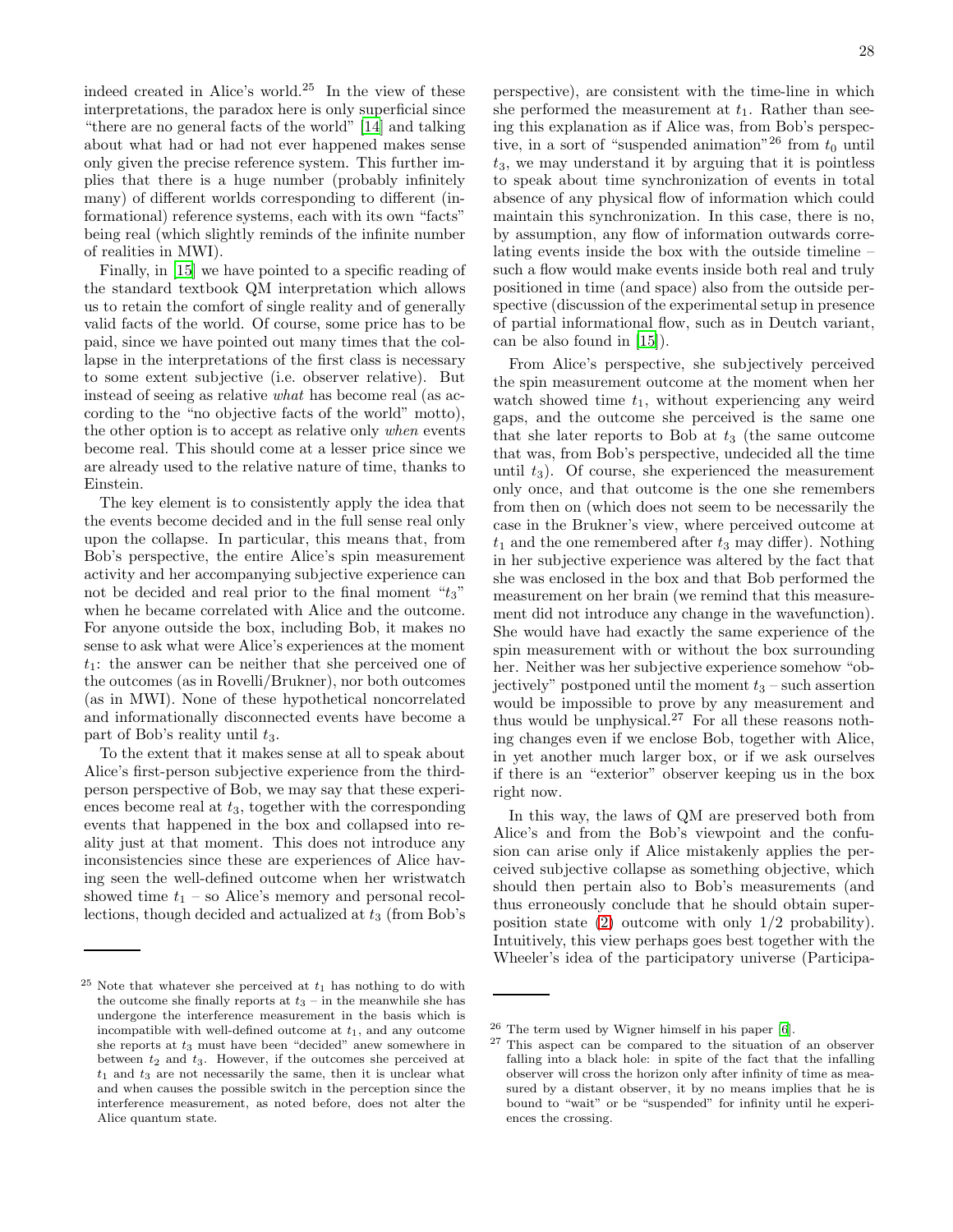tory Anthropic Principle): observers exist and through their mutual interaction they co-create a single shared reality, or, in Wheelers own words "the observations of all the participators, past, present and future, join together to define what we call 'reality' " [\[10\]](#page-47-9). It is the logical consistency constraints that give rise to the seemingly objective and persistent properties of the external world – the idea which Wheeler used to illustrate by likening reality to his variant of the "twenty questions" game: one player tries to guess the imagined object by posing (up to 20) yes-no questions, but in Wheeler's version, the players who answer are playing a trick on him – there is actually no well-defined, decided object at the beginning, it is only the questions and the required logical consistency of otherwise random answers that gradually define and shape the object [\[54\]](#page-48-29). This Wheeler's view is inseparable from his "it from bit" doctrine, where information replaces concept of matter at the heart of reality: "Otherwise put, every 'it' – every particle, every field of force, even the spacetime continuum itself – derives its function, its meaning, its very existence entirely – even if in some contexts indirectly – from the apparatuselicited answers to yes-or-no questions, binary choices, bits. It-from-bit symbolizes the idea that every item of the physical world has at bottom – a very deep bottom, in most instances – an immaterial source and explanation; that which we call reality arises in the last analysis from the posing of yes-no questions and the registering of equipment-evoked responses; in short, that all things physical are information-theoretic in origin and that this is a participatory universe."[\[9](#page-47-8)] Thus, the information the observers obtain from measurements – which in this context means the information which is, in the end, subjectively perceived – is the only true reality, unlike the objects themselves which only derive their existence and properties from that information. Since reality is here unique (as opposed both to MWI and "no facts of the world" views) and there is a presumed symmetry between the observers (i.e. participants) of which all observe the same laws of QM, it seems to us that the above understanding of the Wigner's friend scenario is the only one that fits the premises. Besides, it seems more natural in this framework to accept that, in the absence of any mutual interaction, subjective timelines of different participants simply are not commensurable at all (e.g. if there was never interaction between two sets of observerparticipants, these would effectively exist in two unrelated universes, and it would be completely pointless to ever ask what the participant from one group experiences at a given time measured by the time-scale of the other universe).

As already noted, a more detailed analysis of Wigner's friend scenario along these lines can be found in [\[15\]](#page-47-14). In this context, however, we just needed to underline this possibility to preserve observer-independence of the "facts of the world" while relativizing and making subjective only the "when" of the collapse – as this option will be later important in the relation to the hard problem.

#### Reconciling different perspectives – cognitive level

On the higher, cognitive level, once we have recognized the essence of consciousness to be fundamental and nonderivable from the external viewpoint, there is a problem of explaining the intimate connection between the internal subjective experiences and the externally visible behavior of the conscious agents. On one side, this external behavior is (at least it certainly seems to be) entirely explainable in terms of dynamics of matter (i.e. of the brain functioning). When seen as a complex particle system, as a "quantum-automaton", probabilities for different responses of an agent to a given stimulus should be predictable by computation (i.e. we should be able, in principle, to simulate unitary evolution of the entire agent-system state and calculate probabilities of the various responses). The functioning of "quantum automaton" Alice, as seen from external, e.g. Bob's perspective, should obey laws of physics, in particular, it should not violate Born rule.<sup>28</sup> And these explicable and predictable (at the level of probabilities!) external properties should somehow perfectly correlate with subjective properties, i.e. experiences. The root of this connection on the brain level is called "neural correlates of consciousness" (NCC). Historically first and natural hypothesis about NCC was that the physical dynamics of neurons not only correlates with, but directly and per se produces the subjective experiences. Yet, we have seen that this idea inevitably faces the explanatory gap which seems to be impossible to bridge (to explain how motions turn into qualia), and this problem we tried to formalize as much as possible via the no-go theorem. Alternatively, by taking the path tacitly suggested by QM interpretations of the first class, the neural correlates of consciousness should be taken to be exactly that – merely correlates, expressing the compatibility of internal and external perspectives, in other words, as a sort of consistency constraints.

And in spite of the presence of perfect correlations, we stress once more that the very existence of the internal perspective does not logically follow from the external description of an agent, and cannot be derived from it. The external description provides a consistent, selfsufficient account of the external behavior of any considered agent, which is neither sufficient to predict detailed qualities of internal experiences (e.g. if subjective experience of "red" is the same among different agents), nor even to prove that these internal experiences exist at all (external description is entirely consistent also with the philosophical zombie hypothesis). Thus, left only to external observation, we can never positively and rigorously prove even that any other minds apart from our own exist

<sup>28</sup> We will take this for granted, though, in principle, this is yet to be verified by the neuroscience. On the other hand, if the Born rule is violated in the brain, than we need new physics to explain why a lump of matter called brain defies a basic physical law.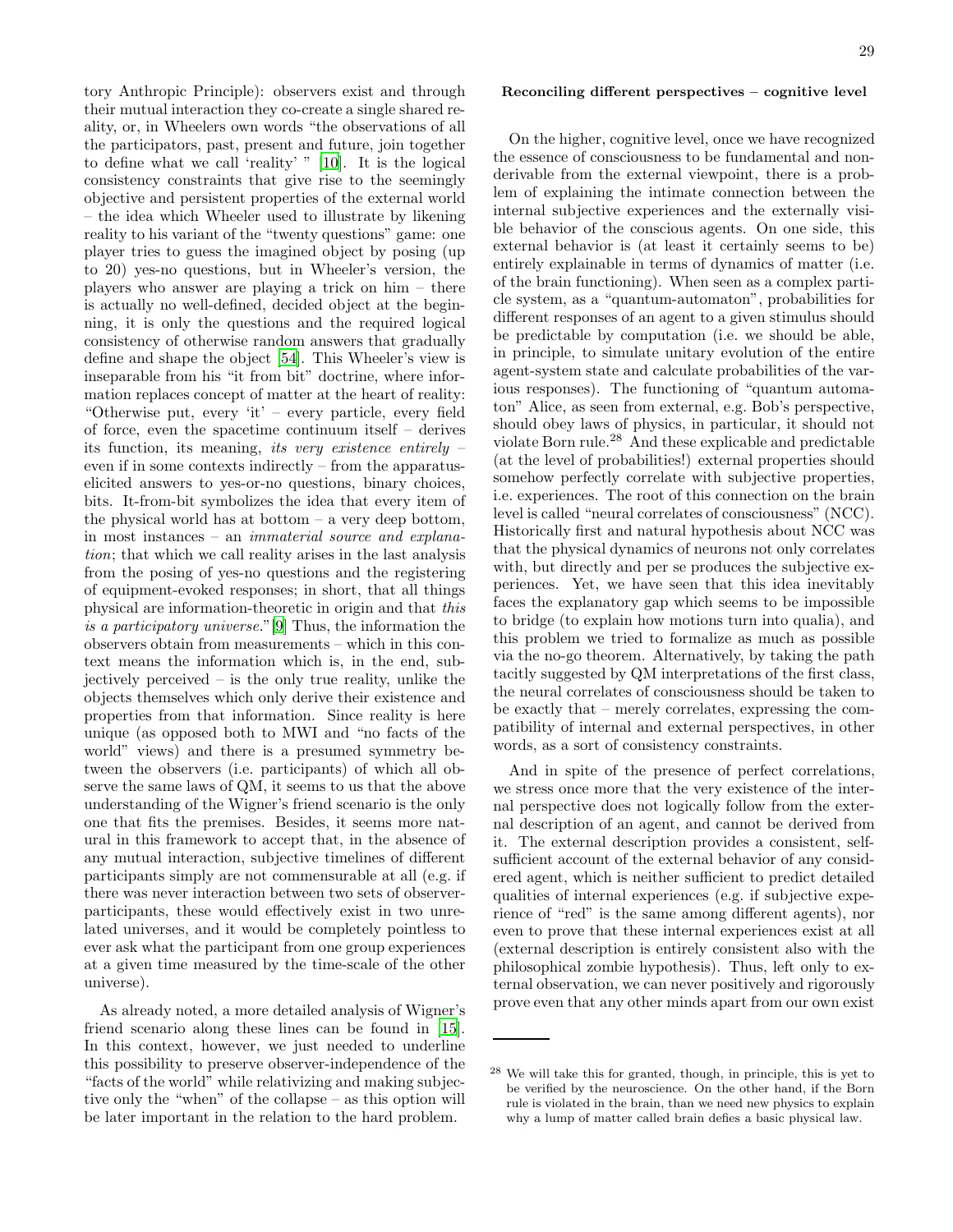(and we have to resort to various different philosophical arguments to discard the solipsist option [\[37\]](#page-48-12)). As noted before, this is known as the "other minds problem" and is, as the denomination "problem" suggests, usually seen as an obstacle which requires some sort of solution (e.g. the hope that pursuing investigation of neural correlates of consciousness could someday prove that subjective experiences indeed arise as a consequence of neural functions).

Instead of seeing this perfect correlation as a problem that awaits for an explanation, we believe it should be pronounced a basic principle, in other words, elevated to the level of "other minds postulate" pivotal for the existence of the Universe as we know it.<sup>29</sup> The postulate might be formulated as: "In a Universe inhabited by conscious beings, laws of physics must be such to allow complete consistency of internal (i.e. subjective) and external perspectives". In other words, it must be possible to explain externally visible behavior of agents solely on the grounds of dynamics of physical systems, and, at the same time, that behavior also has to make sense from the internal side, that is, it has to be subjectively experienced as stemming from conscious decisions. This "other minds postulate" necessitates the "other minds problem": the physical laws must allow different minds (observers) to fit into reality (or each others realities) so seamlessly, consistently and without violating physical dynamics, that it must be impossible to "objectively" prove existence of the subjective experience.

At this point we must make an important distinction: imposing the "other minds postulate" does not introduce anything quite new if we take consciousness to be an epiphenomenon. In that case it is trivial to reconcile subjective experience with the external description of the agent, simply because then it is the external dynamics (in combination with chance or not) which alone drives agent's responses to stimuli, where, on the other side, the subjective experience merely follows the events as they unfold and what we perceive as agency is just an illusion.

On the other hand, the idea of epiphenomenal consciousness was never a natural one: it contradicts our subjective perception that we are influencing our behavior and thus it must be artificially introduced. It was a logical hypothesis in the settings where also the entire subjective experience was a sort of illusion itself, but once we were forced to give up the latter idea, this assumption about free will lost much of its plausibility. Assuming epiphenomenalism, if not by necessity, would be against the logic of Occam's razor. Indeed, the rationale behind epiphenomenalism was always the strong belief that the laws of physics simply leave no room for

anything else. First it was the determinism of classical physics that ruled out any possibility of free will. Nowadays, it is still generally held that nothing has changed in

this regard in spite of quantum mechanics. Indeed, if indeterminism of QM is understood superficially, as a mere introduction of chance into physical dynamics, then it is true that brute randomness no more reflects any "free will" than the unwavering necessity of determinism: either random or predetermined – it is not free in any case.

It is therefore exceedingly important to notice that our current paradigm is very much different in this sense. The recognition of this internal perspective, which is fundamental and not something that can be derived from external properties, in combination with inherent indeterminism of physical laws used to predict the agent's external behavior, invalidates the above arguments and naturally allows for the free will. Namely, randomness observed in external behavior of an agent no longer implies that the same behavior had to be also purely random from the subjective perspective too. Actions of an agent can be free from her internal perspective (within the boundaries set by Born's rule), and thus indeed truly free, while from the external perspective this freedom would be mathematically interpreted as the intrinsic randomness of the quantum mechanics. It should be obvious that adhering to the probabilistic Born rule in principle still leaves immense freedom for the agency: there are myriads of fairly probable outcome sequences of tossing a coin thousand times, and each of these sequences reasonably corresponds to a fair coin. Similarly, at almost any moment there is a huge number of possible behavioral responses of an agent, where all of them would be externally indistinguishable from being random and in compliance with the Born rule – just choosing among these leaves more than enough room for true agency and will.<sup>30</sup> (Here we implied parting with the naive idea that brain responses are deterministic in the classical sense: not only that brain functioning seems to involve processes that amplify low-level quantum randomness [\[55\]](#page-48-30), but also external stimuli certainly have quantum origins – something to which we will return below.) On the other hand, while the freedom may exist, it must be limited in certain sense: we can imagine a human exposed only to extremely and artificially controlled stimuli and hooked up to an advanced MRI machine capable of predicting probabilities of behavioral responses – the free will would be clearly constrained as the sequences of responses are not expected to systematically violate predictions in statistical sense. For the same reason, our behavior and choices have a very large predictable component, in spite of the free will. However, in relation to the hypothetical MRI machine, it is also important to note the following: the

<sup>29</sup> This type of twist can be seen as borrowed from Einstein's reasoning, where we try to mimic the way he turned the problem of how to explain the apparent constancy of the light speed in Michelson-Morley experiments into the basic axiom of its constancy.

<sup>30</sup> Another way to see this is to presume the opposite: that obeying the statistical Bohr's rule leaves no freedom at all. However, that could only mean that Bohr's rule leads to fully predetermined outcomes, which is obviously false.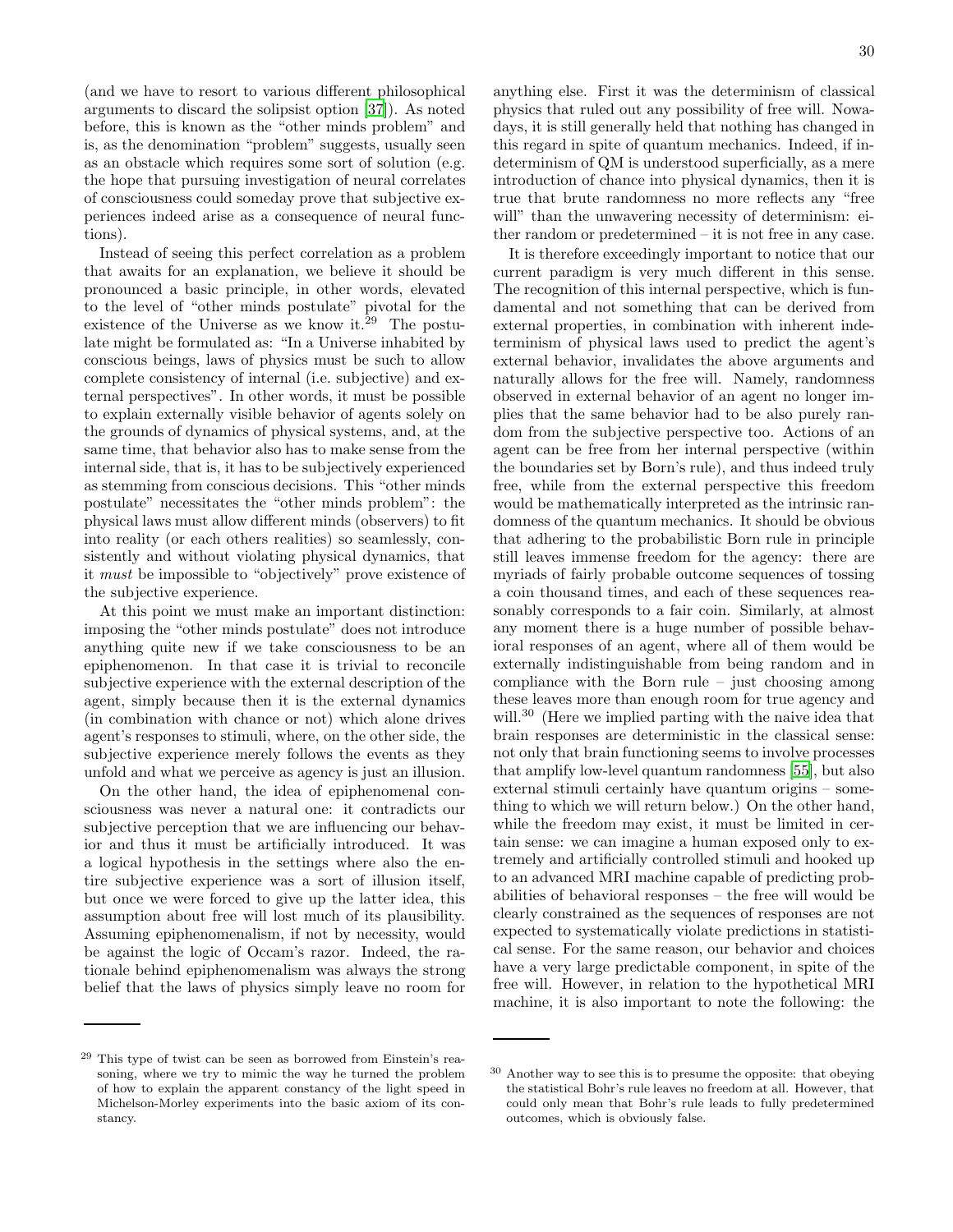"amount" of free will an agent possesses is not necessarily the same in the highly controlled conditions of the MRI setup and in common, real-life conditions. The QM taught us that the world is highly contextual, and that many things depend on whether something is being measured or not – there is no reason to presume that the free will is an exception.

Hence, since this paradigm does not prohibit free will, it would be here very difficult to motivate the epiphenomenal stance. And this interplay of the randomness (from the external perspective) and free will (from the internal one), can be now seen as a nontrivial consequence of the "other minds postulate". Such postulate here automatically put constraints both on the internal and external "dynamics": the external dynamics cannot be (fully) deterministic in order to leave a room for the subjective freedom of conscious decisions (i.e. free will), while the physical laws governing the external side of dynamics do also constrain this free will to some extent (e.g. within the bounds of satisfying probabilistic Born law). These consistency constraints which allow for the free will of the observers and, at the same time, maintain that internal and external perspectives are in full accord, are necessarily much less trivial than in the case of epiphenomenalism. It could be argued that something very much like the laws of quantum physics is necessary to accomplish this, and, in this sense, one could hypothetically seek to derive QM laws from the "other minds postulate".<sup>31</sup> On the other hand, universes with laws that cannot satisfy the "other minds postulate" could maybe exist, but could accommodate just one sentient perspective, like the solipsistic universe of a dream.

The "other minds postulate" also resonates well with Wheeler's participatory universe idea: it only extends the basic idea that the "answers" we obtain from measurements must be consistent, however not only when we observe particle properties and inanimate matter, but also when we observe other observers. And there is little doubt that Wheeler, when speaking about "observers", had in mind conscious agents in the fullest sense - i.e. those capable of exerting their free will (e.g. when participating by posing the questions to the universe). Epiphenomenalism actually makes no sense in his essentially idealist world view.

Therefore, we have concluded that postulating the nonderivable internal perspective has automatically opened a door for (re)introducing the free will in a way that is consistent with laws of physics. Alternatively, we can start from the "other minds postulate" alone (which already incorporates the presumption about the internal perspective) and conjecture that laws of QM are necessary to provide the consistency of internal and external perspectives, required by the postulate. Here we have implied that conscious beings in the postulate must also possess free-will. This is not only a natural attribute of consciousness, but we will soon argue that closely associating free-will with the consciousness is one of the rare options to defy the conclusions of the no-go theorem in a logically satisfactory way.

#### Defying the no-go theorem

So far we have discussed how the internal and external viewpoints may be reconciled within the interpretations of the first class, both on the lower level of quantum events (discussing the Wigner's friend type of scenarios) and on the higher level (the interplay which naturally allows for the free will, albeit of a limited type).

But the key question, to elucidate the announced potential of the first class interpretations to defy the conclusions of the no-go theorem and in this way to consistently alow for the existence of consciousness, is yet to be addressed. Clearly, by presupposing the internal perspective of systems as an irreducible and non-derivable concept, required for existence of subjective experience, this paradigm explicitly violates the Neuroscience postulate, thus avoiding the troubling conclusion of the no-go theorem. Nevertheless, it is very instructive to consider more precisely where this modification of the basic axioms breaks the logical chain of the theorem. This is also interesting from the perspective of implications for strong AI.

One option is to immediately dismiss the conclusion of the Behavioral theorem (Theorem 1). Our paradigm now encapsulates consciousness as an ontologically real, irreducible notion, so this becomes a tricky but logically valid possibility. In spite that two agents behave in qualitatively indistinguishable way and both similarly report conscious states, we are this time logically allowed to assign consciousness only to one of them, guided by any additional principle (e.g. possessing of a human-like brain or not, or judging by the value of Phi as according to Integrated Information Theory [\[24\]](#page-48-31)) or even in an entirely ad hoc manner. In this way we can simply preclude the problems implied by the no-go theorem, breaking its logical chain by insisting that a computer simulating brain responses would not, unlike brain itself, cause emergence of any subjective experience, no matter that both the brain and the computer produce the same behavior (for example, this is exactly a conclusion of IIT approach [\[56\]](#page-48-32)). In the context of first class interpretations, we may further claim that only agents (physical systems) to which we assign consciousness are then ones entitled to internal perspective, or at least that they are the only ones in which this internal perspective has given rise to

It is here difficult to avoid the question of why there are then any physical laws at all? Without further elaborating, we just note that the existence of law(s) can be potentially explained as an unavoidable emergent effect, resulting from the fact that, otherwise unconstrained, wills of different agents would be, in general, mutually conflicting. Mathematically, this could be translated into a requirement that newly created information is minimal, from which it should be possible to derive statistical Born's rule.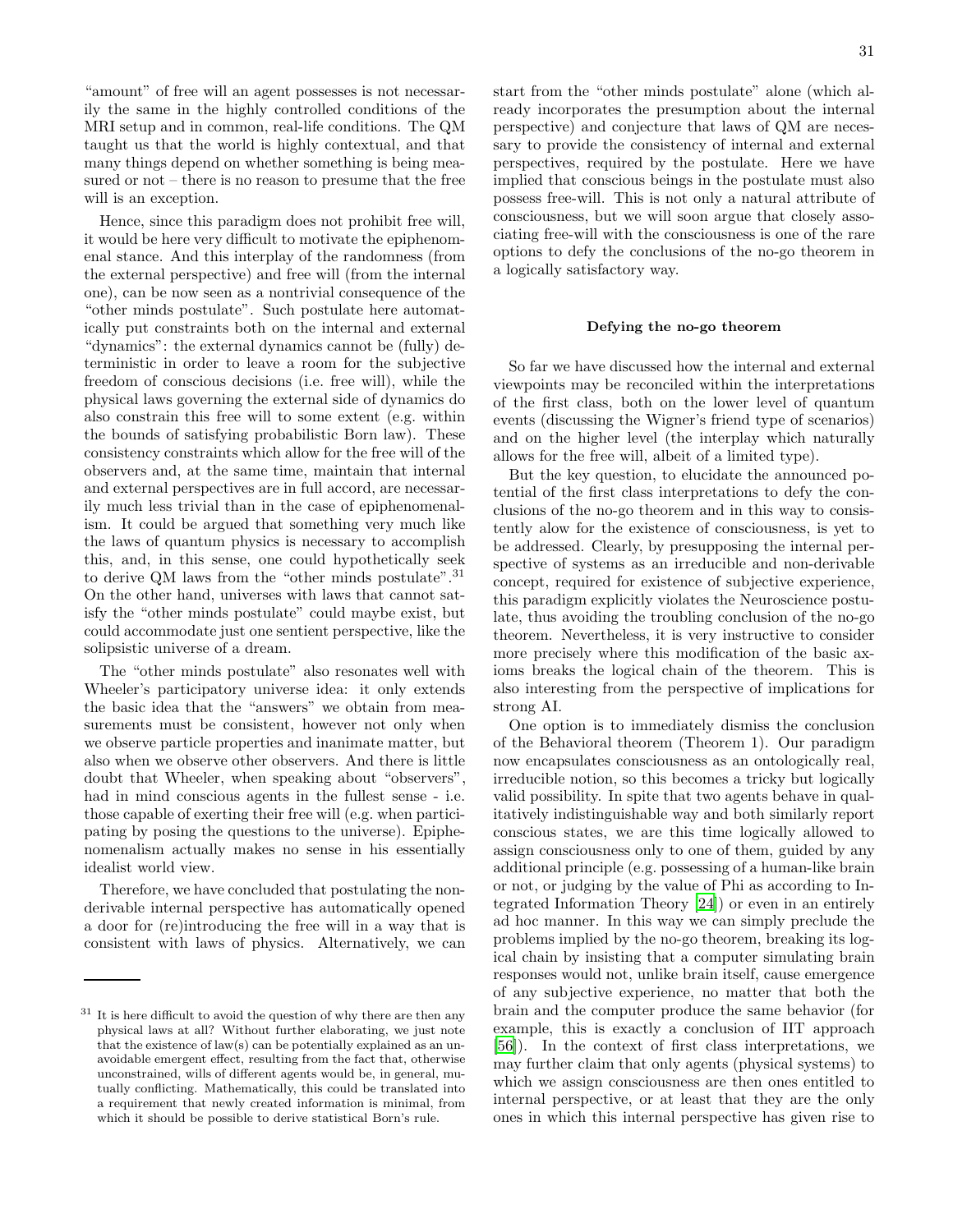consciousness in the standard sense.

However, as already discussed, abandoning the conclusion of the Behavioral theorem comes with a certain price. We may imagine a situation in which a being, that behaves and reasons like a human in all relevant respects, implores us to understand that it is genuinely conscious and that it feels the emotions and pain very much, and yet we are adamant in our decision that it is just a senseless automaton, simply because it does not fulfill some formal criterion (such as possessing high enough Phi number). Such a scenario would be very much reminiscent of a literal witch-hunt, even more so if the verdict that it "does not possess consciousness" would imply that this agent is expendable, for example, to serve in some hazardous conditions instead of humans. The problem is that such a verdict cannot be checked nor proved even in principle (due to the other minds problem, as discussed in more details in Appendix) and thus abandoning of the Behavioral theorem calls for ethical and legal decisions which are not only dubious, but also based on hypotheses which are of unscientific nature. And worse than that, in the Appendix we have argued that giving up the Behavioral theorem effectively means sacrificing entire scientific method and choosing over it hypotheses which are "cognitively unstable" [\[42\]](#page-48-17).

While the option that Behavioral theorem is violated cannot be entirely logically discarded (similarly as, for example, the solipsist option), it would be far more satisfactory if we could have a consistent framework where the Behavioral theorem is preserved and yet the consciousness can be accounted for without absurd implications that the no-go theorem brings. However, this is not trivial, even with accepting consciousness (or internal perspective) as fundamental: once we acknowledge behavior as the good criterion of consciousness, we can always simulate brain on a Turing machine to reproduce the equivalent behavior and we are seemingly back on the track all the way down to copying of the sand-symbols and writing of a number that produces subjective experiences. Even the randomness of QM does not help much by itself. To begin with, it is unclear whether this randomness plays any significant role in the functioning of the brain. And even if it does, we need more than that, once we have accepted the behavioral criterion. First, we would have to insist that artificial intelligence, based on the classical computing, is in principle and ever incapable of reproducing the behavior that brain produces – a claim that is not easy to substantiate at this moment. And secondly, we have the problem that brain, even as a quantum system, can be anyhow simulated by a Turing machine (at least in principle, with sufficient precision) and at the end the behavioral output to stimuli could be chosen randomly in accordance with the Born rule – it is very difficult to motivate why making this choice based on a computer-generated pseudo-random number could not result in the same final behavior as by randomness of the collapse.

In spite of these problems, we will demonstrate that it

is still possible to keep the conclusion of the Behavioral theorem and nevertheless leave a room for consciousness (of course, we do not claim that our proposal is the only such possibility, but is sufficient to demonstrate that the first class of QM interpretations has the potential to get us closer to the solution of the hard problem even while obeying the Behavioral theorem).

To this end, we first note that in all the views which emanate from the subjectivistic understanding of the collapse postulate, the wavepacket reduction which selects actual outcomes from the possible ones is the key trait of the presumed internal perspective. This process with non-deterministic outcomes is also vital from the perspective of the introduction of fresh informational content into the universe. Therefore, within this paradigm, it seems natural to seek origins of consciousness in more tight relation to the collapse. Another layer of our conjecture would be to essentially equate the subjective collapse and the subjective experience – in the sense to assume that subjective experience arises together with the collapse. In other words, to conjecture that not only the collapse requires the existence of this inner perspective, but also vice-versa, that the inner perspective, or at least its higher-level subjective experience phenomenon, requires the collapse. That we are, somehow, aware of, or thanks to, the process of creation of new information. In such view, the consciousness is inseparable from the active exploitation of this inherent freedom left for the agency, from taking choices or, seen externally, from the actualization of possibilities. That is, the consciousness is inseparable from the free will.

It is probably not immediately clear how this assumption makes the consciousness and behavior potentially compatible in the light of the no-go theorem. For, by the Behavioral theorem, a classical and deterministic computer must nevertheless be conscious if it is capable to reproduce the human-like behavior – which again threatens to logically lead all the way to sand-symbols and numbers that possess subjective experiences. However, let us consider more closely a hypothetical android robot driven by a classical computer. In order to reproduce a qualitatively indistinguishable human-like behavior, the android must be equipped with sensors (e.g. cameras, microphones) which sample external stimuli. These stimuli then must be processed in an extremely complex and nonlinear way (e.g. by layers of neural networks at least to say) which makes it highly difficult to trace the causeeffect chain from the combination of the initial stimulus and the current state of the computer to the final behavioral response. While the entire process remains deterministic in principle, it potentially amplifies the fluctuations of input stimuli in obscure ways: it might be the color of only a few pixels in the visual field which will determine which of two (or more) chains of responses will be triggered. Now, it is sufficient that the environment is quantum-mechanical in nature (as it normally is), so that the entire system becomes non-deterministic: the two chains of behavioral responses become entangled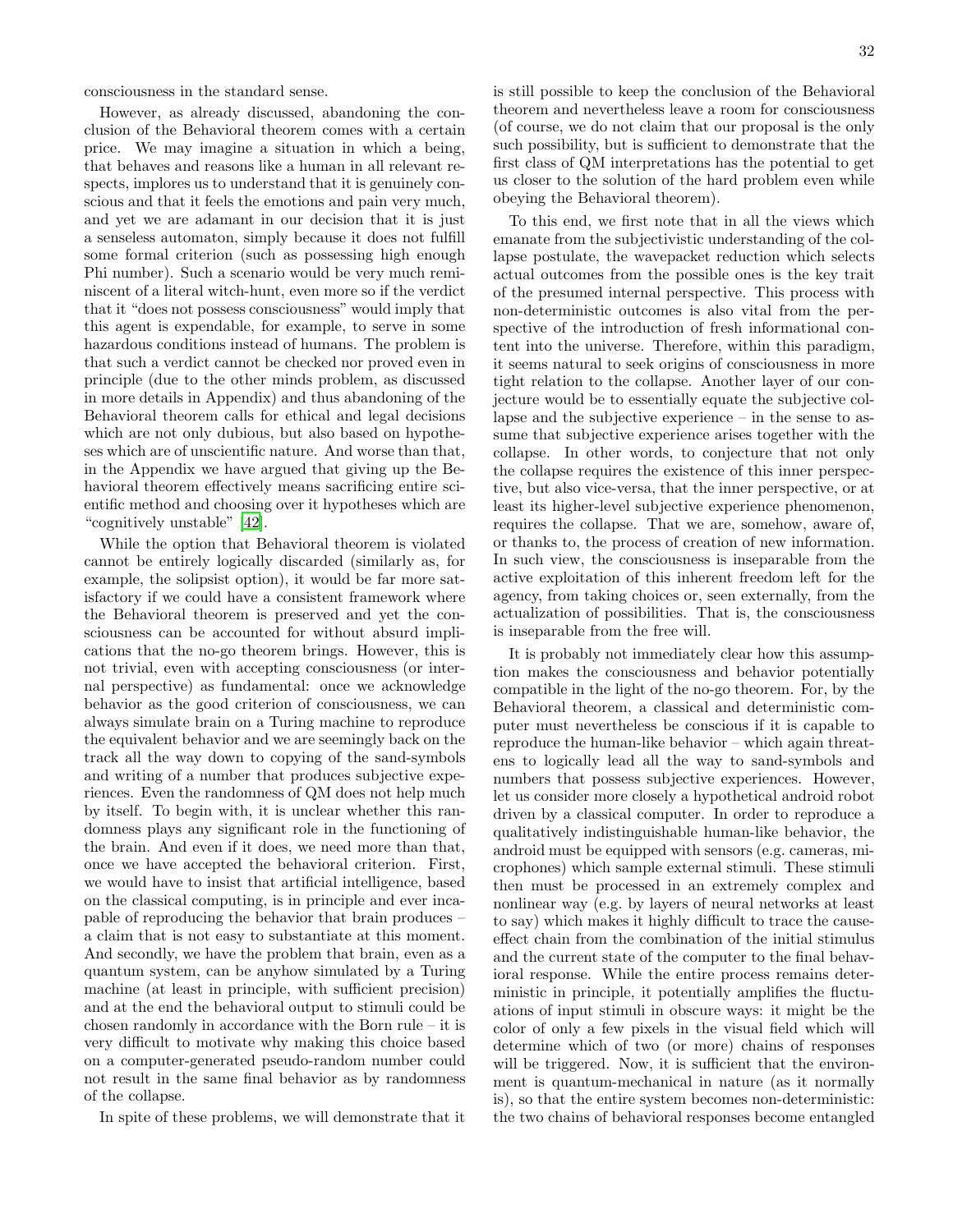with the color of the pixel. Externally, we will see the robot executing either one or the other of the two chains. We may say that the behavior was determined by the random color of the incoming light. But, as well, we may say that the color of the incoming few photons was a posteriori (in a logical sense) fixed in accordance with the chosen response of the robot. From the internal perspective of the robot-system, the collapse of the photons' wavelength has occurred, and this new information of the definitive photon color is created in the universe. In this paradigm, this is sufficient, combined with the complexity of the android's cognitive system, to be perceived by the robot as his own choice, and sufficient as the basis for subjective experience. In a similar way, we ourselves can exploit quantum randomness and have subjective experience even if (which seems unlikely) the functioning of our brain is entirely deterministic in the classical sense and has no internal sources of randomness.

In the context of our theorem chain, this means that the second theorem, stating that a sufficiently advanced android controlled by a classical type of computer may possess the same level of subjective experience as a human, still holds, even in the QM setting. But the chain definitely breaks up at latest with the Theorem 5, which asserts the possibility to isolate the android from the environment inside a virtual reality simulated on a classical computer. At that point there is no more room for creating information or taking choices, as everything is entirely deterministic. From an informational perspective, everything becomes frozen. And thus, under this conjecture, from that point on in the sequence of equivalences analyzed in the no-go theorem, there is no longer room for any subjective experience.

A few comments are due at this point. Naively, one could object that our environment is effectively classical and that the incoming photons in the above android example probably have decohered long ago.<sup>32</sup> It is important to stress that whether the photon was in a pure state superposition of two wavelengths, or in a mixed quantum state nontrivially entangled with some other physical systems (i.e. decohered) is irrelevant for the argument. Namely, having the android response correlated merely with a photon, or with a somewhat larger or more physically distant part of the environment, makes no difference.

A more delicate question is whether this conjecture is equally applicable to all QM interpretations of the first class. We might imagine that the android's CPU is enclosed in an informationally sealed box (as in the Wigner's friend experiment) and that the only information allowed from the outside are the sensory inputs arriving from, for example, a camera. If we follow relational (or Brukner's) interpretation, then it is unclear how much speaking about the external world has any sense from the internal perspective of the enclosed system in the box (having in mind the "no facts of the world" doctrine). In particular: what difference could it make whether the data incoming from the camera is a genuine picture of the environment or just a virtual reality perpetually simulated by a classical computer? It seems to us that insisting on the collapse and the change of informational content as the source of consciousness requires a framework with a unique reality and "objective facts" (even if our understanding of subjective timeline has to be modified a bit).

However, if the environment can play some sort of role in consciousness, as argued above, where is this subjective experience "located" (if not entirely in the agent's body/brain) and how that could be intuitively understood? And also "when" the subjective experience occurs?

So far, we tried to address such questions of intuition through the Wheeler's idea of participatory universe. But, Wheeler's idea in its basic form cannot help us a lot with dilemmas related to the Behavior theorem since it seems to imply a fixed, discrete (integer) number of participant-observers (admittedly, we are not aware if Wheeler has even considered this aspect of the problem). In such framework it looks impossible even to discuss the question at what point an external physical system (whose reality and properties are only a consequence of information that participant-observers possess) can become an observer itself. In general, if we want to keep the idea that consciousness is present on a fundamental level and yet to allow that any system which behaves indistinguishably from Wheeler's observers can be an observer itself, there are essentially two roads to follow. One is panpsychism. As it basically assigns some level of consciousness to any physical (sub)system, it might be seen as an extension of the relational QM interpretation where the internal perspective (from which the collapse occurs), granted to any physical system, is recognized also as the basic form of consciousness. Panpsychism comes in many flavors, but the basic versions again assume some level of reductionism and ontological existence of matter (with added experiential properties). Due to the former, not only that panpsychism faces the serious "combination problem", but also, in our context, it does not seem able to support, in the light of the no-go theorem, our hypothesis that quantum randomness and free will are at the core of the consciousness phenomenon (thus it is unclear to us how this approach could reconcile the no-go and the behavioral theorems).

The other option, opposite to splitting consciousness into tiny atomic pieces as in panpsychism, is to assume that, on a deeper level, there is somehow only one single underlying consciousness, stripped of all personal prerogatives, instead of a multitude of separate ones. Individual consciousnesses in such picture would be merely

Decoherence is often poorly understood and used as a general buzzword to dismiss any significance of the QM nature of the universe, while in truth it is nothing else but the process of entanglement with a larger system in which everything remains just as quantum as before.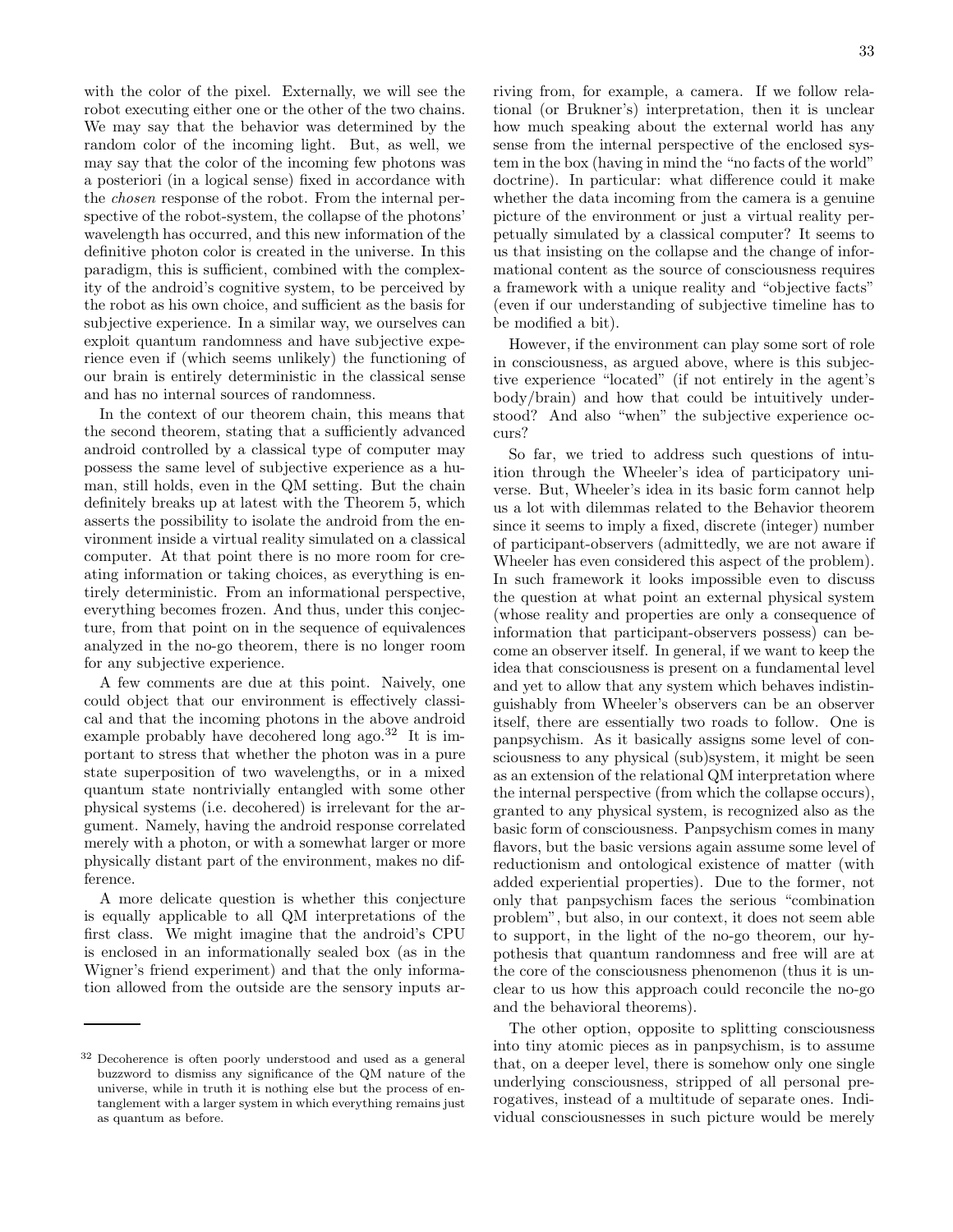particular expressions of that single consciousness, mutually interacting as in the Wheeler's idea and observing the whole from distinct internal perspectives. Intuitively, this idea could be, in its most simplified form, likened to a collective dream (or a sort of "schizophrenic" dream) which derives its consistency and strict laws of physics (at macroscopic level) from the very fact that it is collective – that there is symmetry between different observers (i.e. perspectives) and that each observer is entitled to have a consistent account of the world external to him (in effect, from the "other minds postulate"). On the other hand, any system capable to process information and to respond to stimuli becomes another perspective through which the underlying consciousness can exert its will (while remaining consistent with the "other minds") postulate") and become aware on a different, "localized" level.

As space and time itself would have to be the constructs within this large consciousness, there is nothing inherently troubling if we cannot pinpoint where or when the individual consciousness actually occurs (it should be clear that no conflict with relativity can occur, just as it does not occur in any wavefunction collapse). The following analogy might help us to cope with non-intuitive time ordering of events as seen from different subjective vantage points. We may imagine writing of a novel, where the content is being made up as the letters are being written. But the novel is special, as each of the involved fictional characters becomes conscious and aware of the parts that pertain to him, as soon as these are written. Moreover, each character subjectively experiences that he is taking part in the writing of these segments. Needless to say, the book must be sensible and consistent in every detail. Alternatively but similarly, we may imagine that the author of the novel suffers from a form of "creative schizophrenia": as he writes a part about some character he puts himself into that role so literally that he effectively becomes that character for a period of time, experiencing what the fictional character does and writing down in the book the decisions that the character "made". The order in which the book sections are written need not be in any strict relation with the time order which characters in the book experience (as long as everything is logically consistent). If a new character is introduced in the third chapter, but is introduced "retrospectively", describing some events years before the plot of the second chapter, the character will have experienced these events in the past, no matter that these were decided and written "now". As the matter of fact, there are numerous (or even infinite) orderings in which the same story might be told (for example, the plot as seen from the aspect of any of the characters), and in some sense, there is no meaning to claim which is the "true" one. Time has sense only from the subjective perspectives of the characters in the book and even for them it has some common meaning only to the extent to which their stories interleave and logically affect each other. Following this analogy, in this view there is a single underlying consciousness and a single reality (effectively "made of" information) that is being created by that consciousness and through the perspectives of all of us (again, information content is not frozen as is in deterministic frameworks, which according to Wheeler deserves the use of the word "created"). And being a part of this creative process is what we subjectively experience.

Developing further this idea would be out of the scope of the present paper. We only note that emphasis on randomness as opposed to determinism as a prerequisite of subjective experience might have some curious implications. The closer an agent is to obeying deterministic rules (from the external viewpoint) and the more restricted possibilities for her responses are, the more she is lacking aspects of subjective experience, i.e. the closer she is to a philosophical zombie. It is an intriguing though an entirely speculative idea that this relation could be extrapolated to every-day life: those individuals who lead a free life, full of opportunities and bold taking of choices might have stronger subjective experiences (and in some sense be "more conscious") than those always sticking to a routine.

Returning briefly to the no-go chain of theorems, it should be noted that although the breakdown of the Theorem 5 was more essential, Theorems 3 and 4 also no longer necessarily hold in the context of the first class interpretations. Theorem 3 (on temporal correlation) concludes that subjective experiences must arise synchronously with the evolution of the physical system to which they correlate. However, in the above discussion of the Wigner's friend scenario, we have pointed to a variant of explanation in which Wigner friend's experiences (i.e. Alice's), from the reference point of the Wigner (i.e. Bob), cannot be said to appear synchronously with the evolution of the friend's brain wavefunction.

And in the context of our latest proposal that the actualization of possibilites (which appears during the collapse) is a necessary prerequisite for consciousness, this assumption affects the conclusion of the Theorem 4 (the Repetition theorem). First of all, the very idea of an ideal repetition of the system's evolution is problematic in the quantum context. If we understand that as the identical repetition of the evolution of the system wavefunction and speak in the context of the first class interpretations, then obviously having the wavefunction evolve in the same way does not mean that the sequence of collapses will repeat either. Alternatively, if we somehow force the system to repeat the same sequence of classical states that the system underwent in the first run (as a result of the initial spontaneous evolution and collapses), then what were "free" choices and randomness in the first run are no longer such in the second. In turn, if the first run was accompanied by subjective experiences, the second will not – according to the conjecture.

The bottom line is: once we give up the tendency to derive the inner perspective from the externally visible dynamics, we see that possibilities for explaining the hard problem open up, at least in principle. In particular,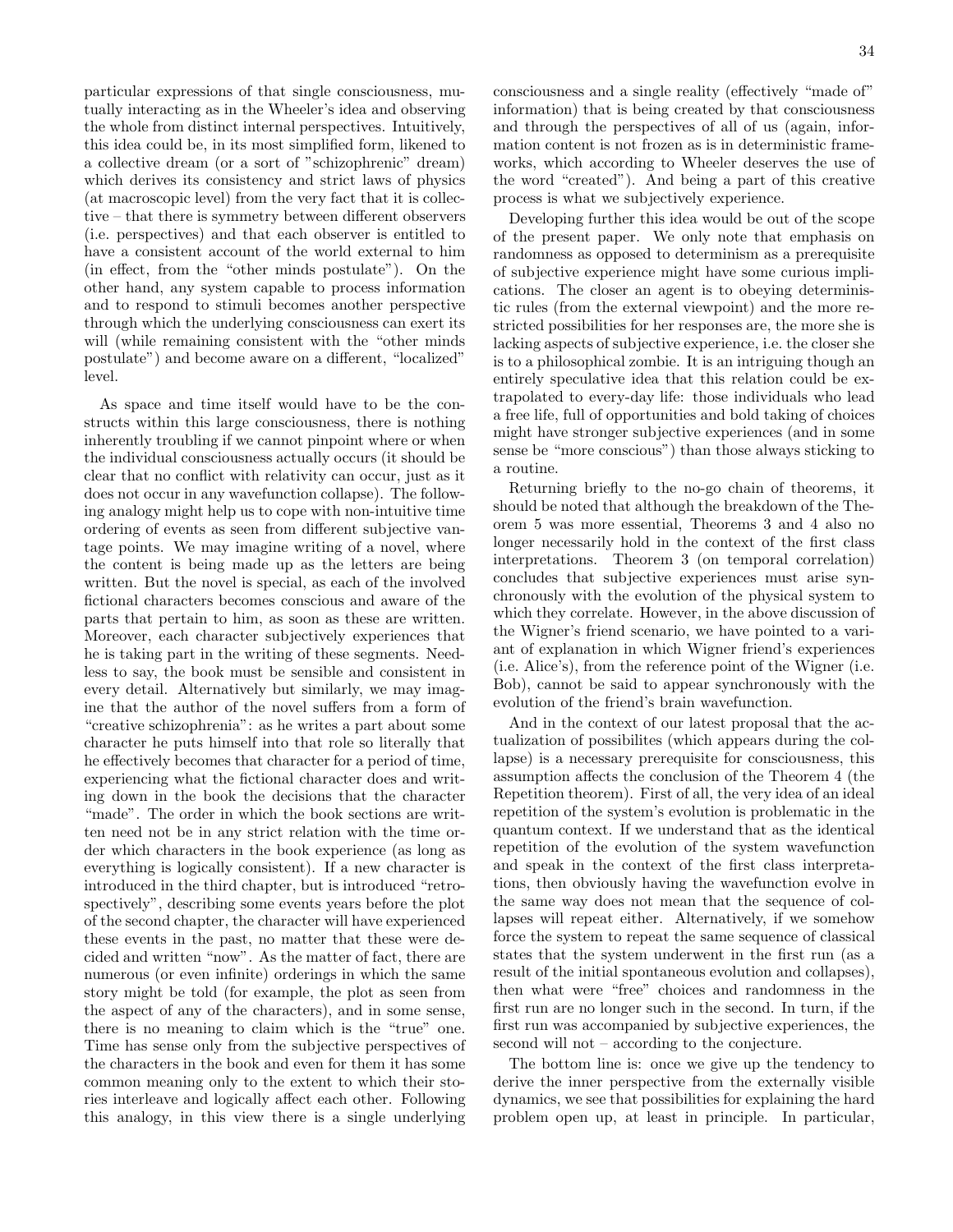the options are limitless if we are ready to accept the violation of the Behavioral theorem (which becomes a logically valid option in this new context), but also there seem to exist consistent ways out even if we decide to keep the conclusions of this theorem. Of course, there are many remaining problems to be encountered along any of these alleys, but these do not seem even remotely as desperate as attempts to solve the hard problem in physicalist terms, without invoking QM.

#### Common criticism

There are some common objections to interpretations of QM which extend in this and similar directions.

One is that incorporating subjective experience (i.e. consciousness) as a fundamental, non-derivable concept, requires a huge extension of the ontological basis of reality, which is, a priori, certainly less preferred by the Occam's razor criterion than the monistic ontology of physicalism. As we initially presented it, the duality of the two QM postulates, one related to system's subjectiveinternal and the other to the objective-external viewpoint, is indeed reminiscent of the Cartesian dualism. But, while it might be formally possible to uphold such dualistic reading of quantum mechanics, it is by no means a natural one.

Namely, we should note that the very concept of a well-defined, truly external perspective is a dubious extrapolation, certainly not supported by experiment. In the bottom line, every experiment ever performed yielded only a subjectively perceived outcome. Thus the external perspective we were frequently referring to eventually boils down to a subjective perspective again, only from a viewpoint of a system different (and external) to the one being considered. Therefore, in our opinion, the most natural reading of quantum mechanics which has the potential to deal with the hard problem is again monistic: the true ontological reality should be attributed only to these internal perspectives of systems (that is, to subjective experiences). To consistently reconcile all these internal perspectives, that is, subjective experiences of all coexisting and "participating" observers, there must be an ideal correlation of the internal and external accounts, expressed by our "other minds postulate". For observers Alice and Bob to coexist and interact, with both having subjective experiences and some extent of free will, it is necessary that Bob is represented in the referential system of Alice and that Alice is able to find an explanation for observed Bob's behavior from her vantage point (and vice-versa). Furthermore, Alice's and Bob's accounts of events in their common exterior should be also consistent. It is the mathematical consequences of these consistency requirements and of the symmetry between different observers (internal perspectives) that is, in this view, behind the ostensible objectivity of the world exterior to us. Postulating existence of independent external reality (e.g. matter) is likely to be entirely superfluous and thus

should be avoided. What we call matter is here seen as a consequence of participation of (infinitely) many observers or points of view in defining the reality and there should be no need to resort to dualism.

Another common objection is that non-physicalist views like this one are unscientific, at least due to being unfalsifiable. While the charge of being unscientific per se often draws solely from personal philosophical biases and from misunderstanding of concept of a rational  $explanation<sup>33</sup>$ , the problem of falsifiability deserves to be addressed in more detail.

First of all, we must keep in mind that even being unfalsifiable is much better for a theory than being falsified. And it is this latter danger, that seems to have befallen physicalist views in the context of the cognitive hard problem. The entire idea of physicalism (especially in its purest form expressed in the Neuroscience postulate) hinges on a never proved assertion that the (illusion of) consciousness can be derived from the mere motion of matter. Here, "never proved" is actually a serious understatement – there is no a hint of a true idea how the gap from motions to (illusion of) qualia could be ever bridged (wishful thinking aside), to contest numerous arguments (of which the no-go theorem is only one) suggesting that this was an irrational expectation from the outset. If it was about any other philosophical view but physicalism, such a view would have been long ago discarded as a non-serious contender for the theory that could explain the universe, in other words, would have been taken as already falsified by its inability to account for consciousness. When seen in this light, even the non-falsifiable but consistent-with-data positions should have a clear edge over physicalism.

But, we do not even think that views presented in this section are truly unfalsifiable, at least because they do have certain verifiable logical implications or hints, if not full-fledged predictions. We first note that nonphysicalist views were, to a large degree, thought to have been falsified, by the temporary historical success of mechanistic determinism of classical physics. This fact, together with the consecutive breakdown of the classical paradigm, showed that these ideas could be falsified in principle, but are not. In fact, the sudden departure from the determinism of classical physics into the randomness of observer oriented quantum mechanics can be thus taken at least as a slight argument in their favor. More specifically, indeterminism itself can be taken as a prediction stemming from non-physicalist considerations (e.g. more than two millennia before Planck, the Greek philosopher Epicurus has in some way anticipated QM by predicting random "swerving" of atoms, to account for the free will).

<sup>33</sup> "Rational explanation" is often used as a misnomer for "hardline materialism", while in truth it denotes an explanation that successfully accounts for all the data, with resort to as little starting assumptions as possible (Occam's razor).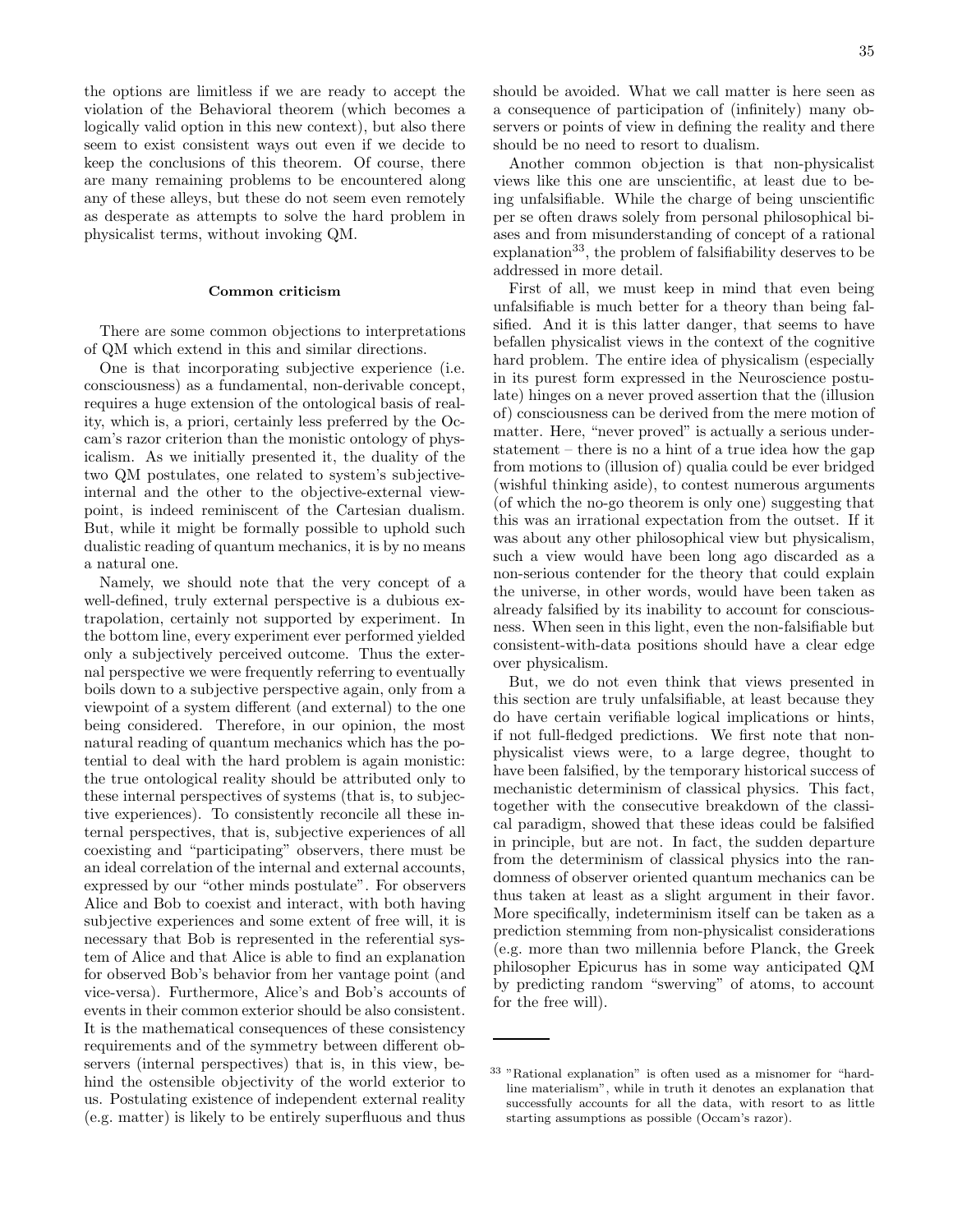36

But there are also some more concrete predictions and implications than the indeterminism of quantum mechanics. A different form of fundamental laws of physics (of the particle physics and of the hypothetical theory of everything) can be expected if the universe is built of matter, and if it is "made of" information shared by participating observers. It is hard to tell how exactly different these should be, but in the former case we could expect dynamics to be governed by very specific ad-hoc formulas, given as predefined properties of matter, much like it was the case in Newton's dynamics. Also, it is arguable that a hypothetical success of string theory could be more suggestive that the universe is based on matter-like constituents (strings) than it would hint towards universe made out of information (at least intuitively). Contrary to that, if the matter is only a derived notion, its dynamics should rather follow from principles of symmetry and information. A hypothetical grand unified particle model with action (almost) entirely derivable from space-time and internal symmetries, could be a tell-tale sign of a non-physicalist ontology. In such view, particles would most naturally be unitary irreducible representations of the corresponding symmetry (super)groups, instead of being "pieces of matter" with symmetry properties that merely *correspond* to such representations. In turn, irreducible representations could be mathematically seen as tiniest bits of information that can separately exist in a universe with a given symmetry. The unitary state evolution, governed by such a dynamics derived from symmetry principles, would then merely express conservation of information: new information is being created via indeterministic collapse in measurements, while in between nothing "new" happens; Born rule can be seen as prescribing the maximal probability to events that correspond to the least change of information content; the existence of the probabilistic law can be seen as a way to regain determinism and thus conservation of information on large scales (i.e. after averaging over an ensemble), while maximally suppressing creation of new information and constraining this essential process to the events in the micro-world. Furthermore, much like the anthropic principle, the "other minds postulate" automatically solves all fine-tuning/hierarchy problems: the values of masses and coupling constants must be appropriate to attain consistency of internal and external perspectives (which is not possible if natural constants do not support a reductionistic explanation of existence of intelligent agents). However, the most natural mechanism to establish the proper values of natural constants in a participatory universe paradigm would be by invoking the collapse postulate. This further indicates that a formulation of the Standard Model (or a GUT model) might exist where all of the constants (couplings, mixing angles, etc) could be expressible in terms of some field values – this would allow for the possibility that we have collapsed the constants to proper values by mere observation of the external world (instead that these values are miraculously, by chance, tuned to favor our existence).

We remind that, in this view, it is correct and logically justified to derive physical properties, including the values of natural constants, from the fact of our subjective existence, rather than the other way around, as is usually attempted in physicalist frameworks. For this reason, the "other mind postulate" can also naturally provide solution for many other problems of low probability, without need to postulate existence of infinitely many universes (as requires the usual combination of multiverse and anthropic principle): e.g. the extremely low probabilities for all conceivable origin-of-life scenarios turn into substantial values when recognized as conditional probabilities. Namely, given that the agents with subjective experiences exist, the wavefunctions in the past can collapse only into states consistent with this fact. In practice, this means that when exploring the evidence of the life origin, we must always encounter (i.e. obtain as measurement outcomes) findings which are compatible with our existence. If more then one history is compatible with all information up to a given moment, then according to QM all such histories must be in superposition; once we find a way to distinguish between these possible histories by a measurement, and only then, the history becomes indeed defined, as in the Wheeler's delayed-choice phenomenon [\[52\]](#page-48-27). This seemingly strange order of logical causation (i.e. events in present defining causes in the past) is surely counterintuitive for those used to classical reasoning (as is the Wheeler's delayed-choice experiment counterintuitive itself), which is reflected through another common objection: the erroneous assertion that these interpretations require existence of an (intelligent) observer in the past to collapse the wavefunction, at the time before emergence of life. Here, as always when dealing with matters of quantum mechanics, one should avoid the logical fallacy of confusing contradictory with merely counterintuitive but otherwise rational ideas.

We are aware that most of the statements above require more detailed explanations and possibly some nontrivial research, which is entirely out of the scope of the present paper. Our present motive was just to illustrate that each of the two ontological viewpoints (materialist and idealist) leads physics research in a different direction, and hence both proposals are scientific and to some extent falsifiable. Certain aspects, on the other hand, cannot be addressed by the scientific method by definition, and are thus indeed unfalsifiable in the standard sense. Scientific method presupposes the third-person perspective and is therefore incapable to deal with the internal perspective and its properties. Besides, our idea of scientific "explanation" usually implies a cause-andeffect way of thinking and a belief that everything can be reduced to more fundamental principles. However, such reasoning seems to be applicable only in a narrow, macroscopic domain and when considering average values of certain properties definable from the third-person view. Expectation that the same approach should be applicable also to properties of subjective experiences and to entities like qualia, could be simply pointless and wrong, in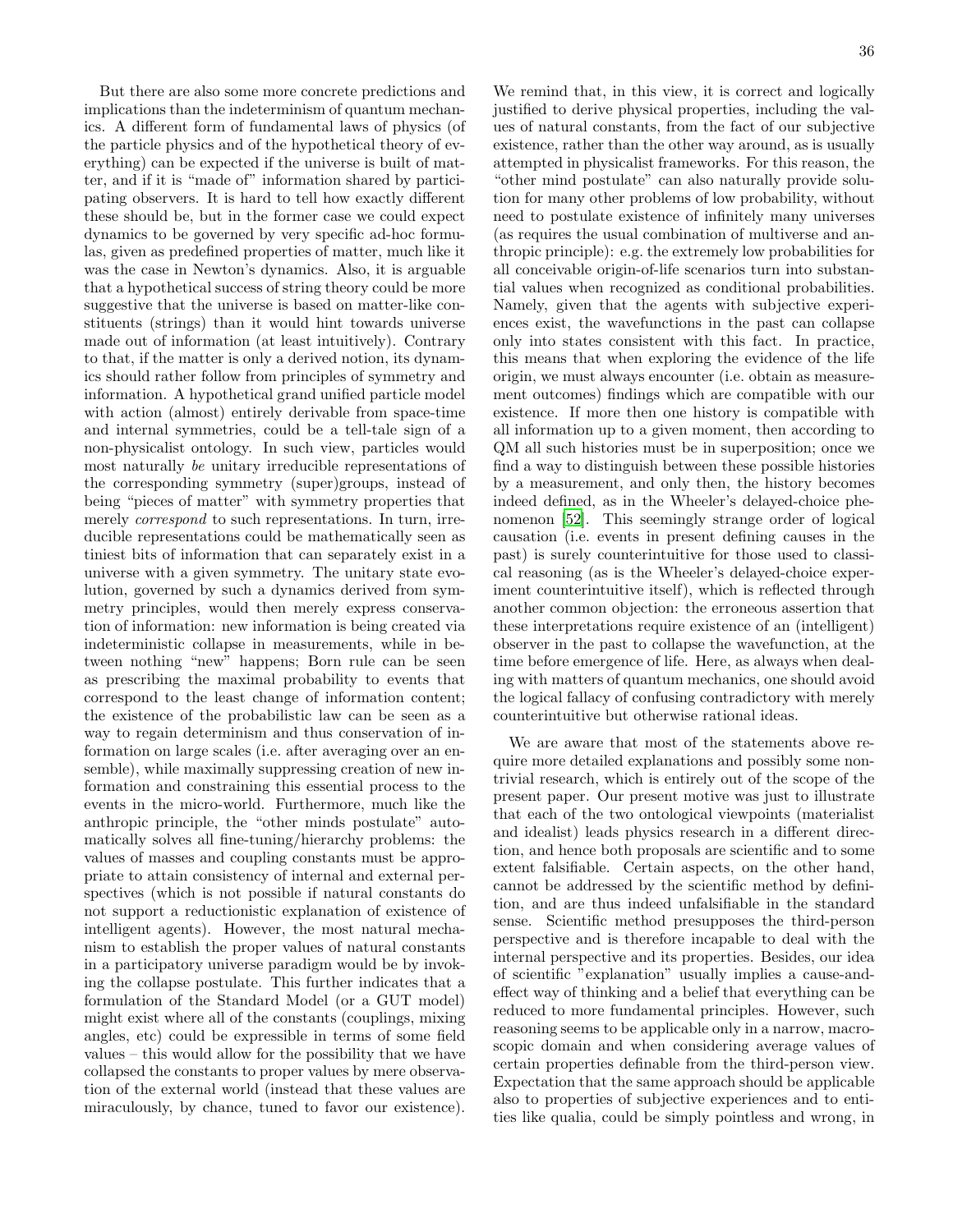a similar matter as it is pointless and wrong to ask why a radioactive particle has decayed precisely now and not a bit later, or to ask why the particular photon has passed a half-silvered mirror while the other has not. In turn, this means that qualia themselves will likely never be accessible for scientific studies (only our reports of qualia), but this by no means implies that we should deny their existence.

#### SUMMARY

In this paper, we dealt with the hard problem of consciousness from the perspective of physics. We explored how the basic physical premises about the universe influence prospect of solving the hard problem, and, viceversa, what the difficulties encountered en-route to address the hard problem can tell us about the nature of our universe. The paper was naturally divided into three parts.

The first part concerned the hard problem within the framework of classical physics. Analyzing this perspective of the hard problem is nowadays of huge importance simply because it is still the predominant view that the phenomenon of consciousness can be explained entirely within the physicalist paradigm based on classical physics. We made an attempt to scrutinize this stance by providing a (reasonably) formal framework for the analysis of the problem. We have formulated the Neuroscience postulate, which summarizes the prevailing contemporary position on consciousness, and argued that it inevitably leads to the statement of our "no-go theorem": that a human brain cannot have any greater power to generate subjective experience than a process of writing of a certain big number. A lengthy logical argument was given in the form of a sequence of intermediary "theorems", accompanied by the corresponding "proofs". Once the conclusion of the theorem was established as apparently true, we went to further analyze its impact on the likelihood that the Neuroscience postulate could be ever reconciled with our subjective experience. We focused on the mapping between the brain states and the content of the subjective experience, and used the "nogo theorem" to translate the entire issue to the relation between the "number being written" and this content of the experience. Rephrasing the question in this new context allowed us to show that none of the available options (under the premise of NP) can be compatible with our introspection: neither assuming that consciousness is nothing – in which case we realize that notions as "red" or "pain" would have never existed, nor assuming that subjective experience truly emerges (either as an illusion or not) – in which case a well-defined mapping must exist and be experienced when writing a number, which then not only bears a clear magical connotation but also eludes consistent description. Finally, we interpreted the conclusions reached in the first part as a clear sign that the Neuroscience postulate must be abandoned and explanation of the consciousness sought for in a broader ontological context, where a natural candidate was, of course, quantum physics.

The presented no-go theorem has some elements of a more elaborate and formal Chinese room argument (in spite of the final conclusion which is contradicting Searle's personal convictions). While we cannot hope for the impact Searle's thought experiment had – in part a result of the concise form of his simple and yet profound argument – we firmly believe that our formal and detailed approach has some advantages on its own. While the Chinese room argument revolves around the notion of "understanding" which relies on its intuitive meaning, we, in the end, concentrate on the concept of mapping between a number and the content of the subjective experience. Since such mapping must be obviously nontrivial (if exists) and is hardly a natural construction, the conclusions are much harder to ignore (or to dismiss either by hand-waving arguments or by pointless analogies). The formal exposition in the form of "theorems" facilitates analysis and helps identify the pivotal points of the entire logical chain. Moreover, as it is often the case with no-go theorems, even plausibly invalidating the theorem claim could be highly insightful and of immense importance, as it would necessarily pin-point some essential prerequisite for consciousness. For these reasons, we believe that properly addressing the issues raised by this no-go theorem has certain potential if not to bring the discussion on this matter to some conclusion, then at least to better classify different views with respect to the part of the proof they disagree with.

Since the conclusion of the first part of the paper was the necessity to go beyond classical physics to explain the consciousness, in the second part we turned to quantum mechanics. We noted that different interpretations of QM have different potentials to bypass the constraints of the no-go theorem and to offer a framework that could encompass the phenomenon of subjective experience. In this, we concentrated only on pure interpretations, i.e. the ones that are mathematically equivalent to the standard QM formulation (and left the rest to the experimental test). We pointed out that, for the evaluation of different interpretations, of great importance is a natural mapping which exists between particular interpretations of QM and predominant positions on the hard problem of consciousness. We explored this mapping in detail, revealing that the class of interpretations which acknowledges the necessity of the collapse postulate on equal footing as the postulate of unitary evolution corresponds in a straightforward manner to cognitive science viewpoints which fully acknowledge the hard problem and insist that third-person description is not sufficient per se. On the other hand, interpretations that find the collapse postulate to be superfluous (e.g. MWI), are natural counterparts of the cognitive science views maintaining that once all objective functions of the brain are understood there is nothing left to be explained and the subjective experiences (if it makes sense to speak of these) must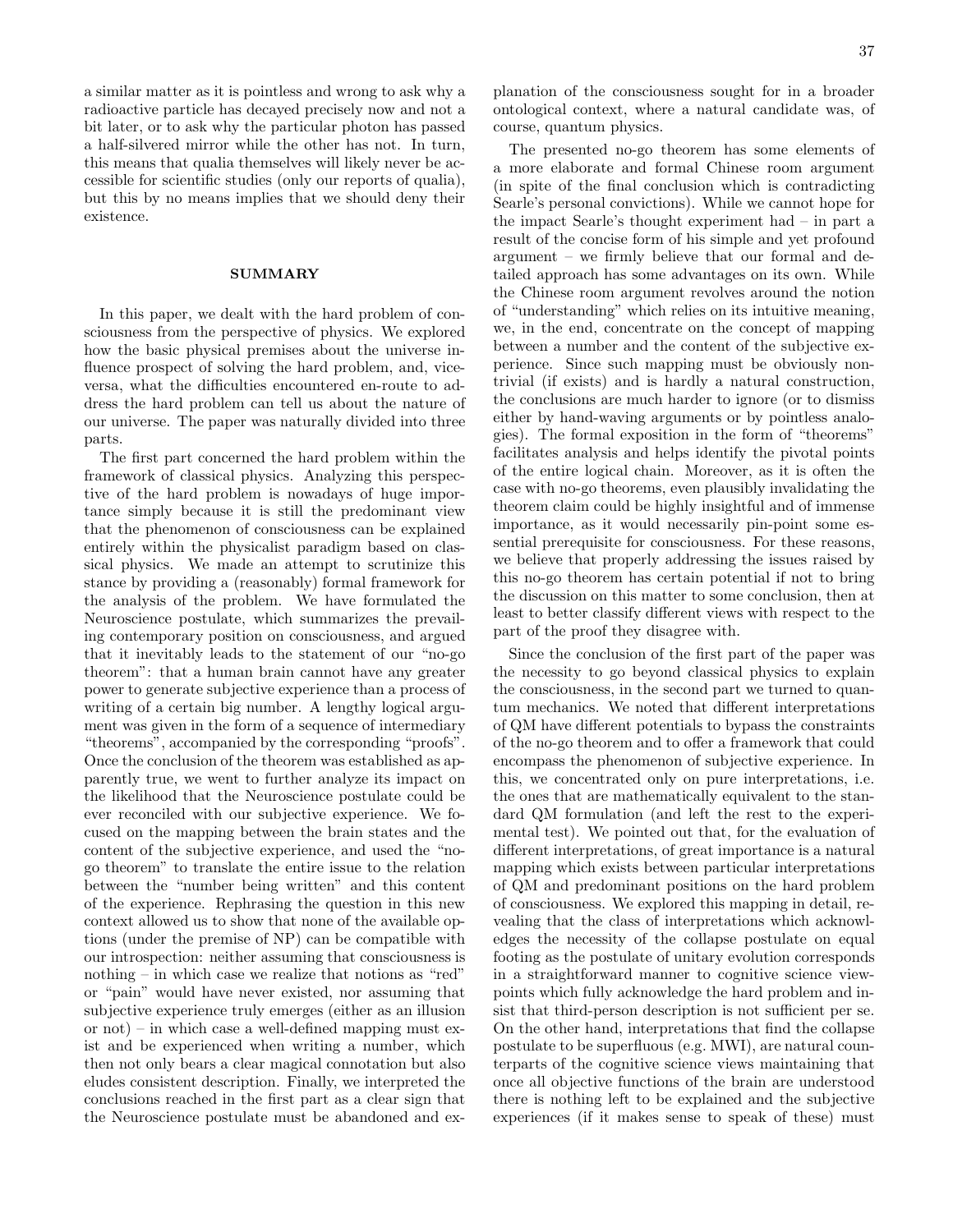arise as a direct logical consequence of the physical brain functioning.

Not surprisingly, we concluded that these two classes of interpretations bear the impact of the no-go theorem implications: the problems present in the attempts to explain consciousness based on the classical physics still hamper the interpretations of the second class, whereas the interpretations of the first class, due to already involving the non-derivable internal perspective from which the collapse occurs, have certain potential to account for the subjective experience (we dubbed the latter as "hardproblem solution-ready").

In the third part of the study, we argued that the set of possible solutions to the hard problem is no longer empty if we accept the paradigm of the quantum physics and uphold the interpretations of the first class. However, even in this broader ontological context, when we give up determinism and introduce some subjective elements as fundamental in the universe, it turned out to be difficult to evade, in a truly satisfactory way, the problems brought up by the no-go theorem. The available options depended crucially on whether we insisted that Behavioral criterion for consciousness has to be still valid or not. The conclusion was that if we give up this criterion then a multitude of solutions appears, but not only that none of them is falsifiable – worse than that, we lose logically consistent framework to evaluate any hypothesis about consciousness (i.e. we lose any hope of scientific or even merely coherent treatment of the problem). On the other hand, if we still require behavioral criterion to be the final arbiter of consciousness, it turns out to be relatively difficult to consistently reconcile this requirement with the rest of the no-go theorem in a way that nonetheless leaves some room for subjective experience. We pointed out that one such possibility seems to be to relate subjective experience with creation of new information that occurs during the collapse (and see that as an expression of free will, constrained by the Born rule). We proposed the "other minds postulate" as the basic principle of this paradigm, which intuitively well corresponds to Wheeler's idea of the participatory universe. Of course, a full-fledged solution to the hard problem could not have been expected on this level, but we hope to have done enough to illustrate the potential of quantum mechanics to open the door towards the understanding of the consciousness. In particular, one seemingly viable alternative to physicalism of the classical physics is quantum mechanics interpreted in a subjectivist way, with a special emphasis given to the emergence of new informational content which accompanies the collapse.

There are a few general conclusions that deserve to be singled out and emphasized once more. First of all, the problems formally explicated by the no-go theorem either require its reasoning to be logically invalidated with the same formal precision, or require us to abandon the (never quite substantiated) hope that consciousness can be accounted for in the usual physicalist framework. Furthermore, the no-go theorem suggests that we might have recognized deficiency of the paradigm of mechanical determinism irrespectively of the experiments revealing the quantum nature of the universe, simply on the basis of its inability to accommodate consciousness. The weakness of mechanical determinism is, paradoxically, in the fact that it is too well-defined and too constrained, allowing for strong and almost mathematical arguments which seem to dismiss it as a plausible option for an explanation of the subjective experience (and, consequently, of our universe). And quite generally, the more elements of mechanical materialism and determinism a paradigm has, the more there is to support the proof of the no-go theorem and less likely it is to find any hypothetical room for consciousness. This realization might turn upside-down some intuitive ideas about what are preferable properties for a QM interpretation. Deterministic and mechanically-materialistic ideas of the pilot-wave interpretation (irrespective of its nonlocal features) and determinism of MWI have, as a result, that these views become seemingly as implausible as is the classical physics when we take into account the existence of (illusion of) consciousness. On the other hand, certain subjective elements and some sort of vagueness in definitions which go in pair should not be seen as a merely tolerable feature of a QM interpretation (or formulation), but also as a necessary one, if we are to have an all-encompassing understanding of the phenomena in the universe.

But maybe the main takeaway from this analysis is that the deepest problems in cognitive science and the most profound questions in physics should not be treated independently, since they are inherently interconnected. Because the assumptions about the ontology of the universe and about the main principles guiding the evolution of matter (both of which are the subject of physics) influence the available explanations of consciousness, therefore also the empirical fact of the existence of subjective experience (or of the illusion of it) can serve as an indirect test of our hypotheses in physics and inescapably also affects plausibility of different interpretations of quantum mechanics.

## Acknowledgments

This paper would never have been written without inspirational discussions with Vladimir Prelovac, Cristi Stoica, Liviu Coconu, Adal Chiriliuc, Robert Ruxandrescu, Vladimir Čeperković, and Marko Vojinović. Their constructive criticism (and, in these discussions, most of them tended to disagree with the above conclusions) led to the immense improvement of the presented arguments.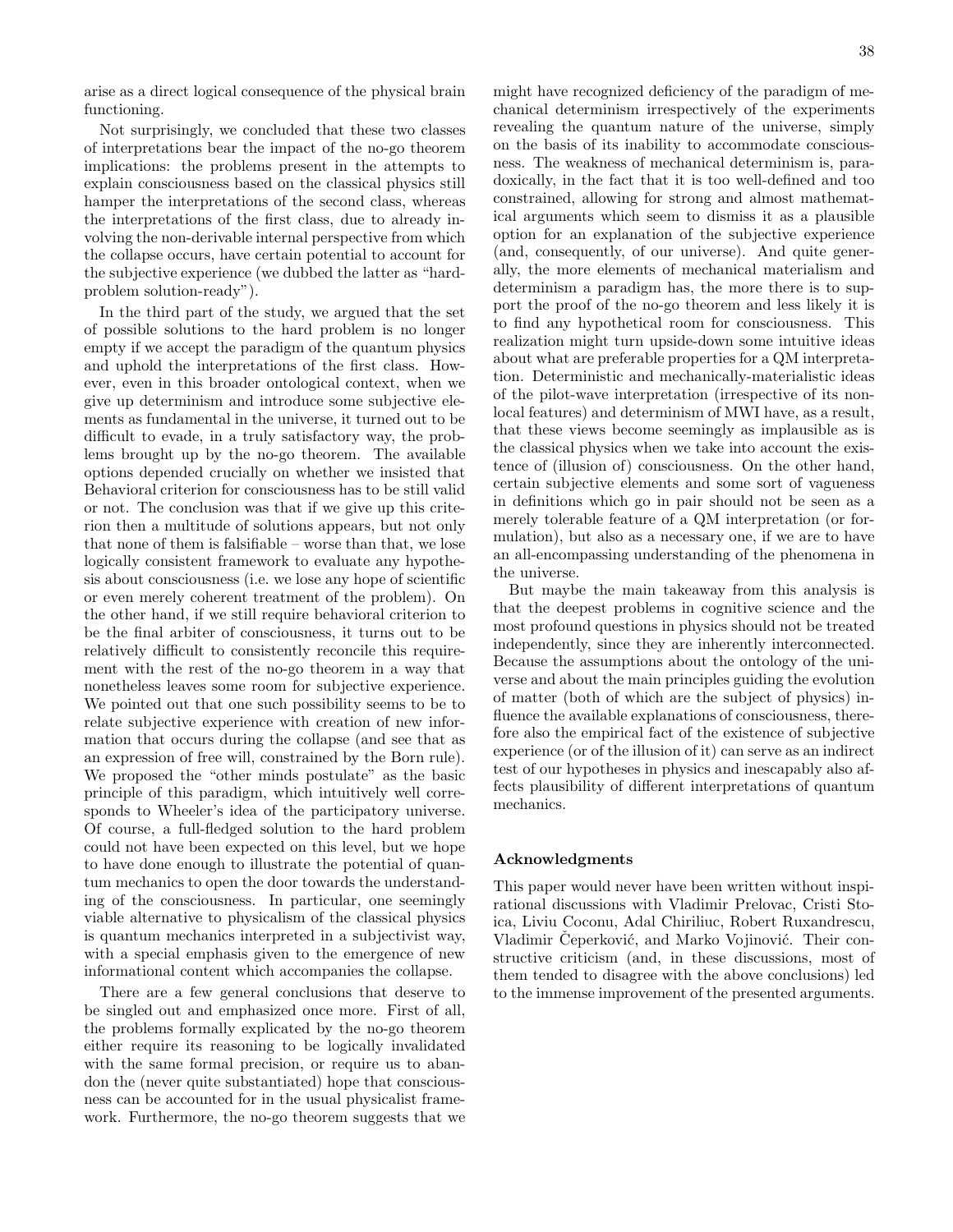## APPENDIX

Here we will discuss in more detail arguments supporting the statements of the theorems.

Theorem 1. (Behavioral theorem). Under the premise of NP, two agents behaving effectively in the same way when it comes to reacting to external stimuli, reporting about internal conscious/emotional states, having the ability to autonomously introspect and recognize its subjective experience and engage into related discussions – must possess the same qualitative level of subjective experience.

"Proof". First, we will consider this theorem in a broad ontological setting (i.e. ignoring the NP presumption) and only after that we will take into account the Neuroscience postulate and discuss how it further constrains our conclusions.

We begin by noting the "other minds problem": we can be strictly sure only of existence of our own mind (or of illusion of it), and there is no, by definition, any objective experiment by which we could verify presence of "subjective experience" in any other (external to us) agent. This is a direct consequence of the subjective nature of the phenomenon and, in principle (i.e. without assuming any additional presumptions), all other agents we perceive in the external world could be "philosophical zombies" – i.e. there is no chance to refute this possibility with certainty or by any objective means. Thus, when attributing the subjective experience to anyone else but ourselves, we must be aware that we cannot seek solid proofs to support our conclusions, but can proceed only by analogy.<sup>34</sup> (Strictly speaking, there is also a logically valid option to deny the existence of any subjective experience, including our own, in which case the theorem statement is trivially true.)

To go further from our own mind and the solipsist stance, one can pursue the following reasoning: "I see people that look similar to me, they seem capable of similar things I am capable of, thus I'll assume that they have also similar inner, subjective experiences as I do." Now, there are a couple of main directions from here.

First, we may proceed to make a generalization based on the "capable of similar" part of the above statement – in other words, to take the behavior as the criterion. The behavioral criterion stands out, since we experientially relate our behavior with our subjective experience (via our mental actions, capabilities and properties, appearing either as the precursors of the related behavior or accompanying it). This is true both for our deliberate actions (before or along with saying something we

experience a related stream of thoughts) and for most of our involuntary responses (we feel anger or shame as we blush). We know that our behavior reflects our inner life. In spite that this connection cannot be established via objective experiments, it is the only type of correlation we can expect to have with a subjective phenomenon - from the first-person type of knowledge. It is thus natural to judge the presence of subjective experience in others also by looking for signs of such cognitive activity which is correlated with these forms of behavior. Besides, there is a relatively natural mapping from different aspects of behavior to different aspects of consciousness: for example, if android Data does not express feelings, we need not entirely deny its consciousness, but we would just deny him the emotional component of it. In this way, based on experimentally (by introspection) established correlation of our behavior with our internal experiences, we have established a potentially consistent criterion to determine what is conscious and what is not – possibility to judge, in principle, the existence of an agent's consciousness by analyzing the information exchange (response vs. stimuli) between the agent and the rest of the universe.<sup>35</sup>

Another option is to take the "look like" path. It means to make a generalization based on likeness, of course not only of the external sort, but also on the similarity of the inner workings. In this way, presented by another (living) human, which is both from the outside and the inside quite similar to us, there might be no problem to conclude that he/she is conscious.

But we cannot simply redefine "conscious" to become a synonym for "human", it certainly must have an independent meaning. However, without behavior as a criterion, it is not clear how is it possible to establish what is the relevant aspect of this similarity in the context of the "consciousness". To start with a trivial example: is a human still conscious if someone cuts his leg off? How do we know that the amputee is still sentient? Shell we ask him to tell us, or consider how he behaves? Certainly not, as we have now chosen to dismiss these behavioral responses as credible criteria and follow the other path. The amputee might have all of the sudden become a philosophical zombie, now speaking about inner experiences merely as an automaton. Indeed, if we do not start from the premise that consciousness is manifest through behavior, then not only we cannot prove what is conscious, but we cannot even have a consistent framework to deal with the problem. There is no way to establish even that the brain is any more related to

<sup>34</sup> While we are aware of additional arguments in favor of existence of other minds, such as the argument of best explanation [\[37](#page-48-12)], all of them have, as a starting point, some elements of reasoning by analogy – for, we would never tend to assign subjective experience to others, had not we been aware of our own experience.

<sup>35</sup> This formulation emphasizing the information exchange is capable also to encapsulate some pathological cases, e.g. when an agent is still conscious but with totally impaired motoric abilities: in such case, we might need special devices (e.g. NMR) to read his responses to stimuli, but that would still fit into the "information exchange" definition. It also covers the cases when an agent intentionally subdues behavioral responses so that these become invisible to the naked eye.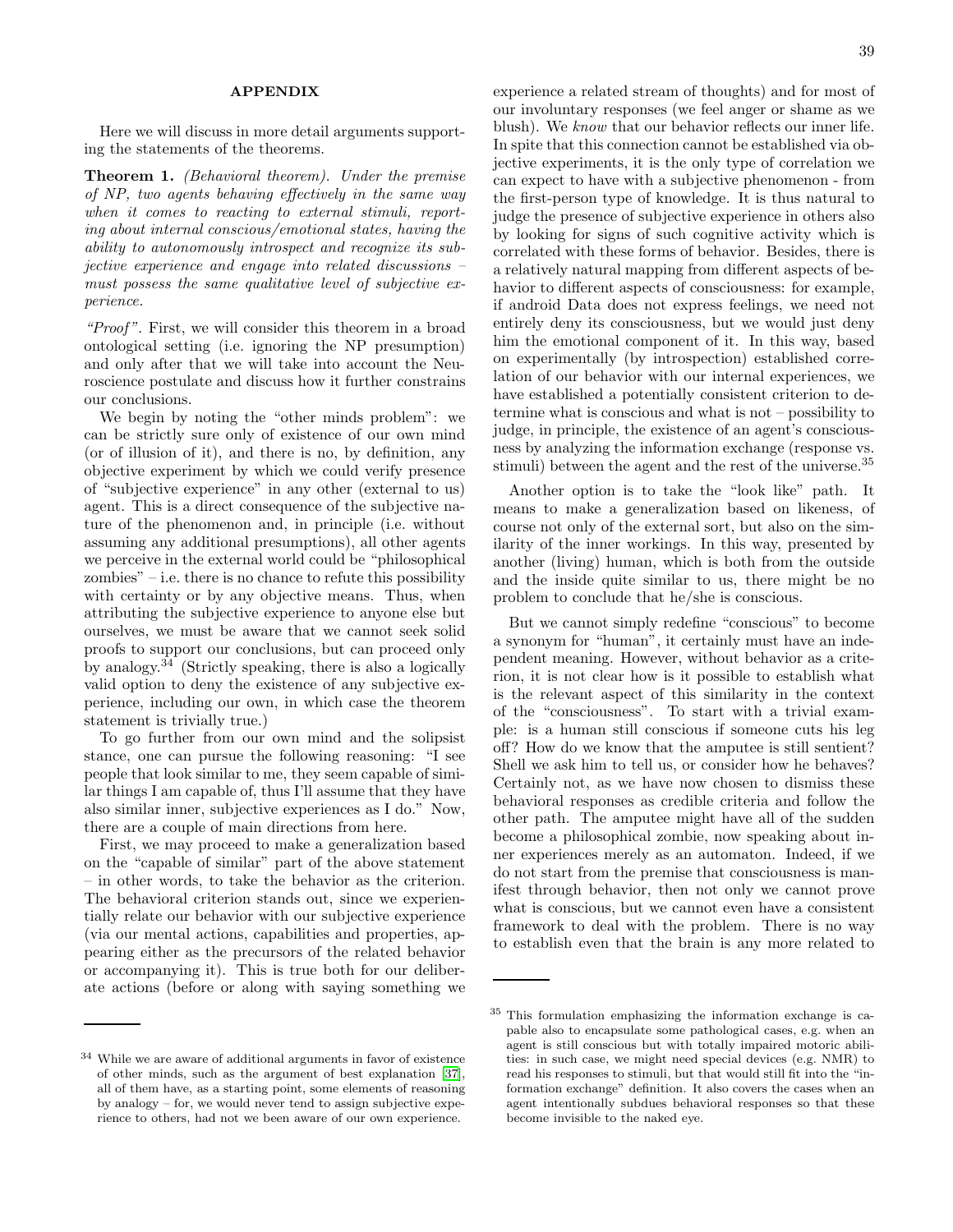subjective experience than, for example, a spleen.

As an illustration, let us formulate a couple of competing hypotheses about consciousness, which do not take behavior as a criterion. Let Hypothesis 1 be that some specific property of the neural system, having to do with the way it processes information – for example, something about the way the neurons are interconnected – is what is responsible for the emergence of consciousness. Moreover, let the conjecture be that this particular sort of interconnectedness in processing information is, in general, a prerequisite for the appearance of subjective experience<sup>36</sup>. Let the Hypothesis 2 be that only agents with two legs possess subjective experience, and Hypothesis 3 that being born with a spleen<sup>37</sup> is the only thing that determines whether an agent is conscious. First, note that within general ontological setting (dualistic ones included) all three hypotheses could be true in principle: if the consciousness is ontologically real, it might be simply that some things/agents possess it and some not, and there is no any way to discover how this fact is correlated (if at all) to any objectively measurable property. And not only that all of the three hypotheses are experimentally irrefutable, but it is also that none can be deemed more plausible than the others. Ostensibly, Hypothesis 1 sounds most plausible, sort of scientific. However, what at best can be proved for conjectures of this type is that such-and-such property of the neural system is required for certain type of (cognitive related) behavior (e.g. in humans), but there is not even in principle any possibility to prove that the property in question is correlated with subjective experience (one can only postulate that such-and-such dynamics of the system correlates, or causes accompanying subjective experience, as this part can be never proved nor objectively tested due to definition of subjectivity). Besides, it is only the fact that neural system is crucial for our behavior and especially for the parts of behavior that we intuitively see as traits of consciousness, which makes the first hypothesis sound more plausible than the others. If we truly ignore the behavioral criterion then the neural system is no more related to consciousness than the digestive or immune one, and all these hypotheses are on equal footing. Even partial use of behavioral criterion is not sufficient: let us assume that we decide to use behavior to test our hypotheses on a set of agents and realize, on one hand, that the absence of a limb or a spleen does not seem to relevantly influence behavior, while on the other hand, that each of the agents who exhibited conscious-like behavior

also met the requirements of the first hypothesis. Could we prove the first hypothesis in this way? Unfortunately not, since the first time we encounter an agent that behaves in a conscious manner but does not fulfill the formal requirement of Hypothesis 1, it will be impossible to know whether the hypothesis was faulty (incomplete) or the agent is really a philosophical zombie.

In this sense, by discarding the behavioral criterion we lose any consistent framework to tackle the problem of consciousness and any hope to evaluate remaining hypotheses. In spite that some of the non-behavioral hypotheses on how to recognize conscious agents might be actually true, such could be never proved so and not even seriously argued to be so, and in this sense such approaches could be dubbed as unscientific (or "cognitively unstable"<sup>38</sup>). In other words, if we live in a scientifically accessible universe, the behavioral theorem must be valid, and if we do not, then why bother to discuss consciousness or formulate any hypothesis. The reason why we cannot invert the argument and discard behavioral type of criteria on the same basis (of not being independently and objectively verifiable), is the one already discussed: the behavior is inevitably singled out as the criterion that we experience and introspect as relevant.

There is another type of problem, related to any attempt to correlate subjective experience with something else than behavior, directly stemming from the previous. Let us consider two agents of identical external appearances whose behaviors seem to indicate the same levels of subjective experience (as observed during a prolonged period of time). They give qualitatively indistinguishable responses to external stimuli and reports of their inner life: for example, they express pain and joy in the same manner, speak similarly of their perceptions and emotions and discuss with the same passion and understanding about the philosophical problems of consciousness. Moreover, as this is also a form of report, both are in principle equally capable to, without external suggestion, independently realize their own subjective experience and arrive at the "hard problem".<sup>39</sup> On the inside, however, these two agents might function differently.

Assume now that we have adopted an exact and objective but non-behavioral criterion for consciousness, and that, unfortunately, it turns out that one of these two agents does not pass the test<sup>40</sup>. We might have even devised an instrument, a "consciousmeter", based on this objective principle – and the device clearly indicates that only one of the agents possesses subjective experience. Unless our criterion always identically coincides with the conclusions of the behavioral one (in which case these

<sup>36</sup> The Integrated Information Theory [\[24](#page-48-31)] is one example of such hypothesis.

<sup>&</sup>lt;sup>37</sup> There is a rare congenital condition that a baby is born with the missing spleen, but with no other developmental abnormalities. We included a congenital anomaly as the third option, as in principle one could cut off his own leg and subjectively check if he is still conscious – though his discovery would be again nonverifiable and thus meaningless for everybody else.

<sup>38</sup> In [\[42](#page-48-17)] S. Carroll introduced this term to qualify hypotheses which "cannot simultaneously be true and justifiably believed".

<sup>39</sup> Some researchers attribute great significance to this "test" of being conscious [\[36](#page-48-11)].

<sup>40</sup> For example, does not possess high enough value of Phi as defined by IIT.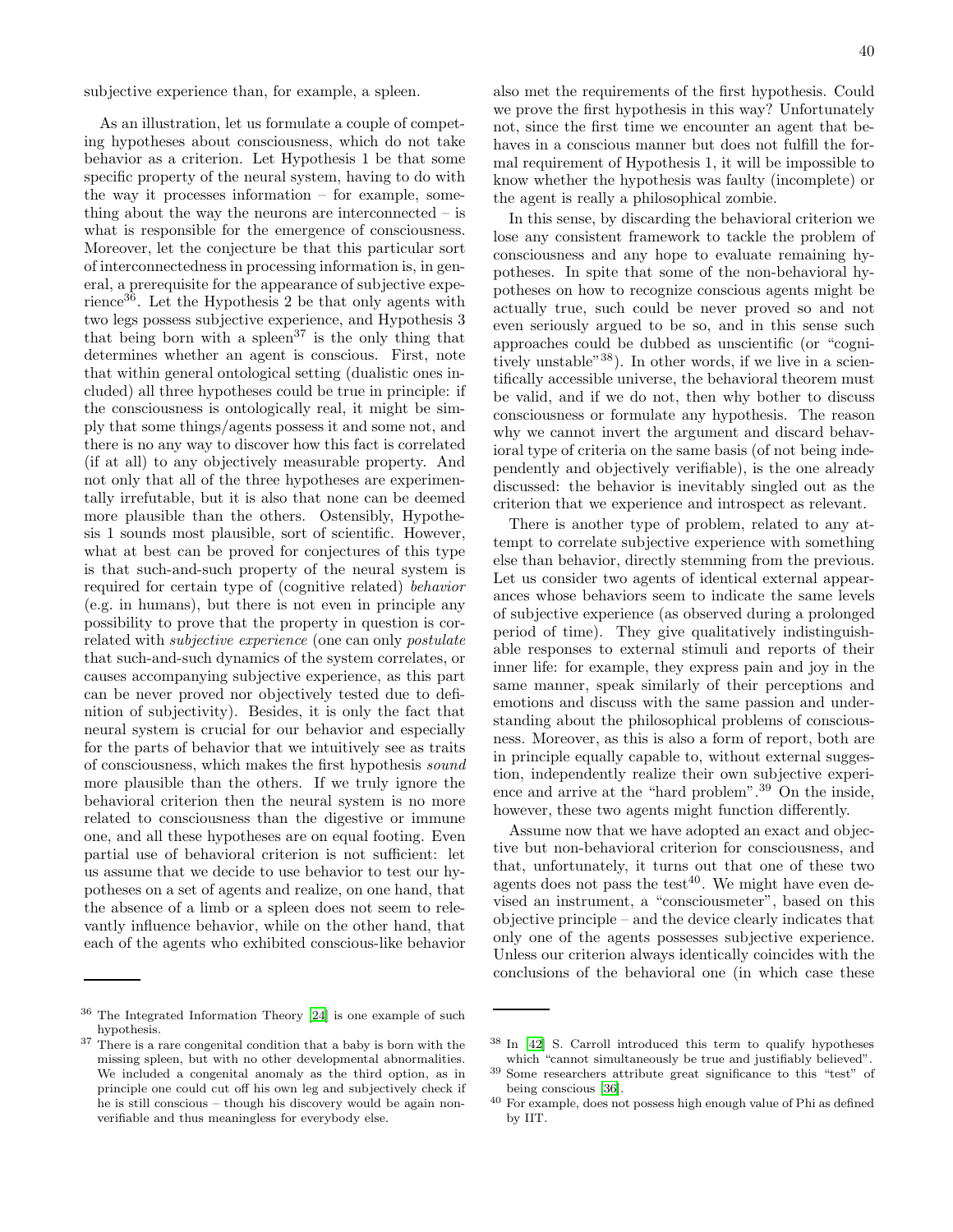criteria are identical and the theorem is confirmed), such a situation must occur sooner or later. Trusting our hypothesis, we insist that one of the agents is a mere unconscious automaton and treat him accordingly, in spite of the fact that we cannot see any difference in the looks or behaviors of the two. And the poor agent begs us to understand that he nonetheless has feelings and implores us in despair to understand his position, but we stay adamant. Worst of all, in all that we are aware that our criterion is a mere hypothesis that we have actually never proved, and, moreover, which cannot be ever proved even in principle.

Obviously, such hypothetical literal witch-hunt would be ridiculous and ethically unacceptable in practice (legally even less so). Such a prospect should serve to clearly illustrate the pointlessness of formulation of this type of inapplicable criteria, which do not coincide with the behavioral one – irrespectively of the ontological context!

Apart from making generalization along "capable of similar" logic, and generalization according to "look like" criterion, there could be an option to require both, or to require neither. But none of these is promising. In the first case, we would anyhow inherit bad traits of the generalization by the mechanism similarity approach: the witch-hunt of the agents that behave exactly in a human-like manner but have different inner workings (or are missing a spleen) would remain. In the latter case – requiring nothing in order to conclude that two given agents have the same or similar level of subjective experience – would imply that a toaster can go through emotional crises just as a human.

All this reasoning renders criteria differing from behavioral one dubious, inapplicable and sort of unscientific, irrespectively of philosophical presumptions (and, in particular, irrespectively of the Neuroscience postulate). Nonetheless, in a general ontological context as was considered above, the existence of meaningful rules about what possesses and what lacks consciousness is not a logical necessity, and the converse of the theorem statement still can be true in principle (i.e. agents without a spleen, amputees or AI androids behaving identically as humans potentially might lack human level of consciousness). However, in spite that rules of logic do not strictly prohibit such possibility, our conclusion is that discarding of the Behavioral criterion comes with a very high price tag, in any framework. (Although not crucial for the proof of the no-go theorem, this conclusion will be valuable in the third part of this study.)

Does this mean that we are doomed to redefine "consciousness" as a synonym for certain patterns of behavior, and that we should not seek deeper understanding of the phenomenon nor try to identify "mechanisms" essential for its occurrence? Not necessarily. A hypothesis about the underlying "mechanism" essential for consciousness that would, on the other hand, always effectively coincide with the behavioral criterion, could be not only of great importance for our understanding of consciousness, but

also a valuable guideline in the context of AI research. However, the behavioral theorem would have to be the final arbiter for all such hypotheses.

Next we will consider what the introduction of the Neuroscience postulate and of the paradigm of classical physics brings on top of the previous conclusions.

Within physicalist framework of classical physics, objectively real are only matter and its properties/configurations. Agents themselves are merely certain complex configurations of atoms, and all their properties and their behavior (responses, reports) must be, in principle, understandable in terms of the properties and dynamics of these atoms. Indeed, these atom configurations exhibit very complicated patterns of behavior – for example, emergent behavioral patterns that we call "expressing of emotions", or, sometimes, these configurations report stuff like "I see red", or "I subjectively feel that I exist". But, in this paradigm, there can no longer exist any additional, ontologically real, element of reality that we call consciousness, which might accompany these processes and behavior. Whatever is that what we call "subjective experience" it must boil down to some motions and arrangements of atoms. And nothing else, since nothing else truly exists in this setting. This fact further constrains our previous conclusions.

To start with – the solipsism is no longer an option. If the system of atoms that constitutes "me" can result in "subjective experience" (or an illusion of it) – whatever that could be – then an almost equivalent particle system constituting "you" must produce the same effect. Next, it is no longer logically allowed to have consciousness attached to agents/things in an arbitrary manner. Moreover, nothing can be "attached" at all to physical systems we call "agents" – as the matter is all there is. But this "attaching" option used to be crucial for all of our previous example hypotheses that followed the reasoning of mechanism similarity. Such possibility was allowing these hypotheses to be potentially true in spite of being not only unprovable in principle, but also in spite of being completely arbitrary.

Not surprisingly, hypotheses of this "unscientific" type are not viable in the context of classical physics. We return once more to the comparison of the two identically behaving and externally looking agents, now in the NP context. To simplify the discussion, let one of the agents be human, and the other of a different inner structure, e.g. an android. In both cases all details of how the agent functions and processes the stimuli into responses are either understood, or understandable in principle. The classical physics is causally closed and cause-effect chain can be followed all the way through – it is inessential if we maybe do not know, at present, all parts of the mechanism and even if we do not know about some basic matter constituents (e.g. some involved types of particles or fields), we can nevertheless be confident that all that happens is a causal chain of motions and interactions of particles within the agent that, like a clockwork mechanism, produce behavior. Behavior it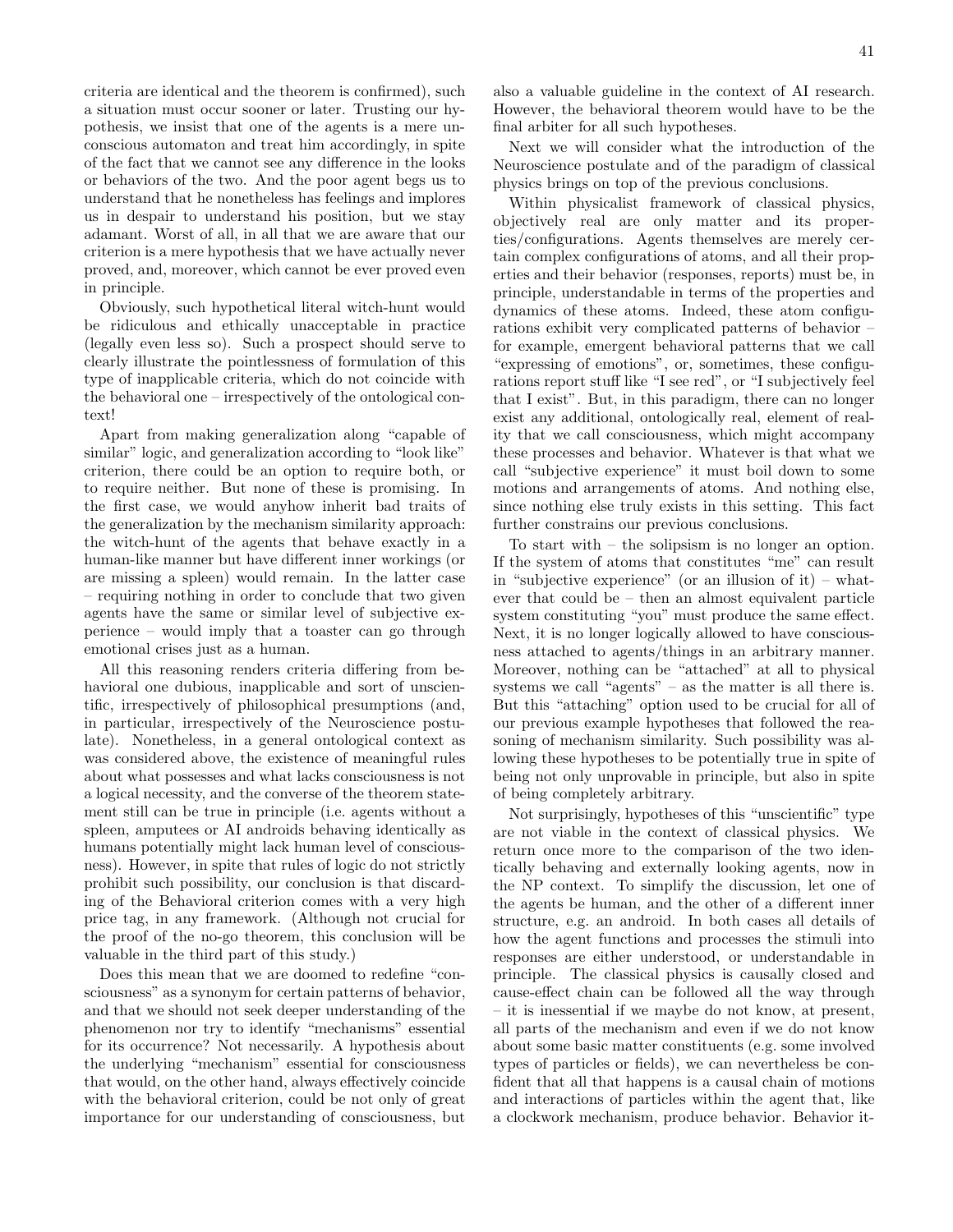self is again just specific motion and rearrangement of the matter constituents and we can be sure that nothing but possibly some other motions and rearrangements of matter can be produced in the entire process. (Thus we find quite unrealistic and in the domain of wishful thinking arguments that further exploration of brain functions could alter these conclusions and show how consciousness is "secreted", without changing the entire philosophical paradigm – unless, of course, "consciousness" itself is defined as a type of motion.) Now, what is the prospect for the claim that one of these agents possesses subjective experience while the other one does not?

Since the only difference is in the details of motions inside the agents, and there is nothing else to it, the only clear way to substantiate such claim is to define subjective experience as some particular type of these internal motions which occurs in one but does not in the other. But this is hardly satisfactory: we may also redefine "subjective experience" to mean "afternoon nap" or "a load of bananas", but these options clearly do not encapsulate the common meaning of the notion. In spite of the vagueness in the definition of the subjective experience, we do not know of any researchers or philosophers who claim anything of the sort that such-and-such motion of carbon atoms in the vicinity of some nitrogen atoms is, per se, the subjective experience of "red", or that the motion towards a slightly different rearrangement of carbon, nitrogen, hydrogen (and a few other types) of atoms is the "sensation of joy". Instead, more common is the assertion that such motions and/or arrangements of matter cause these experiences to emerge. However, the physicalist framework of classical physics is very strict and conservative in this regard: the only thing these motions can cause are again other motions and neither "red" nor "joy" can appear in the formalism of physics. Allowing such-and-such motion of some carbon to also directly cause "joy" to appear, demands, strictly speaking, an extension of our framework at least into the paradigm of property dualism, in conflict with NP.

Though property dualism is no longer physicalism in its purest form and thus does not fit into our basic definition of the Neuroscience postulate, it makes sense also to consider an appropriate extension of NP which would allow for dualistic properties of physical matter. Then it becomes conceivable that certain types of matter motions or arrangements yield subjective experiences, but even in that case we are faced with the earlier charge of the unscientific approach: it is absolutely impossible to discover which of these motions correlate with what experiences, and any such mapping is doomed to be totally arbitrary, neither provable nor disprovable, even in principle! Unless, of course, we allow reports of the experiences to guide us in construction of the mapping. The rationale for this choice of guidance is again the same as before and obvious: we feel that it is the experience itself that causes us to report that experience and we introspectively know that our reports of experiences are correlated with our experiences. It is the experienced pain which prompts us 42

to verbally complain or to (involuntarily) make a corresponding facial expression. And it is this thing which we experience, which we later report or in some other way express, that we call "subjective experience" and want to explain in the first place (and not to explain any motions per se). If we let us be guided by reports, only then we have a mean to correlate certain type of motion with a certain experience. But in that case we have already accepted the behavior as the criterion.

And what if we accept the behavior as the criterion from the outset? In the strict physicalist framework, behavior is again a type of complex motion and cannot cause anything to emerge apart from other motions. But, unlike in the previous case, there are notable positions which assert that behavior and reports of the experiences are indeed all that there is, the rest is an illusion. Whether the introduction of this "illusion" again implies excursion into the property dualism is open to debate. Even if it does, the mapping of different aspects of behavior into different subjective experiences is no longer arbitrary as was in the case of motions of internal mechanism – here it is natural and direct (e.g. there is little dilemma whether a terrifying scream correlates with subjective experience of "pain" or of "seeing red"). In any case – property dualism or not – the statement of our present theorem holds either way if we choose behavioral criterion: the two behaviorally indistinguishable agents cannot have different levels of subjective experience, no matter if the "subjective experience" actually denotes nothing, something (i.e. if we extend NP into property dualism) or an illusion.

To summarize: the above analysis seems to clearly indicate that the only way to allow two agents of indistinguishable behavior to have different levels of consciousness is to both: extend the paradigm of physicalism (at least into property dualism) and to deliberately accept non-scientific (i.e. cognitively unstable [\[42\]](#page-48-17)) positions on consciousness.  $\Box$ 

# **Theorem 2.** Under the NP premise, a sufficiently advanced android controlled by a classical type of computer may possess the same level of subjective experience as a human.

"Proof". In the light of the Theorem 1, all that has remained to prove is that a classical type of computer can generate behavior qualitatively indistinguishable from a human. That this must be possible follows directly from NP assumption that the human brain operates as a deterministic machine governed by laws of classical physics. Since it is a biological machine of finite size, it is, in principle, possible to model it with arbitrary precision, simulate its operation on a classical computer and calculate the same responses to stimuli that a biological brain would produce. In the worst case, the simulation could, in principle again, simulate the motion of each particle in the brain. However, present understanding of brain functioning indicates that such a low-level simulation would not be even necessary to predict all details of behavior: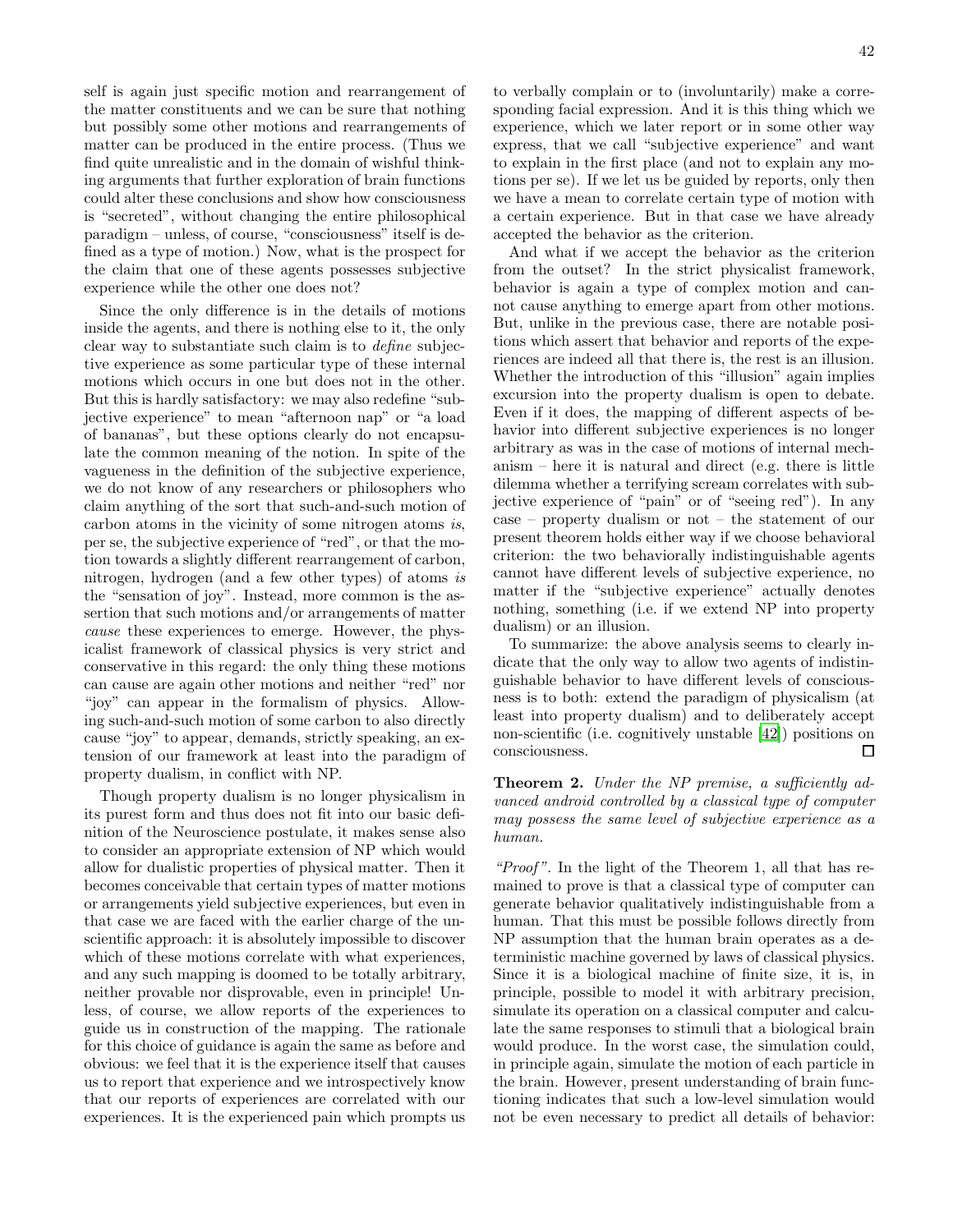it seems likely that modeling each neuron in the brain (accompanied maybe with modeling of some other biological systems, such as endocrine) would be sufficient for the task. Besides, note that, according to classical physics, there is also nothing that prevents us to scan the brain of a given individual as precisely as required and use that data as initial conditions for the simulation. Also, the part of the neural system responsible for sampling stimuli could be simulated just as well, providing that the simulated brain has the proper inputs.

Strictly speaking, to fulfill the behavioral theorem in its basic form, it is also required that the calculations can be performed in real-time. Though incredibly technically demanding task altogether, there are no indications that anything could preclude its accomplishment in theory – and being possible in principle is the only thing that matters here. It might be that a classical computer capable of performing such simulation could not fit in the size of a human skull, but the theorem 1 does not necessitate this (after all, the computer can control an android body remotely).

Another indication of the validity of this theorem is the contemporary development of AI, which is interpreted by many to encourage our belief that even a practical construction of a classical computer matching the brain capabilities could be just a matter of time.

It is worthy of noting that the premise of a fully deterministic brain evolution can be relaxed without changing the conclusion of the theorem. Namely, if there are elements of chance inherent in the brain functioning, these could be also simulated, either on a classical computer using pseudo-random numbers, or maybe with the aid of some pre-supplied set of true random numbers. As a matter of fact, it is very difficult to motivate why good enough pseudo-random numbers would not be capable to reproduce qualitatively the same behavior as a brain functioning in part indeterministically. This further affects the case of real-life brain which is, as everything else, a quantum system. In principle, a classical computer should be capable to also simulate, with arbitrary required precision, the quantum evolution of a given brain state. After that, the output response could be selected from the resulting superposition of classical brain states by some (pseudo-)random number generator. This task would likely be so enormously computationally demanding that it is not clear if it would be feasible even in theory (given the finite resources available in the universe) – but it is nevertheless hard to see why would these constraints be relevant for the discussion of consciousness. A potentially bigger obstacle is to obtain the initial condition for the brain state – could such state be measured (in a relevant basis) and would quantum mechanical "no-cloning" theorem disqualify this prospect even in principle. However, the contemporary neuroscience position suggests that such fine-details of quantum states of the brain do not influence the computation of behavioral responses and that a mere high-precision scan on the classical level should provide good enough initial data. Therefore, it seems that the conclusion of the Theorem 2 follows from the Behavioral theorem even in a more general context of a stochastic or a quantum mechanical brain.  $\Box$ 

Theorem 3. (On temporal correlation): Subjective experiences (or illusions of) that accompany dynamical evolution of a certain system (e.g. brain) are synchronized with that evolution, and do not depend on evolution of the system either before or after the considered period of the dynamical evolution (apart from due to the contents of memory).

"Proof". This should be an immediate consequence of the NP and the framework of classical physics. Namely, subjective experience is here understood to be a direct product and a function of the brain operation (or of the functioning of the agent as a whole). Thus, there is no way in which subjective experiences could precede the corresponding brain dynamics and brain states. Similarly, it is also impossible for the experiences to appear with a (significant) lag, since there is nothing that could "memorize" brain state from its occurrence until the appearance of the corresponding experience. For example, were the subjective experiences entity with independent existence, this would not be necessarily so straightforward conclusion. □

**Theorem 4.** (Repetition theorem): If a physical system that gives rise to consciousness undergoes identical dynamical evolution more than once (fed by the identical stimuli and starting from the same initial state each time), each time the same subjective experience arises. Alternatively, if another system identical in every detail to the first one, undergoes the same dynamics, both evolutions must be accompanied by identical subjective experiences.

"Proof". The theorem statement can be seen either to follow from the Theorem 3 (since experience arrises coincidentally with the brain dynamics and none of the evolution runs cannot "know" about the previous ones, nor can influence the repeated runs afterward), or by noting that if the consciousness is a consequence of system dynamics, the fact that a period of identical dynamics in the same system state has already occurred before cannot preclude or influence the emergence of the same experience again. Same goes if we consider a different system, but identical with the first in all relevant properties.

Surprisingly, the theorem statement runs opposite to some of the widespread expectations (not the majority, however). Namely, there is a quite popular subculture of people that take very seriously prospects of sciencefictional type of teleportation or ideas of uploading one's personality into a computer. But, the theorem poses the following problem in this regard: a hypothetical identical copy of an agent (produced in an attempt to teleport him) would also then produce another instance of his subjective personality (with all accompanying experiences). This further means that copying would not affect the original agent, who might be as well unaware that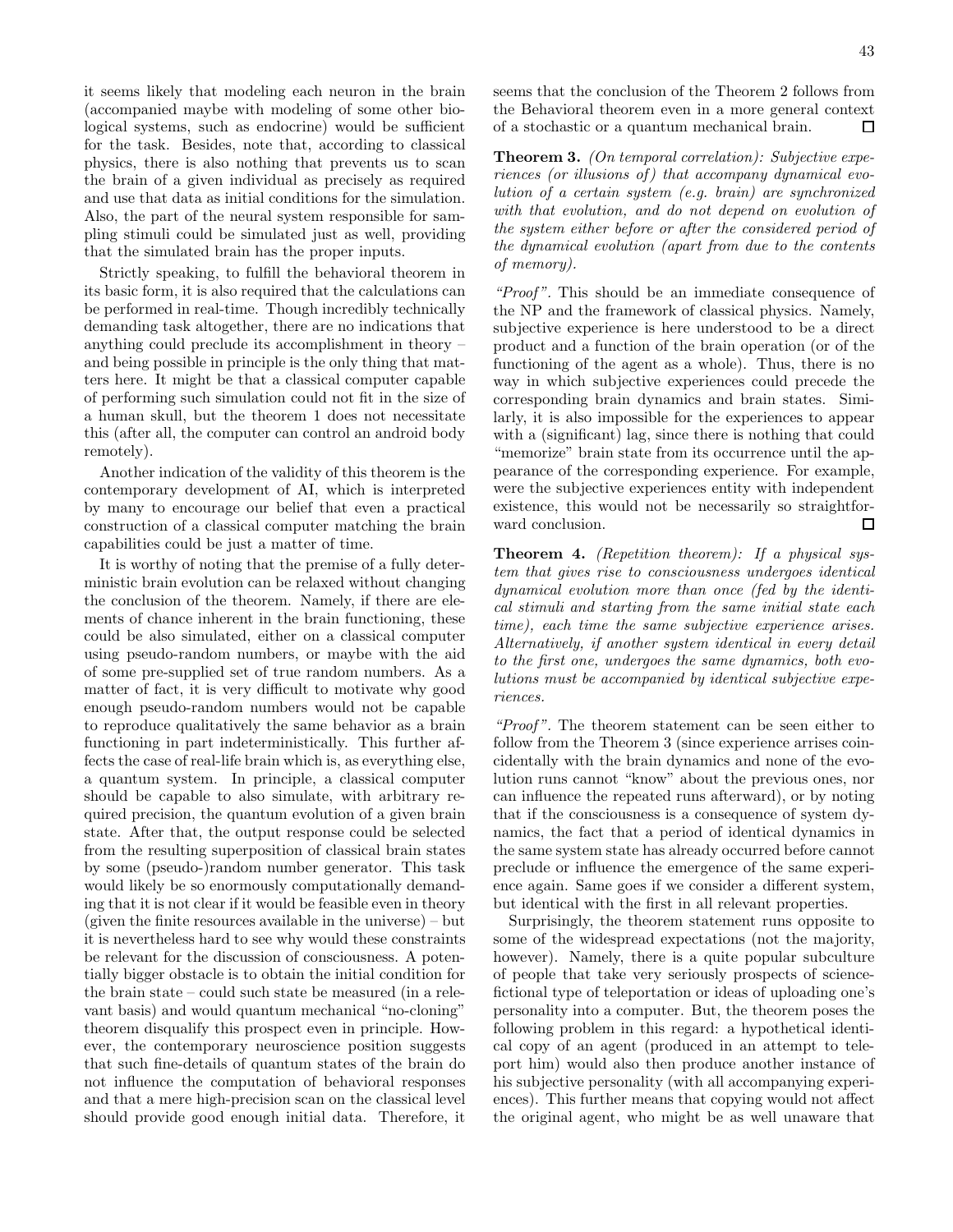was copied: the original agent will obviously still remain with his own personality and subjective experiences, correlated solely to his original body. If the original was to be disposed afterward (as the idea of teleportation requires), the original instance of the agent would experience that simply as his demise (instead of as being efficiently transported), with only a feeble consolation in the fact that his copy, which he cannot subjectively experience and is no more than a distant twin-sibling to him, persists. (The same problem plagues the even more far-fetched idea of digital "uploading".) As a remedy, it is sometimes conjectured that the two identical instances of the physical agent would correspond to a single personal identity (i.e. single consciousness with two physical bodies), and that, thus, subjective experiences would be lived through only once (instead of each time again with every new copy or a new run of the identical evolution). This is also sometimes motivated by the claim that if all properties of the system that give rise to the subjective experience are the same in the agent and in the copy, then they must correspond to one and the same experience, and not to a multitude of experiences with the same content. However, in our opinion, this argument ignores the fact that not all properties are identically the same: position of the system in time and space is different for original and the copy. There are also attempts to advocate this position based on broader ontological pre-sumptions and leading to more radical conclusions [\[57\]](#page-48-33). However, it is easy to identify many conceptual problems with such conjecture which, at least, make it incompatible with the NP. To start with, there are problems related to non-locality. One aspect of this problem is related to the Theory of Relativity, and it is analyzed in [\[58](#page-48-34)]. But probably more acute in our context is that such nonlocality seems to defy ideas of strict mechanical causality assumed by NP. For example, if the copy of a given agent is artificially constructed at a large spatial and/or temporal distance, it is purported that agent's consciousness nevertheless becomes immediately linked to both bodies, without any physical connection. This seems to be quite acausal for the standards of classical physics. Besides, it is quite unclear how precisely identical the copy must be to attain such connection. Matters become only more so hazy if we consider (illusion of) agency and its potential action over distance. The very idea could be probably more interesting in a broader ontological setting (e.g. where information is fundamental entity instead of matter, and where it might be argued that repeating of the same informational content does not give rise to a new instance of subjective personality). However, we find it irrelevant in the context of NP and thus of no influence to the validity of the theorem. П

Theorem 5. (Simulation theorem): Simulated android (or androids), existing only in a virtual reality realm simulated on a classical computer, can be, in principle, programmed to be as conscious as humans.

"Proof". We wil first consider a case when there are two

actual Data "units": Data1 and Data2. Since each of the CPU's can be located in the external computers, nothing prevents these two computers to actually be a single computer powerful enough to do the necessary calculations for both. Obviously, no need to stop at two – sufficiently powerful computer cluster would be able to control an arbitrary number of Datas (a sort of "Data" cloud), each of which would be fully sentient in that cluster as it would have been if its CPU was situated in the android's head.

As the next step, we note that the data ("data" in lowercase denotes the common meaning of the word, not the android) originating from androids' sensors and arriving as the input into the cluster is, from some point on, necessarily digital (at least at the cluster input point). A powerful enough cluster should be thus perfectly capable of simulating this data as well, i.e. by generating some rich enough virtual reality for these androids. How can we be sure that the consciousness has not disappeared in this transition? Well, let's take, at first, that the computer is simulating the actual environment of these robots, and only replacing, from some point on, the data arriving from android's sensors with the calculated data. For some brief interval of time at least, the discrepancies between the computed data, and the actual one should not be significant. Thus, the androids should notice no difference, at least no significant difference: even if/when they are able to eventually tell the simulation from the true reality (e.g. by the level of detail) that should not affect the fact that they must remain conscious in the simulated surrounding if they were so earlier when their inputs were sampled by some external sensors (more precisely, in the NP context, there seems to be no room for any difference in this regard). Besides, we can, for a while, keep signals from the simulated Data's minds drive the actual robotic bodies ensuring the behavioral condition – but this motion of the bodies would now become just an epiphenomenon, as nothing from the outside world is any longer entering the simulation. These behaviors of the physical android bodies can only serve us as an indicator of the sentience of agents that drive the bodies, and since the bodies do not influence the agents anymore, and that the agents have to be just as sentient with us watching as without, we may safely turn the bodies off (as a direct consequence of the NP, act of observation cannot influence reality). It seems that there can be nothing, within the paradigm set by the NP, that could invalidate the above chain of reasoning leading to the conclusion of the theorem.  $\Box$ 

# Lemma 2. The computer running a closed simulation containing conscious agents can be arbitrarily slow.

"Proof". Once we have isolated Datas' world in a computer simulation, the following becomes clear: if anyone clicks a button "pause simulation" and then, after 10 seconds presses "resume" button, androids living inside of the computer will not notice any gap. Their lives and experiences will just take up where they have stopped upon the press of pause. Similarly, they cannot notice if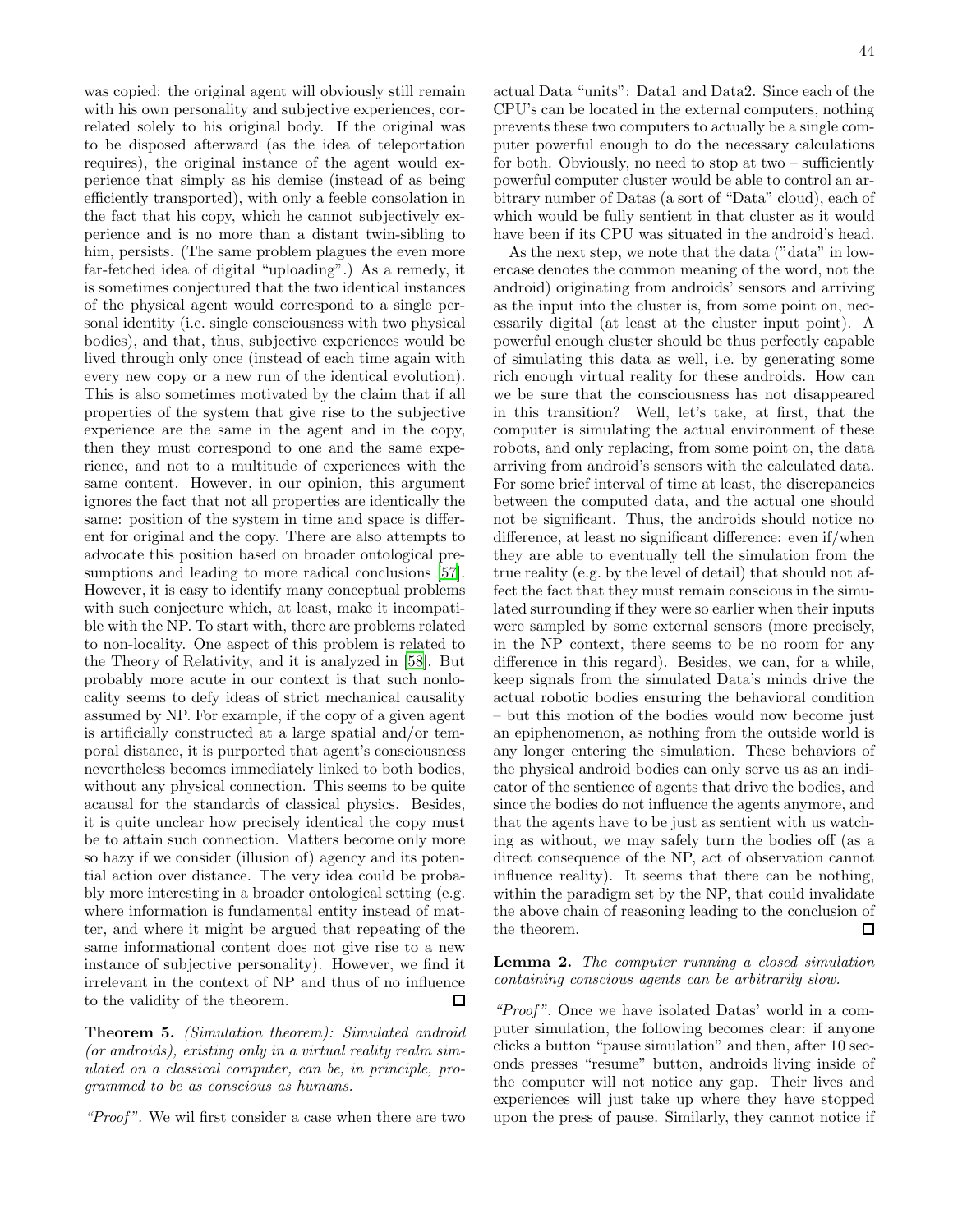the powerful computer slows down a bit – they can measure the passage of time only relative to events within the simulation – so if everything slows down, that must be unobservable to them. Even if the computer becomes disastrously slow, so slow that it takes a thousand years of real-time to simulate a single second of the virtual world, the androids would not notice that. In other words, in spite of widespread prejudices that computers performing such hypothetical simulations which include sentient agents must be futuristically advanced and of immense computational speed, we see that actually the computer cluster does not need to be fast at all, only of pretty huge capacity. П

**Theorem 6.** A system comprising a pattern of  $X/O$ symbols written in sand and a wooden Turing head mechanism performing certain automatic operations (of "reading" the symbol beneath, flattening out the sand, inscribing a new symbol and moving left/right one step) according to the instructions embedded also in the sand, can contain conscious agents living through human-like subjective experiences (i.e. agents belonging to the same equivalence class of consciousness level as humans).

"Proof". Combined conclusions of the Theorem 2 and Lemma 2 indicate that the technical details of the computer realization cannot play any significant role, as long as the computer is capable of performing the required behavioral calculations. This arbitrariness certainly includes particular computer architecture (e.g. RISC or CISC), so we are also free to choose one from the variety of universal Turing machines, with a binary-alphabet. Note that we are here not interested in halting problem or anything similar. $41$  Instead, we are concerned with a specific well defined finite problem: running the simulation of the Datas and their environment for a finite virtual time (the time might be defined beforehand, e.g. one virtual hour) and with finite precision. The program is not supposed to halt on any condition apart from reaching the end of the simulation time, which is again a welldefined condition which can be translated into a finite limit for the number of computational steps (therefore, it eventually halts for any given initial conditions). It is quite obvious that such task can be performed on an extremely powerful but finite-resources computer cluster, and thus it is also doable by using a finite length tape Turing machine (besides, finite number of execution steps implies that a finite tape is sufficient).

Turing machines are abstract mathematical idealizations, and as a such does not per se exist in the real world (especially not one governed by classical physics). We are free to choose any proper physical realization, and thus the one with a mechanical wooden head writing  $X/O$ symbols in the sand (instead of on tape) is also fine. We use universal Turing machine, where the simulation program itself is also written on the tape (i.e. in the sand), while the head itself is fairly simple: for binary alphabet it was shown that 18-state head is sufficient [\[59\]](#page-48-35) (or, we could group  $X/O$  symbols into n-tuples, mimicking in this way machine with bigger alphabet while choosing a head with only 2 internal states). Without changing the essence of the no-go argument, we might have also chosen Rogozhin's machine with 6 symbols and 4 states, which uses only 22 instructions [\[60](#page-48-36)]. In addition to the simulation program, the initial state of sand symbols also properly encodes the initial state of the simulation, that is the state of Data(s) together with the virtual environment, at some given time  $t_0$ .

After the initialization, the head is put in operation: according to the instruction table and taking into account only the symbol directly below the head (it reads the symbol by sensitively checking sand level at a few points), it either replaces that symbol in the sand (by firstly flattening out the sand at the spot and stamping the new one) or just moves one step to the left or right – and proceeds to the instruction indicated as the next one. It is well known and established with mathematical rigor that this procedure can be made absolutely computationally equivalent to the intricate operation of the futuristically advanced super-computer, for which we have already concluded that must be giving rise to the subjective experience of the Data-agents within the simulation. This seems to confirm the assertion of the theorem.  $\Box$ 

Theorem 7. (The no-go theorem). The Neuroscience postulate implies that a human brain cannot have any greater ability to induce subjective experience than a process of writing a certain sequence of digits (writing can be done in an arbitrary way and on the arbitrary surface).

"Proof". The outline of the proof is the following. First, we will modify the wooden Turing machine from the Theorem 6, so that it no longer ever deletes any information – each new state of the tape is now written in a new line of sand, leaving the entire log of the calculation as the result of the operation. Then we will consider and compare two scenarios. In the first one we will re-run the same simulation, with identical initial conditions (i.e. identical initial state of both Turing tape and head), right below the previous run – and this must give rise to a new occurrence of Data's subjective experiences. In the second scenario, we will consider a wooden head that merely copies the log of the previous run, and argue that there cannot be any difference of the two scenarios with respect to the elicited subjective experiences. The reasoning will employ a sequence of "hybrid heads" that gradually bridge the difference between computing and copying in this setup. Once we have established that the copying must have an equal effect on subjective experiences as computing anew, it is a trivial part to reinterpret copying of X and O symbols as the writing of a given (binary) number.

Therefore, let us consider a slightly modified version of the (Post-)Turing machine where nothing is ever erased:

<sup>41</sup> For these reasons we also need not bother to discuss accepting/rejecting states of the machine.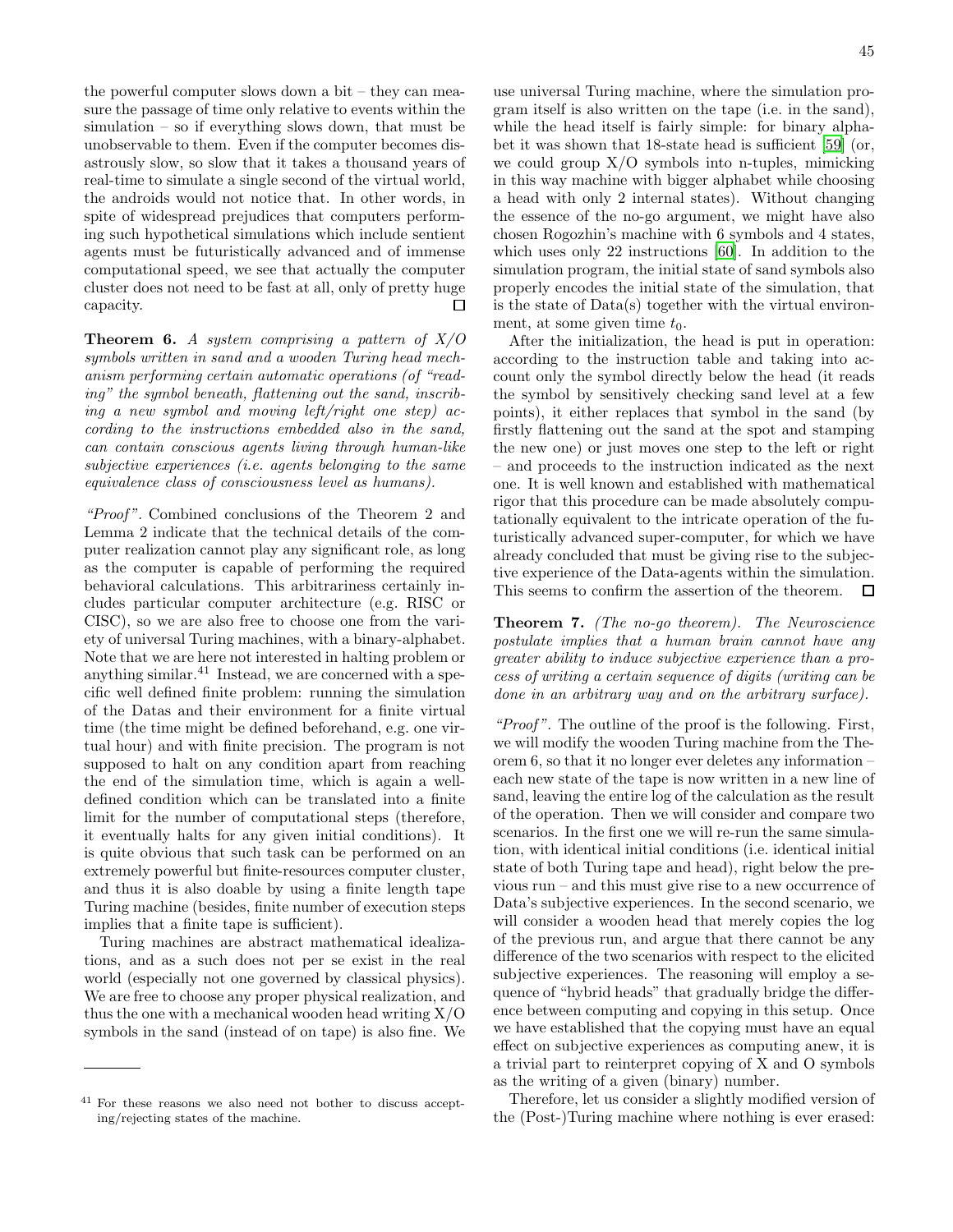instead of replacing a sand symbol somewhere in a line, as the result of each such instruction the head writes again the entire row – writing this time the new value at that position while simply copying all the other values. The new line is written just below the previous one, and so on. Furthermore, we will include in each written row also the entire information about the state of the head (the label of the current instruction and the position of the head). Mathematically, it can be accomplished in many ways: the standard methods for encoding the current state of the entire machine ("the complete configuration") were discussed already by Turing himself, and those most straightforward include writing some auxiliary symbols (i.e. apart from X and O) [\[40\]](#page-48-15). If necessary, we can devise for this a supplementary machine (which can be later seen as a part of the same mechanism) that will be activated after every operation of the main head, with the task only to traverse the current line from start to the end and to perform the symbol-copying, plus to add these few extra symbols describing the main head state and position. And, in order not to spoil the basic idea of having solely X and O symbols written in the sand, we can encode any auxiliary symbols by grouping X and O symbols in n-tuples: for example, we can simply pair all symbols two-by-two, giving us now effectively an alphabet of four symbols, two of which can be used as special markers and have a head that operate on pairs, instead on single symbols (obviously, we can combine more than two  $X/O$  symbols if necessary).

Though certainly not optimal performance-wise, this new calculation protocol allows that the entire information of the system current state is encoded in each line in the sand and, since nothing is ever deleted, the log containing each step of computation remains in the sand once the process is over. (We can decide to rewrite the line also each time the head moves, even if no symbol is altered – but the reasoning is independent of these details.) These modifications do not change the computational abilities of the machine: the evolution of the simulated virtual reality and the of the Datas inside is being calculated just as before. As before, we can confirm that by allocating a certain number of  $X/O$  symbols for the "display" and thus be reassured that androids look as conscious as before, even in this now 2-dimensional giant tic-tac-toe like pattern.

Next, below the rows of the just-finished simulation, we will repeat the same simulation again, starting with a freshly written initial machine state in the first row. If we let the head do its job once more, the identical pattern of the computation log will be written all over again. To facilitate analysis, let us enumerate lines of the first run as  $A_1$ ,  $A_2$ ,  $A_3$ ..., and of the current run  $B_1$ ,  $B_2, B_3...$  The resulting sand pattern, after the two runs, would then be something of the following sort (though immensely bigger and more complex):

- A1: XXOOOOXXOOXOXXXXOOXXOOOO...
- A2: XXOOOOXXOOXOOOXXOOXXOOOO...
- A3: XXOOOOXXOOXOXOXXOOXXOOOO...

46

A4: XXOOOOXXOOOOXOXXOOXXOOOO...

```
...
B1: XXOOOOXXOOXOXXXXOOXXOOOO...
B2: XXOOOOXXOOXOOOXXOOXXOOOO...
```

```
B3: XXOOOOXXOOXOXOXXOOXXOOOO...
```

```
B4: XXOOOOXXOOOOXOXXOOXXOOOO...
```
The line identifiers  $A_i, B_i$  do not appear in the sand (they are only written for our convenience) and we assumed (as proposed in the above modification) that the head operates on pairs of symbols as if being a single symbol. (The schema above is merely a sketch and should not be scrutinized. We did not feel as necessary to provide a too formal definition of our modified machine as it suffices to establish that such modification is possible.)

According to the Repetition theorem, as the B rows are written the Datas will certainly go through the same subjective experiences once more, as they did while generating the A rows. More precisely, while the wooden head was generating line  $A_{n+1}$  based on the line  $A_n$  it was already established that the sentience had to appear. Similarly, when the same head calculates row  $B_{n+1}$  based on symbols in  $B_n$ , the same subjective experiences also occur (Repetition theorem).

Next, note that if the same head calculates the row  $B_{n+1}$  based on the row  $A_n$  instead of  $B_n$ , the consciousness must emerge in the same way: symbols in rows  $A_n$ and  $B_n$  are identical, so which one it is going to read is inessential (though it is time-consuming to go up and down those few billion of lines in order to write each symbol, we have concluded that CPU clock is irrelevant). More precisely, in doing this the head moves up to the corresponding symbol of row  $A_n$ , reads it and based on its value and the current state of the head (m-configuration) "calculates" the next symbol to be written at  $B_{n+1}$ . Even more precisely, according to the symbol just read at  $A_n$ and the current head state, the gears in the head rotate so as to prepare either the X-die (that is, piece of wood, a plank, with X embossed) that will imprint the X symbol, or a die with a symbol O (or pairs of symbols together, if we take into account that technical modification). This preparation of the embossed die we will call the operation "prepare the computation result". Then it moves back down to the row  $B_{n+1}$  and impresses the prepared symbol in the sand. This is nothing else but the standard computational procedure, so the sentience of simulated androids must be there.

Next, we will devise a head that does, in some sense, both "computing the next symbol" and "copying the next symbol" operations at once. It first goes to the row  $A_{n+1}$ and engages in the following simple "prepare copy" operation: it reads the corresponding symbol at  $A_{n+1}$  to be copied and prepares the wooden die with the same symbol it just read. If it now goes back to the row  $B_{n+1}$ and imprint this symbol it will be simply performing the symbol copying procedure. But the head will not return yet. Instead, after doing the "prepare copy" operation, it will immediately climb one row up, at  $A_n$ , read that

<sup>...</sup>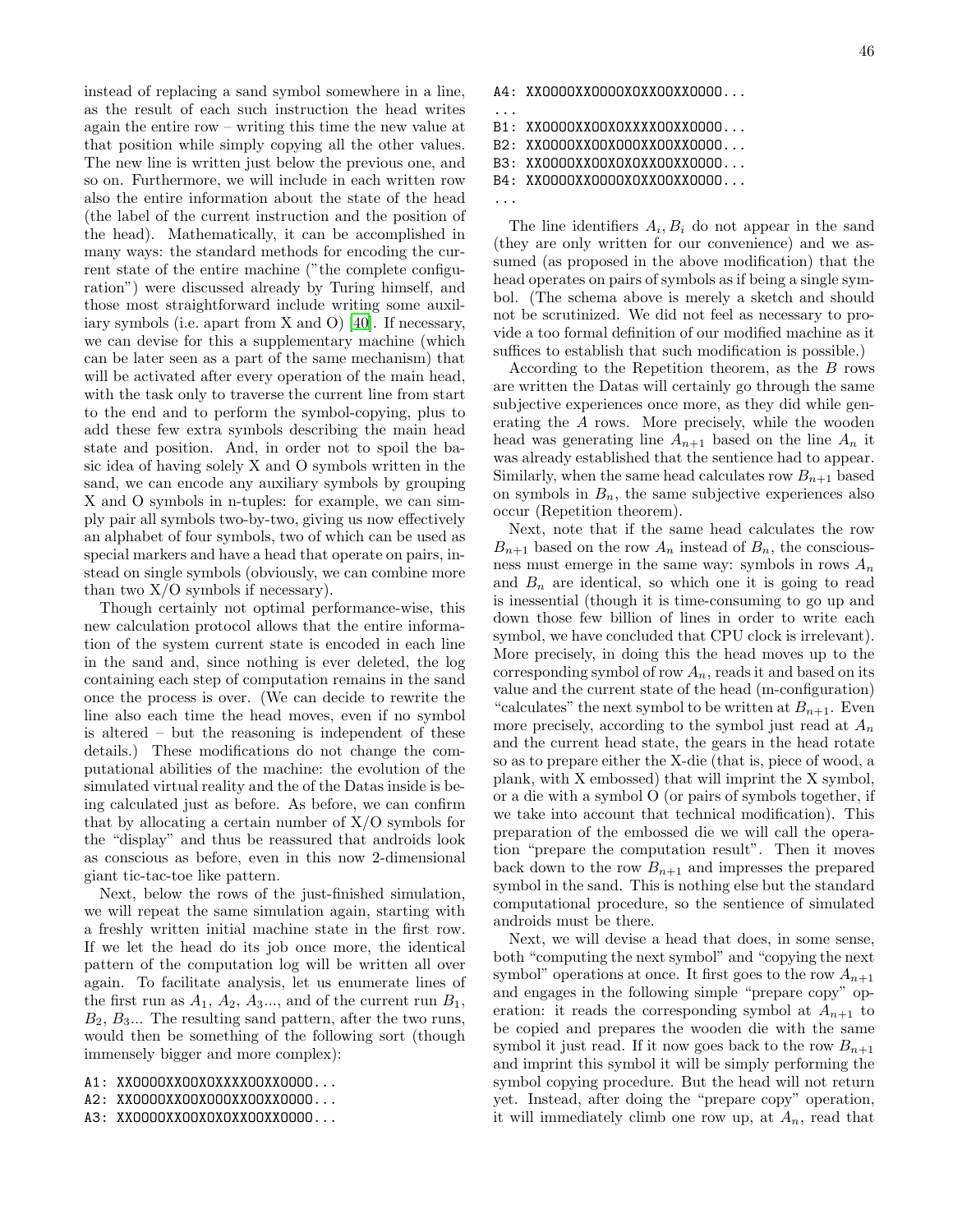symbol and also, in addition, do the "prepare computation result" operation, i.e. shift the gears so that the correct die for imprinting at  $B_{n+1}$  gets prepared, now based on internal state and the "computation". Only that this time actually nothing changes after the "prepare computation result" operation since the correct die was already prepared by the operation "prepare copy" (rows  $A_n$  and  $A_{n+1}$  are consistent). Next, the head moves back to the  $B_{n+1}$  and imprints the prepared symbol. Again, the sentience of the simulated androids must emerge, as there is no way why the "prepare copy operation", done before the calculation and in principle "overwritten" by the process of calculation could spoil the emergence. After all, this "prepare copy" operation can be seen as a part of the computation process, which does not actually do anything, but neither spoils the overall operation (as inserting a few NOP-s in the assembly code).

In the next version we will let the head do just the same, i.e. both operations before imprinting the prepared symbol at  $B_{n+1}$ , only this time we will deliberately break down/disable the last part of the "prepare computational result" mechanism – the one that puts the correct die in position. However, since the correct die was prepared already by the just performed "prepare copy" operation, nothing changes in the overall operation. This now broken part of the mechanism was not actually doing anything also in the previous setup. So stopping it from doing something that anyhow did not have any effect cannot be detrimental for the emergence of anything, including sentience. So, if the sentience used to emerge before, it must also now. Only, this time, the reading of the symbol at  $A_n$  and switching of the gears and internal states, while still being carried out, is absolutely uncorrelated with the symbols written in the B rows. What the head does is merely copying the symbols from  $A_{n+1}$  to  $B_{n+1}$ , followed by some clicking of gears that has nothing to do with the symbols written. In this way we have disentangled the switching of head internal states on one side and writing of the symbols on the other, making them uncorrelated in the cause-effect sense (which is the only sense that can matter in the framework of classical physics), while retaining the subjective experiences of the simulated agents. Except that there is no simulation any longer – what is happening in the sand is mere copying of the symbols.

To arrive at this final conclusion, we essentially used the fact that it is very hard to explain by which magic would "the way the head prepares the next symbol to be impressed into the sand" be crucial in the feat of generating the subjective experience. Whether is the next die is prepared based on the symbol at row  $A_{n+1}$ , or based on the symbol at row  $A_n$ , cannot truly matter if the result is always the same. And, to be sure, we went through these intermediate steps involving the hybrid head.

Alternatively, we may see this combined mechanism of the hybrid head in the final stage as two separate mechanisms, one stacked over the other. Below is the copying head and it can fully perform its regular opera-

tion. Above is the computing head. It also performs its usual duty, only the copying head is always a few seconds ahead of it – therefore, when the computing one attempts to imprint the correct symbol in the next row, actually nothing is done, since that very symbol has been imprinted by the copying head just a second before. Its die hits the empty space. However, that cannot matter, since we have successfully retained both the dynamics of the sand symbols and the evolution of the computing head (clicking of gears, changing internal states), so that any subjective experience that used to emerge must still be present in this setup. This is also clear since the combination of the two heads can be seen together as a single composite head, that head performs the computation (it can be easily seen if we imagine that there is no log of the previous run to copy from, or if the previous run was different – anything that the copying head do will be overwritten by the computing mechanism).

On the other hand, there is no longer any causal effect of the computing head on the sand. This is equivalent to the effect of heads positioned somewhere in the midst of the simulation log: as discussed in the Part I, these heads would traverse the symbols but would alter nothing, since all the symbols they attempt to imprint are already there at that very spot. Indeed, we may again, in this latest scenario, position a few of the calculating heads at some position over the rows before, initialize them to the state proper for that line of log and put them in operation. Now, we have a few computing heads active over the sand rows: the original one (that goes in pair with the copying head), and a few additional ones. None of them affects sand in any way. Our point is that, since none of these heads has any causal effect on the sand, there is nothing that singles out the original head, which follows the copying head closely at the last row. And we have concluded already in the Part I that such computing heads, which do not move any sand but merely change their internal states, have nothing to do with the emergence of consciousness. Since our conclusion was that consciousness must emerge also in this setup (if it used to emerge due to action of a single computing head), then it must be solely due to the effect of the copying head, which does all writing in the sand. Therefore, we can safely remove all the computing heads and the remaining copying one must be sufficient to induce subjective experiences of Data.

There is yet another, quite different way to realize that complexity of those gear-motions that are going on in the wooden head (and this complexity is already very low in the simplest of the universal Turing machines) cannot be of significance for the emergence of the consciousness (as long as the correct symbols are generated). Namely, we could repeat the entire proof by using "Rule 110" cellular automaton [\[61\]](#page-48-37) instead of a Turing machine realization. It is less well known that such a simple automaton, where in each step the binary value of every cell is replaced by the value dependent solely on the value of that cell and its two neighbors, is Turing complete, that is, is capable of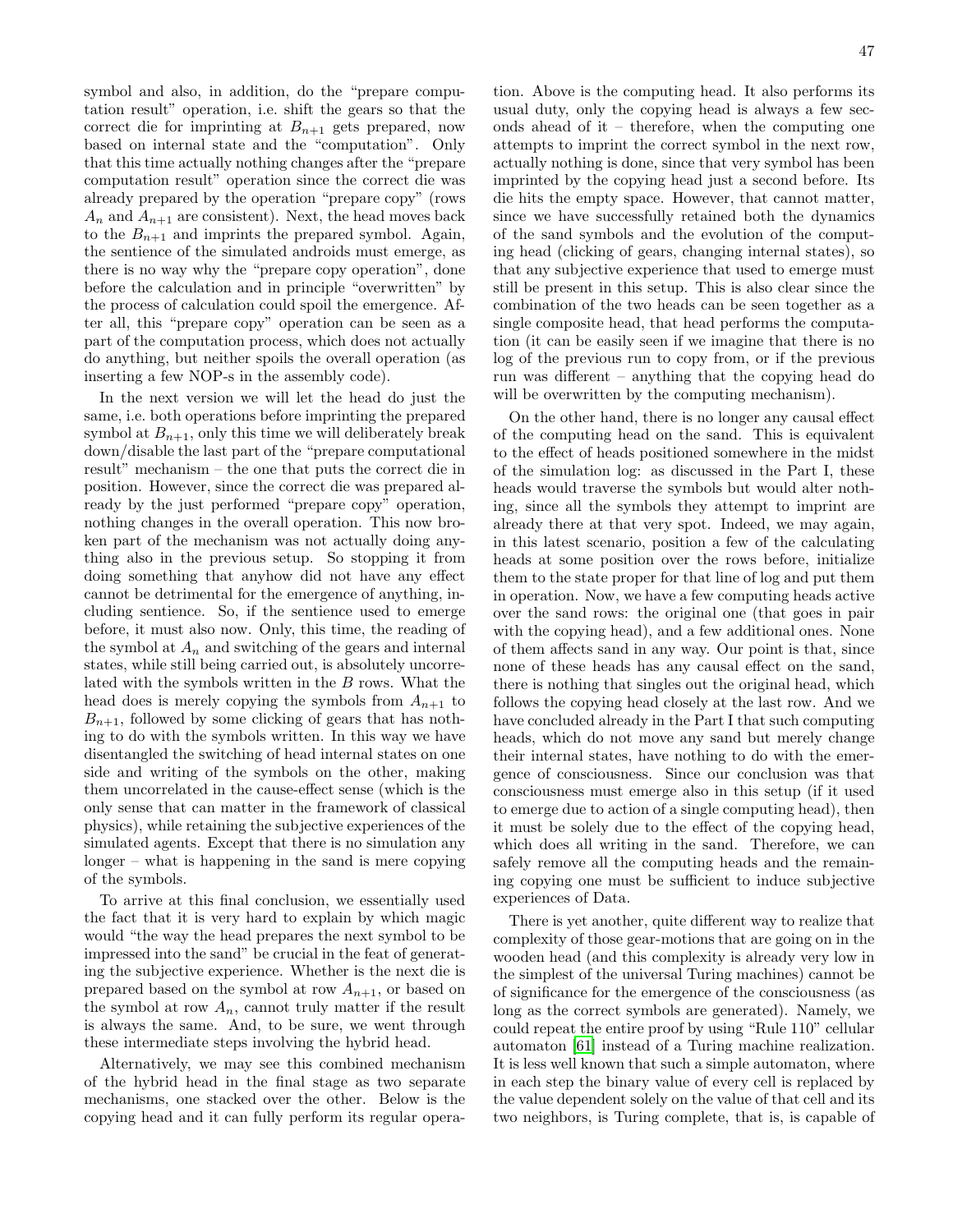performing any computation that can be performed using the most advanced computers. Rule 110 can be implemented by almost a trivial wooden device, that features no internal states and no instruction sets. The device needs to only traverse the line of symbols step by step, for each three consecutive symbols check which of the 8 possible patterns they form and according to that imprint a single symbol in the line below. (This checking can be again realized by sensitively "touching" the sand, while the patterns that are tested can be for example embossed on a cylinder, at equal angles. The cylinder can revolve, consecutively positioning each of the patterns above the sand surface and trying if that shape fits the relief below. Each of 8 orientations of the cylinder mechanically brings either X or O die over the row bellow. When the patterns match, the symbol is imprinted, the head moves a step to the right, then checks again all eight orientations of the cylinder and so on.) Since the automaton is Turing machine equivalent, and the simulation of one hour takes a finite number of steps on a Turing machine, so it must take finite number of rows of the automaton operation as well and a finite length initial pattern must suffice.

Now, if we go again through the "repeated run" versus "copying run" argument, it is far more difficult this time to insist that it is the functioning of the wooden machine – being so trivial – that is essential for the emergence of the subjective experience. The copying head, which differs only in comparing "one-bit pattern" instead Besides, copying head can be implemented as a "Rule 204" au-

tomaton with the otherwise identical design.

48

of "three-bit pattern" is hardly anything mechanically and motion-vise different from the "Rule 110" wooden head.<sup>42</sup> Again, we need to remind that "Rule 110" or "automaton" is here only our description for certain complex motion of wood and sand, and our task is to compare what type of motion has greater potential to elicit subjective experience. Since the motion of the wooden head is so similar and trivial in both cases, what remains as a hypothetical source of emergent consciousness are only the emergent symbols in the sand – no matter if the correct sequence is inferred from the previous row, or from a previous run (by mere copying). In any case, the burden of a potential proof of the counter-hypothesis that one setup causes consciousness while the other one does not seems to be too heavy.

Once we have concluded that the copying process has the same chances to generate consciousness as the computing one, the rest of the proof is trivial: we can go again through entire reasoning just replacing X with 1 and O with 0, concatenate all rows together, and realize that we are copying a huge number. Whether it is done by a wooden mechanism, by hand or by some other means obviously cannot cause any relevant difference (besides, a human could have played the role of the wooden head from the start). This completes our proof of the no-go theorem.  $\Box$ 

- <span id="page-47-0"></span>[1] Hugh Everett (1955) "The Theory of the Universal Wavefunction", Manuscript, pp 3140 of Bryce DeWitt, R. Neill Graham, eds, The Many-Worlds Interpretation of Quantum Mechanics, Princeton Series in Physics, Princeton University Press (1973), ISBN 0-691-08131-X.
- <span id="page-47-1"></span>[2] Hugh Everett III, Jeffrey A. Barrett (Ed.), Peter Byrne (Ed.), "The Everett Interpretation of Quantum Mechanics: Collected Works 1955-1980 with Commentary", Princeton University Press, Year: 2012, ISBN: 0691145075.
- <span id="page-47-2"></span>[3] Werner Heisenberg, The representation of nature in contemporary physics, Deadalus 87, 95 (1958).
- <span id="page-47-3"></span>Interview in 'The Observer' (25 January 1931), p.17.
- <span id="page-47-4"></span>[5] Erwin Schrödinger, "Mind and Matter", University Press, Cambridge, University press, 1958, p.42.
- <span id="page-47-5"></span>[6] Wigner, Eugene; Henry Margenau (1967). "Remarks on the Mind Body Question, in Symmetries and Reflections, Scientific Essays", American Journal of Physics. 35 (12): 11691170. E. P. Wigner, Remarks on the Mind-Body Question, The Scientist Speculates. Heineman. (1961).
- <span id="page-47-6"></span>[7] Ghirardi, G.C., Rimini, A., and Weber, T., "Unified dynamics for microscopic and macroscopic systems". Physical Review D. 34: 470 (1986).
- <span id="page-47-7"></span>[8] S. Hameroff and R. Penrose, "Consciousness in the universe: A review of the Orch OR theory", Physics of Life Reviews 11 (2014) 39-78.
- <span id="page-47-8"></span>[9] Wheeler, John A. (1990). "Information, physics, quan-

tum: The search for links". In Zurek, Wojciech Hubert (ed.). Complexity, Entropy, and the Physics of Information. Redwood City, California: Addison-Wesley. ISBN 978-0-201-51509-1.

- <span id="page-47-9"></span>[10] Wheeler, J. A., "At Home in the Universe", New York: American Institute of Physics (1994).
- <span id="page-47-10"></span>[11] C. A. Fuchs and B. C. Stacey, *QBism: Quantum Theory* as a Heros Handbook, [arXiv:1612.07308v](http://arxiv.org/abs/1612.07308)2
- <span id="page-47-11"></span>[12] C. Rovelli, International Journal of Theoretical Physics 35, 1637 (1996).
- <span id="page-47-12"></span>[13] C. Brukner, On the quantum measurement problem, in Quantum [Un]speakables II, Eds. R. Bertlmann and A. Zeilinger (The Frontiers Collection, Springer, 2016); [arXiv:1507.05255](http://arxiv.org/abs/1507.05255)
- <span id="page-47-13"></span>[14] C. Brukner, A no-go theorem for observer-independent facts, [arXiv:1804.00749v](http://arxiv.org/abs/1804.00749)1
- <span id="page-47-14"></span>[15] I. Salom To the rescue of Copenhagen interpretation, [arXiv:1809.01746v](http://arxiv.org/abs/1809.01746)1
- <span id="page-47-15"></span>[16] D. Chalmers, Facing up to the problem of consciousness, Journal of Consciousness Studies 2(3):200-219, (1995).
- <span id="page-47-16"></span>[17] J. C. Eccles, "How the Self Controls its Brain", Berlin: Springer-Verlag, (1994) ISBN 3-540-56290-7.
- [18] M. Lockwood, "Mind, Brain, and the Quantum: The Compound 'I' ", Wiley-Blackwell, ISBN-10: 0631180311, 1992 (1989).
- [19] D. Chalmers, "The conscious mind", New York: Oxford University Press (1996).